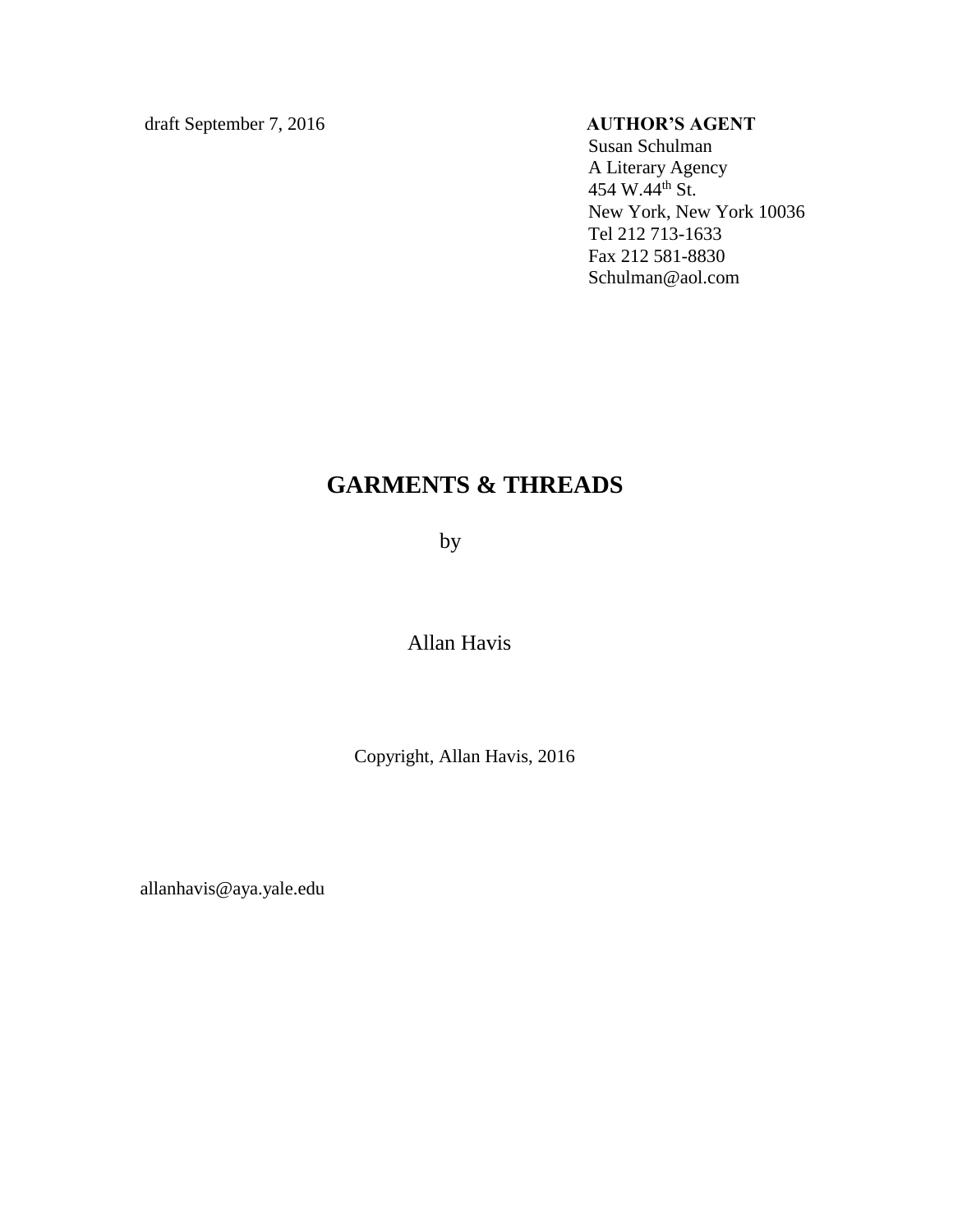Setting - Teresa's penthouse in Manhattan overlooking Central Park. And a private Manhattan hospital room.

Time – Before, during, and after Sheldon's coma. May 2013 and also several months back in January 2013.

# **Characters**

| Teresa Hofsteder-Geller  mid-forties, attractive, alpha female executive |
|--------------------------------------------------------------------------|
|                                                                          |
| Barry Geller late forties, attractive, neo-narcissist husband            |
| Sheldon Hofsteder late sixties, charismatic, billionaire capitalist      |
| Sofia Balducci mid twenties, attractive nanny from Italy                 |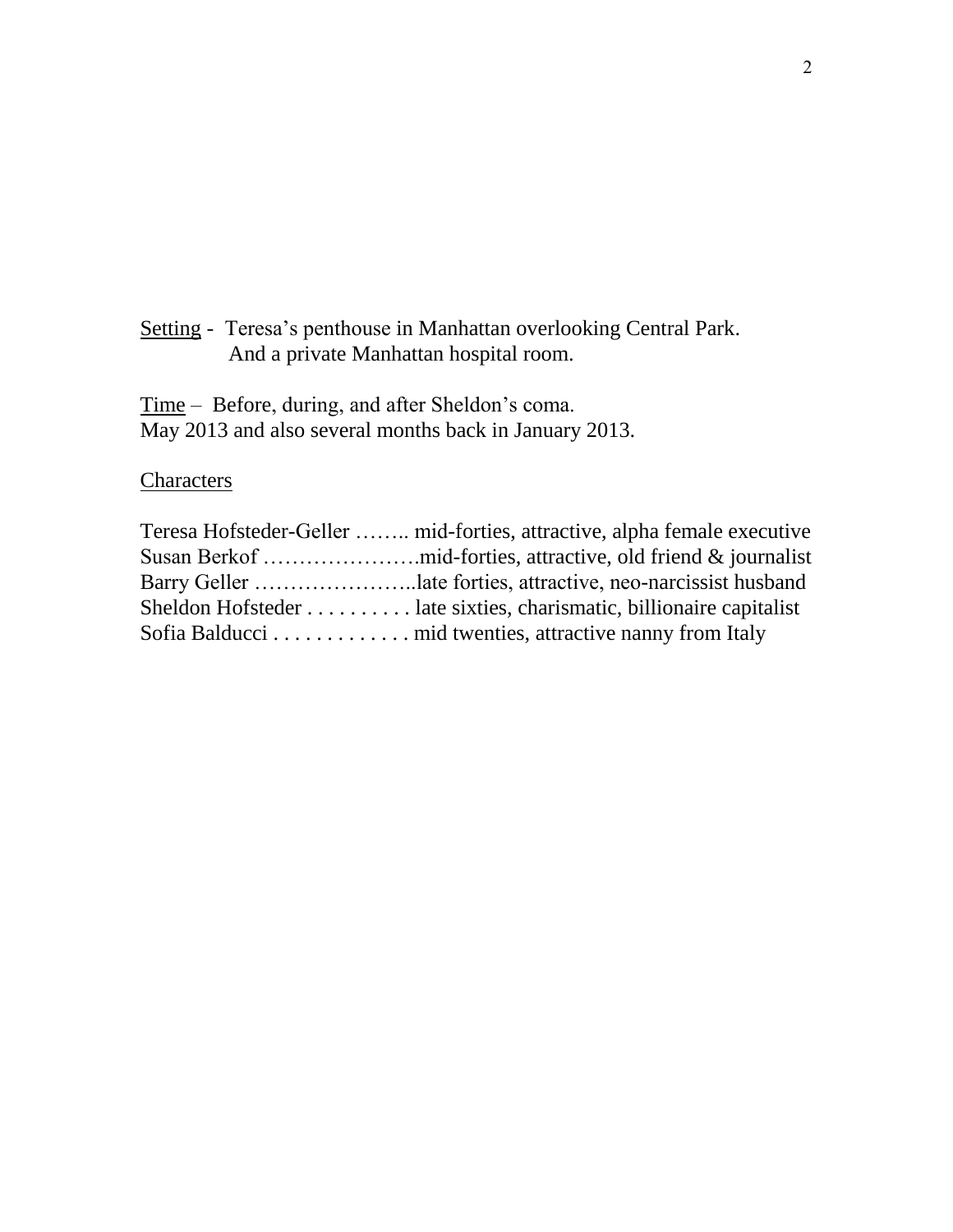# SCENE ONE (Late Thursday afternoon in early May 2013 in Teresa's Lavish Manhattan penthouse)

# **TERESA**

Of course I had several months of physical therapy with a seven foot tall Swede chef who could have starred as the next Bond film villain. He said he had titanium in his hand due to a cooking accident at the Four Seasons.

(Pouring more wine into two glasses)

We must have another glass.

(Smiles)

My personal assistant's ski injury was just the start of a run of horrible luck. Barry broke his foot leaving an elevator. I had shingles and with a night light on you could see Latin words spelled out correctly - *a mensa et thoro* - from table to bed . Then I tore my knee playing tennis. You can see a pattern of misery.

**SUSAN** 

That Latin expression - *a mensa et thoro* - means a marriage separation prior to divorce.

## **TERESA**

Yes, I know.

## SUSAN

I don't always get your humor.

# **TERESA**

I can say the same about you.

SUSAN

**TERESA** 

You don't look ill.

SUSAN

Not at all.

I don't?

## **TERESA**

You haven't seen me walk today. From behind I look like Chewbacca running away from Hans Solo. You don't like STAR WARS?

SUSAN

You look in need of sleep.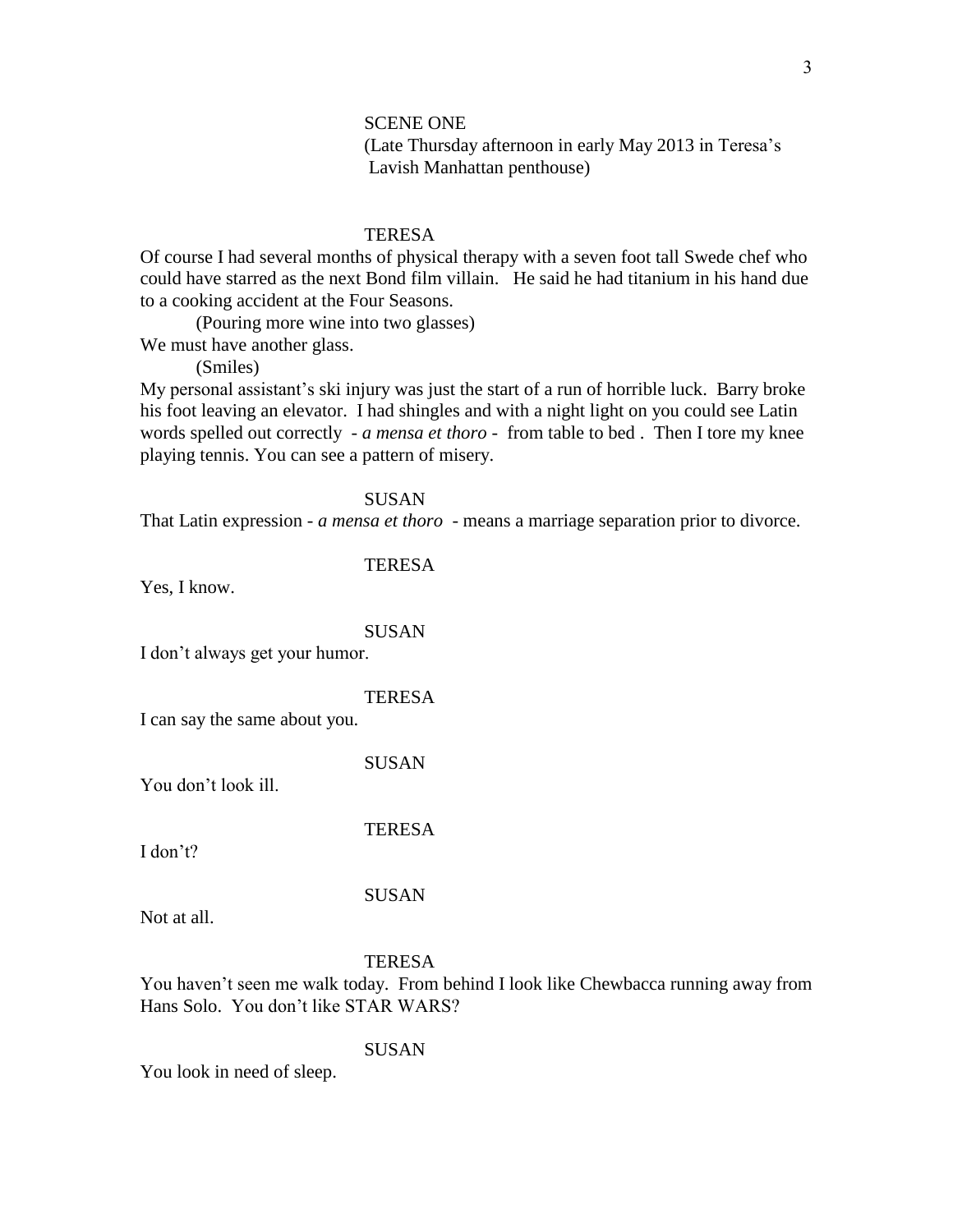| <b>TERESA</b>                                             |
|-----------------------------------------------------------|
| I get by on 4 hours a night. But darling, you look great. |

SUSAN

I had a tummy tuck.

**TERESA** 

Dear Jesus, and it worked!

SUSAN

Absolutely painless.

**TERESA** Susan, nothing is painless.

SUSAN

Where is your husband?

# TERESA

Lost in space.

SUSAN

Didn't he lose his pilot's license due to drinking?

**TERESA** 

Not exactly. It was instrument failure as he crashed his Cessna into a Jack in the Box near Teterboro airport.

# SUSAN

And survived?

# **TERESA**

There was a long empty parking strip just before the restaurant. Lucky guy. He broke his leg. Barry's like Road Runner. Do you still have a crush on him?

SUSAN

No.

# **TERESA**

Liar, liar. Pants on fire.

# SUSAN

Barry's too chivalrous for my tastes. (Teresa laughs) I love making you laugh.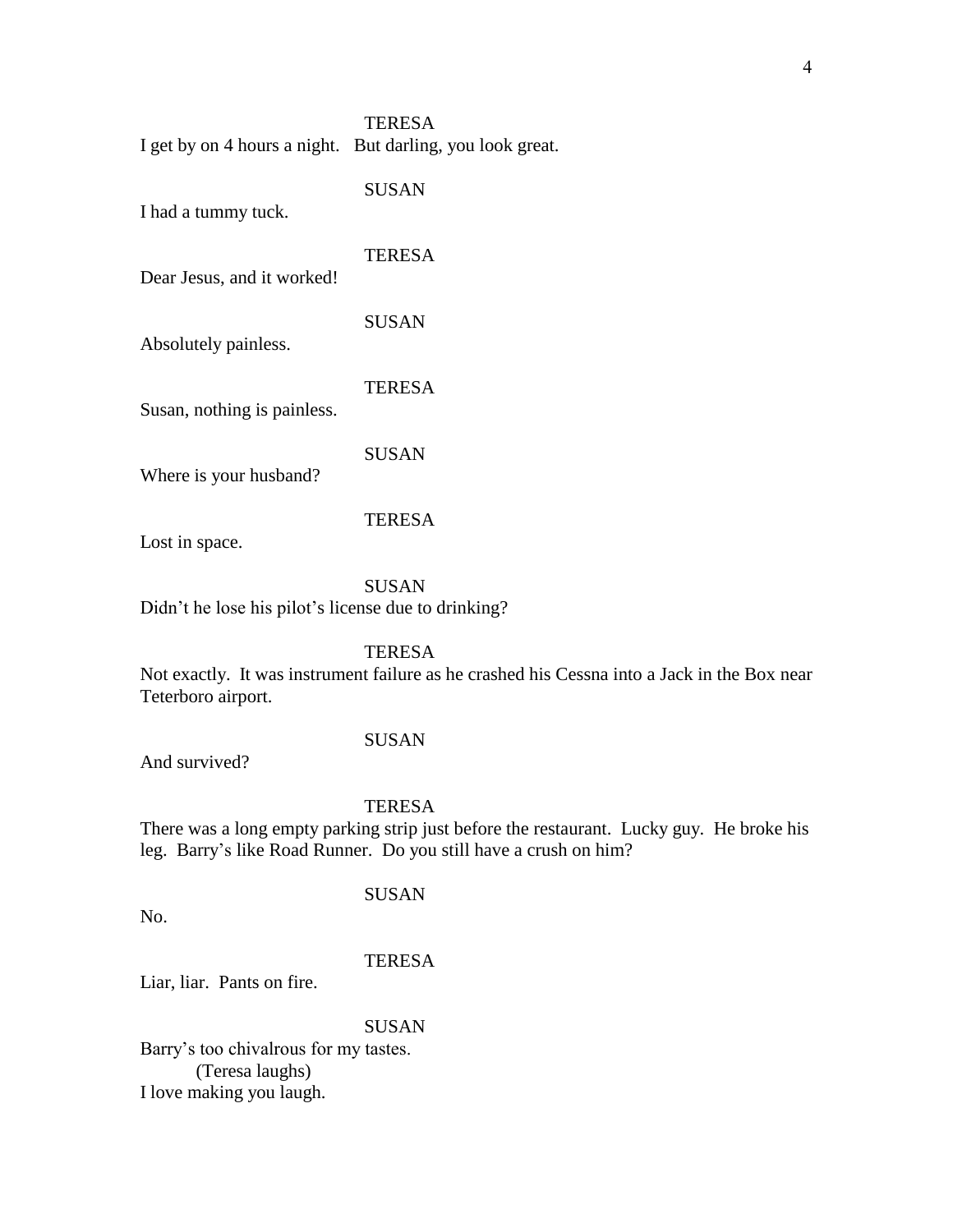Do you?

## SUSAN

Well, it relaxes the room, Teresa, if not you.

# **TERESA**

Is that even possible? Why would you want to relax the room? There's nobody here but us?

(Pause)

Barry's finishing a new business course at Wharton.

SUSAN

But he has his MBA.

**TERESA** 

He loves to further himself in subprime lending and hedge fund algorithms.

**SUSAN** 

At Wharton?

**TERESA** 

Yes.

SUSAN

That's so strange.

**TERESA** 

Barry has amazing fondness for Pennsylvania. And that's the way things are. On weekends he wears nothing but college sweatshirts and cut offs. He stopped wearing gold chains and open neck print shirts, by the way. His was giving the Jersey shore a bad name having grown up in Spring Lake. Do you really need to interview us today?

# SUSAN

I've missed two deadlines.

## **TERESA**

Don't blame me.

SUSAN You promised so many months ago. Pinky promise.

# **TERESA**

I'm a terrible person.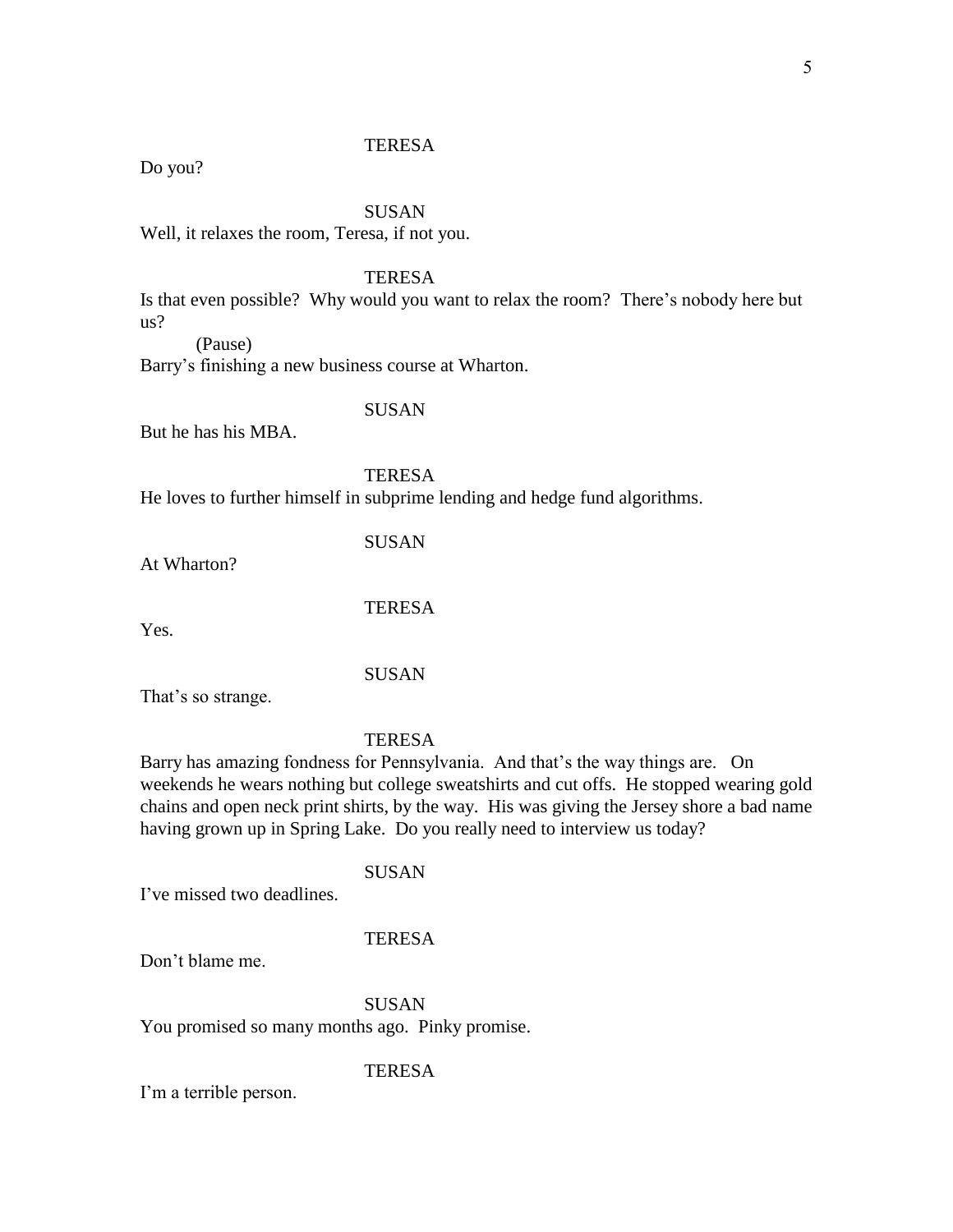# SUSAN

Sometimes you are.

(She holds up her pinky)

**TERESA** 

Commitments paralyze me. It's a hormonal issues. Christ, put down your finger please.

SUSAN

Load up on estrogen.

## **TERESA**

Is that what you do?

#### SUSAN

My levels are perfectly perfect.

# **TERESA**

No provocative questions.

# SUSAN

Okay.

**TERESA** Sometimes you look like the cat who swallowed the canary.

SUSAN And you look like the cat with nine lives.

## TERESA

I'm just glad you're in remission.

### SUSAN

Thank you. (Pause) Do you like your nanny?

# **TERESA**

Yes, we only accept international candidates, but that's not part of the interview.

# SUSAN

Your nanny's not business.

# **TERESA**

Actually our nanny is great with spread sheets.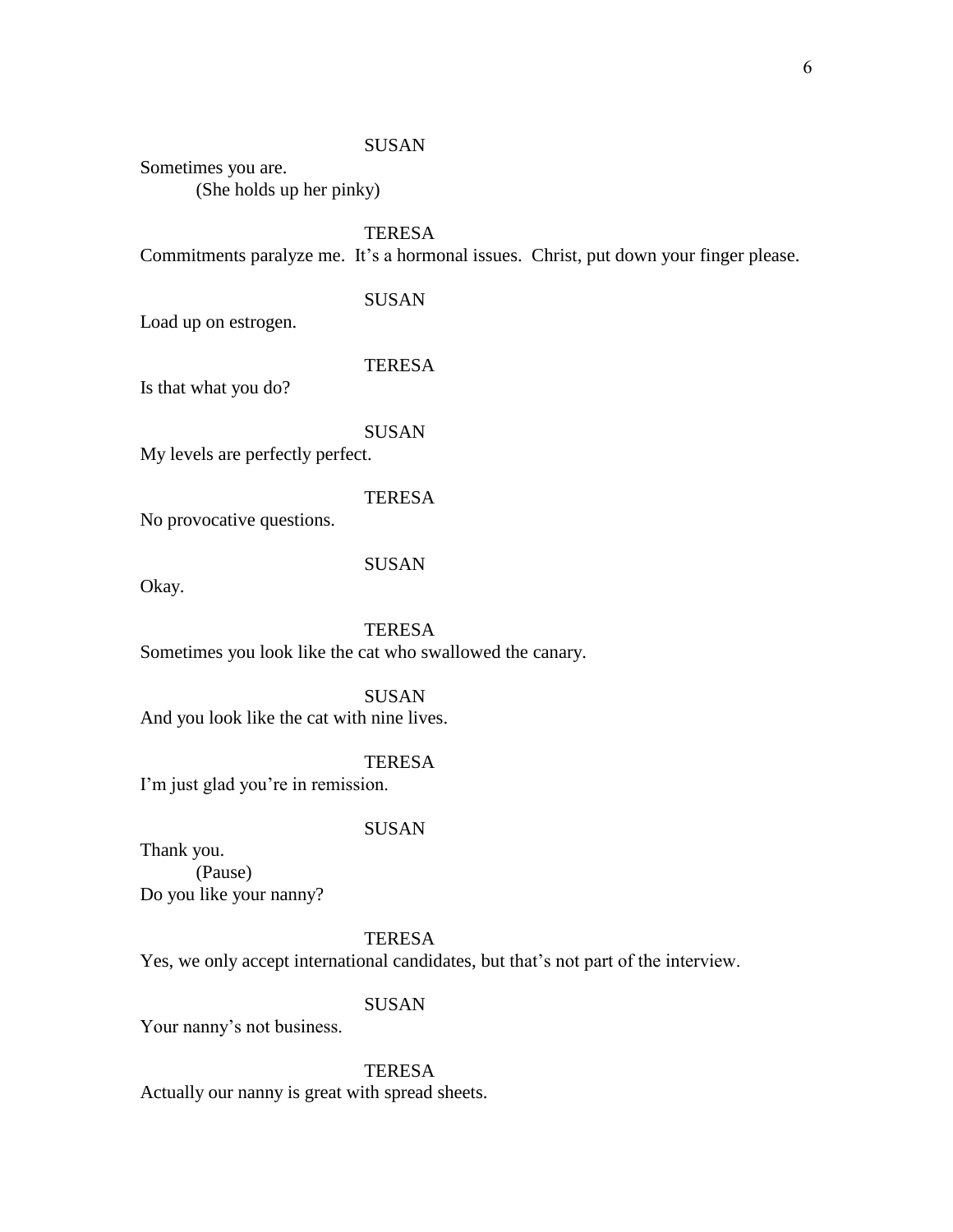# **SUSAN**

She's Italian?

# **TERESA**

Yes, a graduate student who takes night classes. We gave her a spare bedroom with the killer view.

SUSAN

I wish we could turn back the clock, Teresa, and go back to college days.

**TERESA** 

Why? We made too many mistakes then.

**SUSAN** 

That's not true. I've bright memories.

**TERESA** 

You remember only good things. I remember bad things. We were in the same boat.

SUSAN

Well, living together felt like a showboat about to capsize.

**TERESA** Uterine cancer makes everything look insubstantial.

SUSAN Are you speaking for me or millions of women in America?

TERESA

I can't speak for millions of women.

SUSAN

You can't speak for me either.

**TERESA** 

I apologize.

SUSAN

Thank you.

# **TERESA**

I watch my nanny a lot and I envy her. She takes the role of being a student to a completely higher level. I don't know if this is about being from another country or something special to her generation. Then again, she's working days here and doing well in classes at night,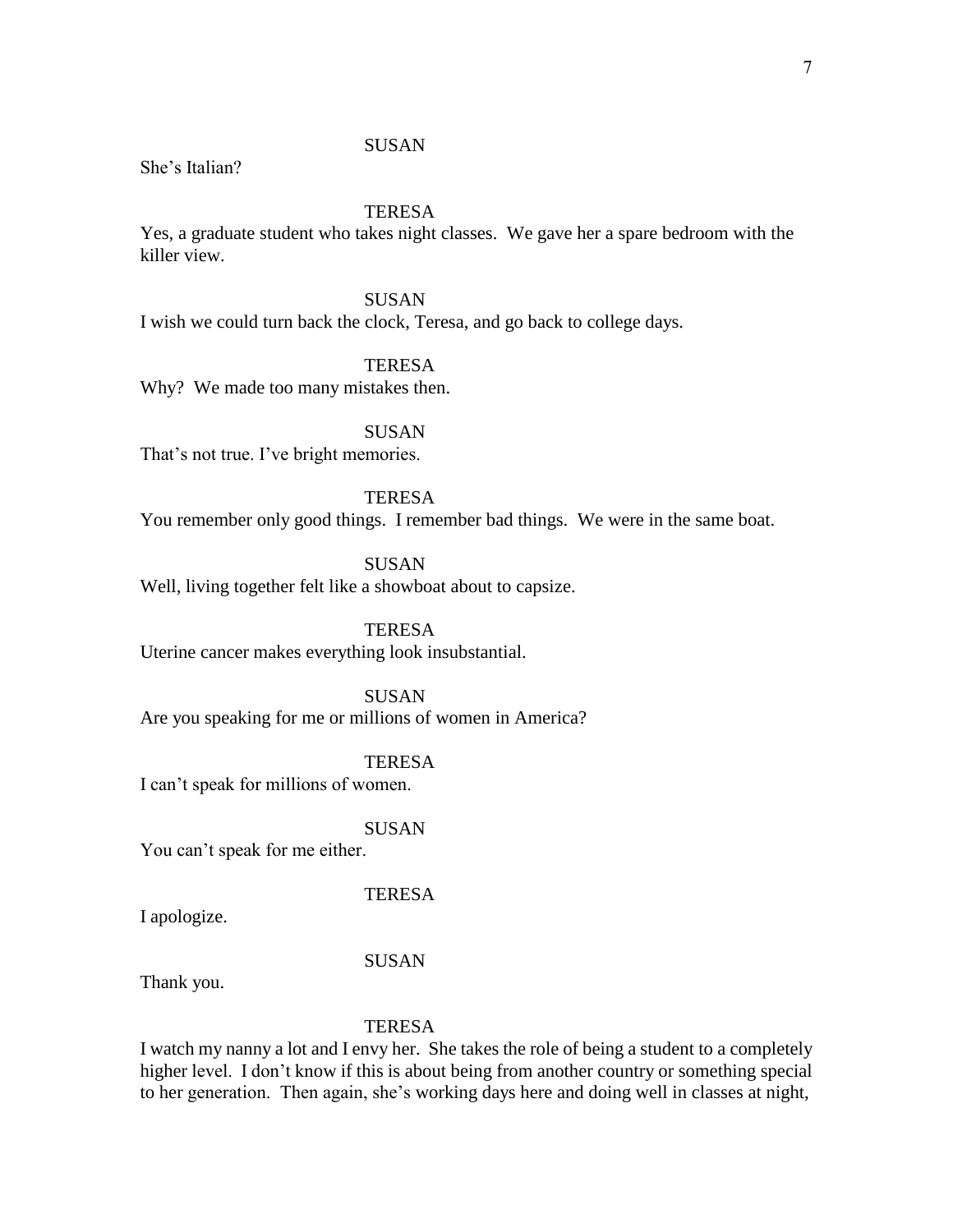and that is a whole other universe. She's extremely focused, Susan, and yes I read somewhere that you can ruin your marriage overnight with a European nanny with a beautiful fanny. She's smart and beautiful and clairvoyant.

## SUSAN

Clairvoyant? You're insane. Totally nuts.

# **TERESA**

Nuts for hiring Sofia?

SUSAN

Yes. And nuts for having children late in life, when you're a careerist.

TERESA

At college you knew that's all I ever wanted. Two adorable kids that will prevail past middle school.

# SUSAN

Come on.

# **TERESA**

What?

## **SUSAN**

You're modeling yourself after Marissa Mayer.

# **TERESA**

Nonsense. I've no admiration for Yahoo nor that bitch's fashion choices. Besides Mayer stopped getting good press after six months despite all the expensive photo shoots. Her "no work from home" edict is such a slap in the face to her work force. She can afford her own domestic help. I love to dish about Marissa Mayer. She's the evil twin of Chelsea Handler.

## SUSAN

I think you have it the other way around.

**TERESSA** 

I like that tattoo on your ankle. How new is it?

# SUSAN

48 hours.

# **TERESA**

I hate needles, darling. Why poison your skin? Come on, pick up your calf. Let me see what Michelangelo did.

(Susan picks up her leg and Teresa touches the tattoo)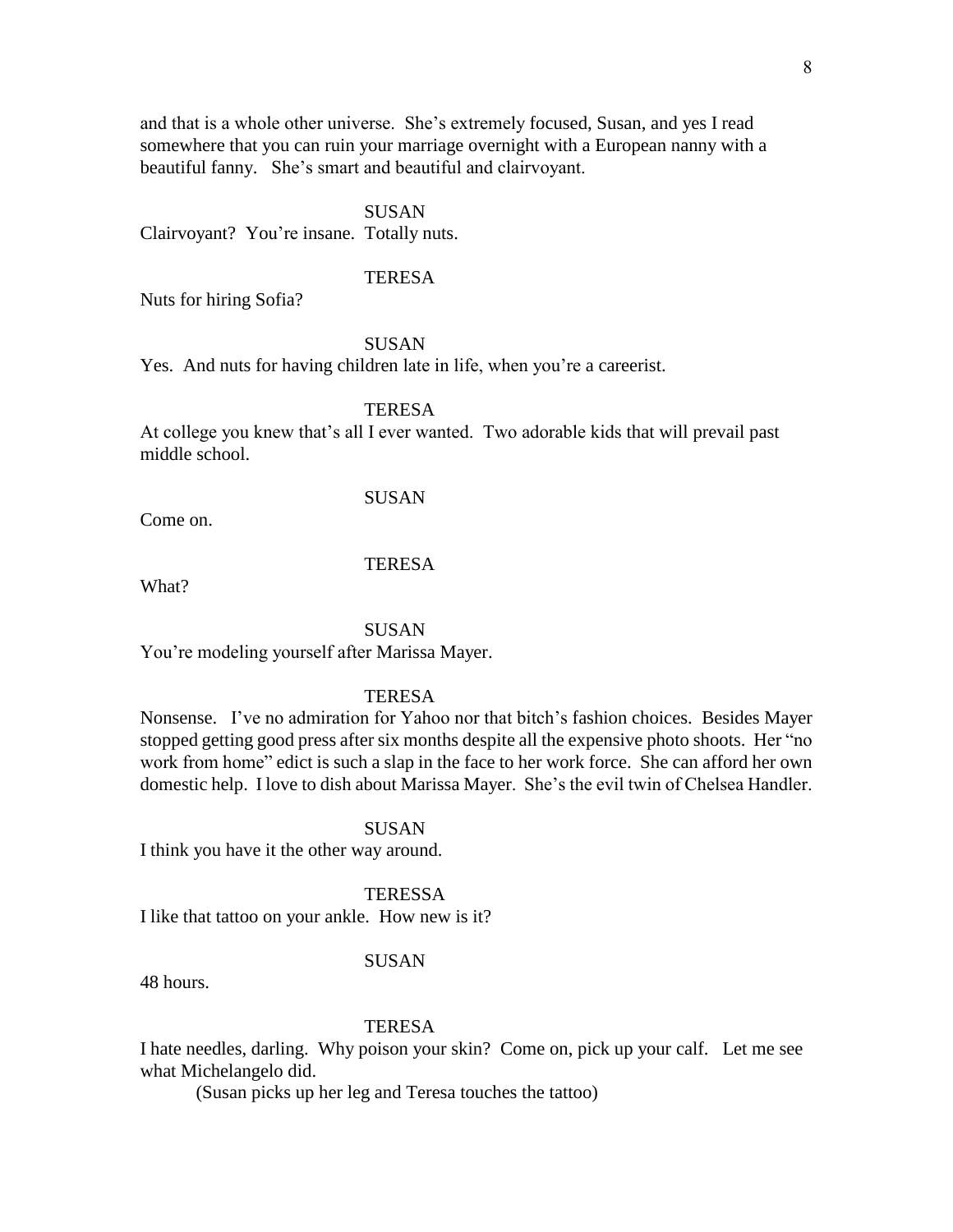In celebration of being in remission?

# SUSAN

I don't know.

# **TERESA**

Do you like writing for Vanity Fair?

## SUSAN

I do. But this piece is for Salon.

# **TERESA**

On me and Sheldon Hofsteder? Or just my Sheldon? (Pause)

Please include in this interview that I take my nanny shopping once a month *at any store* and let her get anything which flatters her figure.

SUSAN Some compare you to Christie Hefner.

**TERESA** 

Oh? Why? Who?

SUSAN

Hugh Hefner's daughter.

# **TERESA**

That's absurd.

# SUSAN

Well, the corporation fell into your lap.

# **TERESA**

I worked for everything I've earned, darling. She promotes smut. Besides the Playboy empire is sinking into insolvency.

## **SUSAN**

Why isn't your brother allowed into the inner circle?

# **TERESA**

Adam holds a prestigious position, he's far from banished. You know that he has to stop posing for the tabloids.

# SUSAN

Partying is a dangerous habit.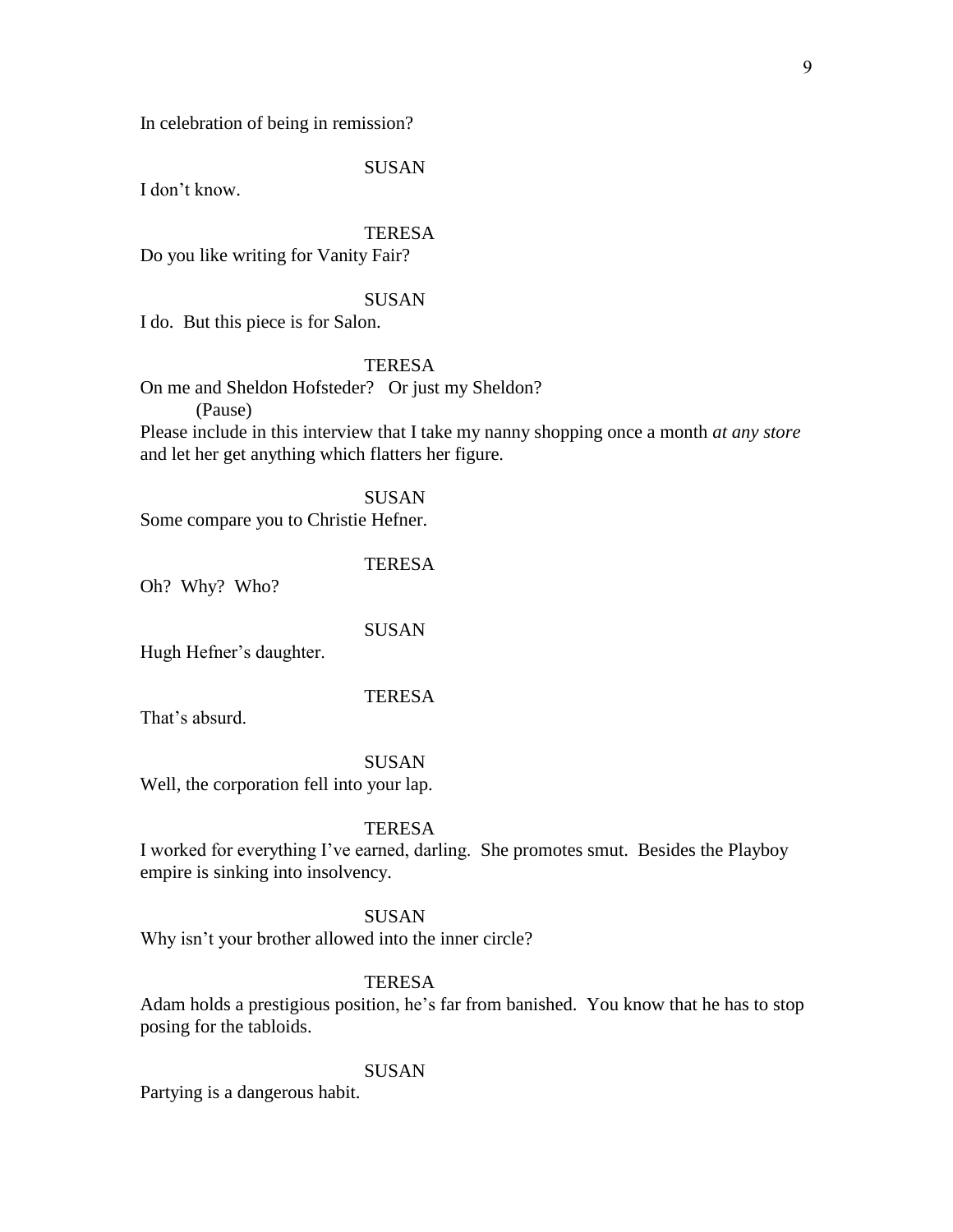He's maturing now. Yes. It just takes time.

SUSAN

He's older than you but you are the heir apparent.

## **TERESA**

Susan. Please don't use that idiotic term. What do you really want to know?

# SUSAN

The Bangladesh collapse must keep you up at night. (Teresa's husband Barry enters unnoticed with newspaper under his arm)

**TERESA** 

Only two of our suppliers have any ties to the factory.

# SUSAN

The Children's Place brand . . .

# **TERESA**

Okay, maybe three. Let's just say that we have set stricter guidelines for our textile and apparel. Sincerely, Susan.

(Barry's presence is evident) Barry, are you lurking in the shadows.

# BARRY

I never lurk. Bad for my posture. But I react to premonition, Terry. I just broke a mirror.

# **TERESA**

Susan, he's very superstitious.

#### BARRY

Then I had to miss my flight. Whenever they hold a plane for equipment check, I run for the hills. Or to Amtrak. I'm not supposed to fly anymore. Hi, Susan. Haven't seen you in a year.

## SUSAN

Hi Barry.

(Susan and Barry exchange a kiss) Who flies to Philadelphia from New York?

**TERESA** 

The governor.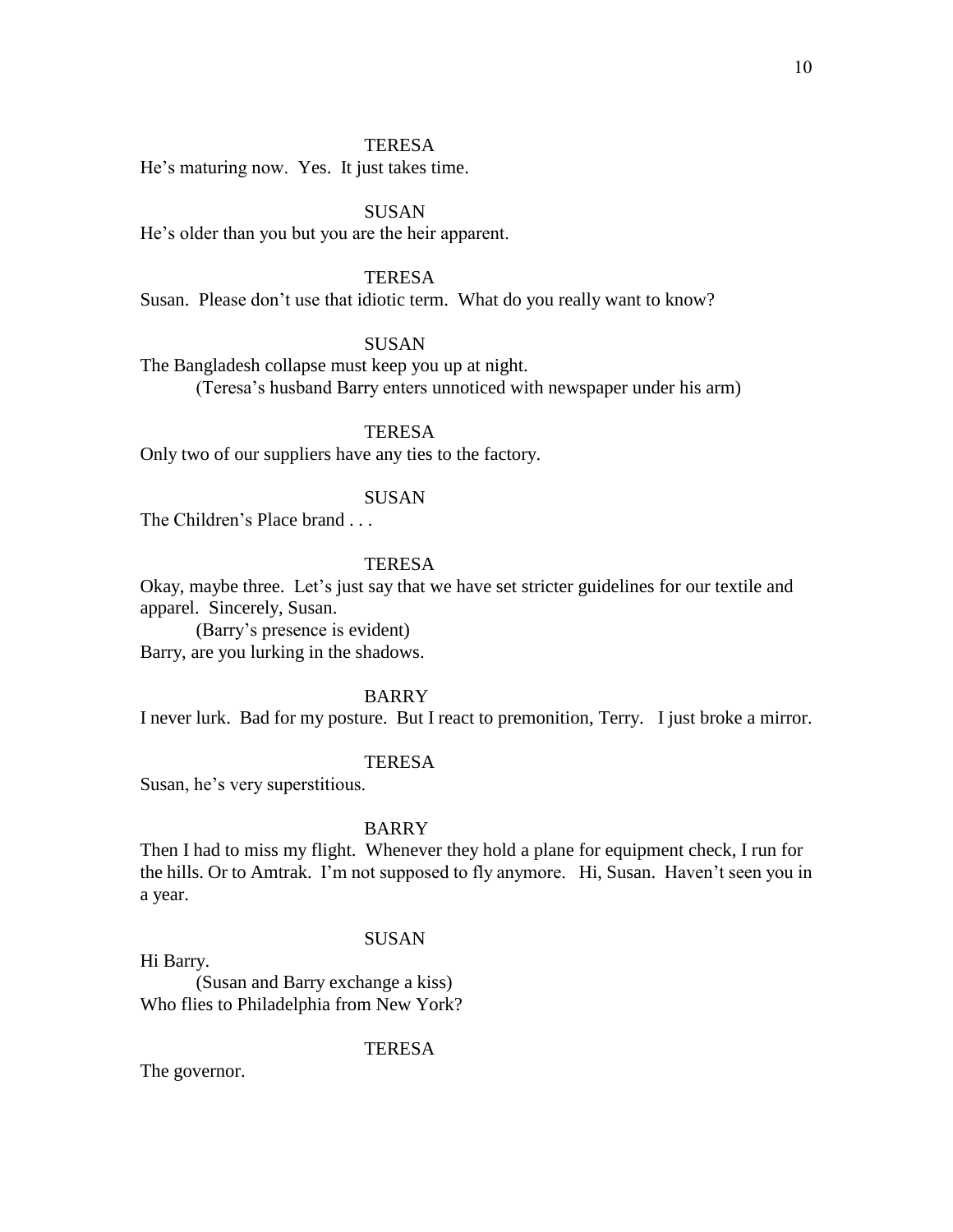**SUSAN** 

You've lost weight.

BARRY

Quit drinking and casinos.

SUSAN

Good for you.

# BARRY

Gave up Hooters. And unfiltered cigarettes. Teresa gave me an ultimatum . . . on Twitter. She spoke to my lawyers. Do you have a Twitter, Susan?

# TERESA

Did they bill you, darling?

BARRY

No. They never bill me, all invoices go to your Dad's personal assistant. Isn't that efficient?

**TERESA** 

He's joking.

BARRY

I'm not.

SUSAN

You've lost weight.

# BARRY

You've noticed. I like being trim again. I dropped 30 pounds after trying Penn Jillette's diet. Back to Armani suits, stupid magic tricks and junkets to Vegas. People still applaud when I enter a room.

(Pause)

I see that you're talking about the Bangladesh tragedy. It's heartbreaking. Do you remember when George Harrison played benefits for Bangladesh? I think I was 9 years old. Do you remember the Beatles? I relate to Pete Best. And Ringo will outlast Paul.

(Pause. Opening the newspaper)

Nearly 800 dead. Beyond criminal. Everyone's on bribes. Their government. Our government. Why do we pretend there is no better way? Every corporation should pay double and introduce real benefits, improve safety 300%, bring in international inspectors and watch groups. Terry's father knows this so well.

# **TERESA**

We all know this, Barry. Our moral compass is functioning quite well. And Susan is in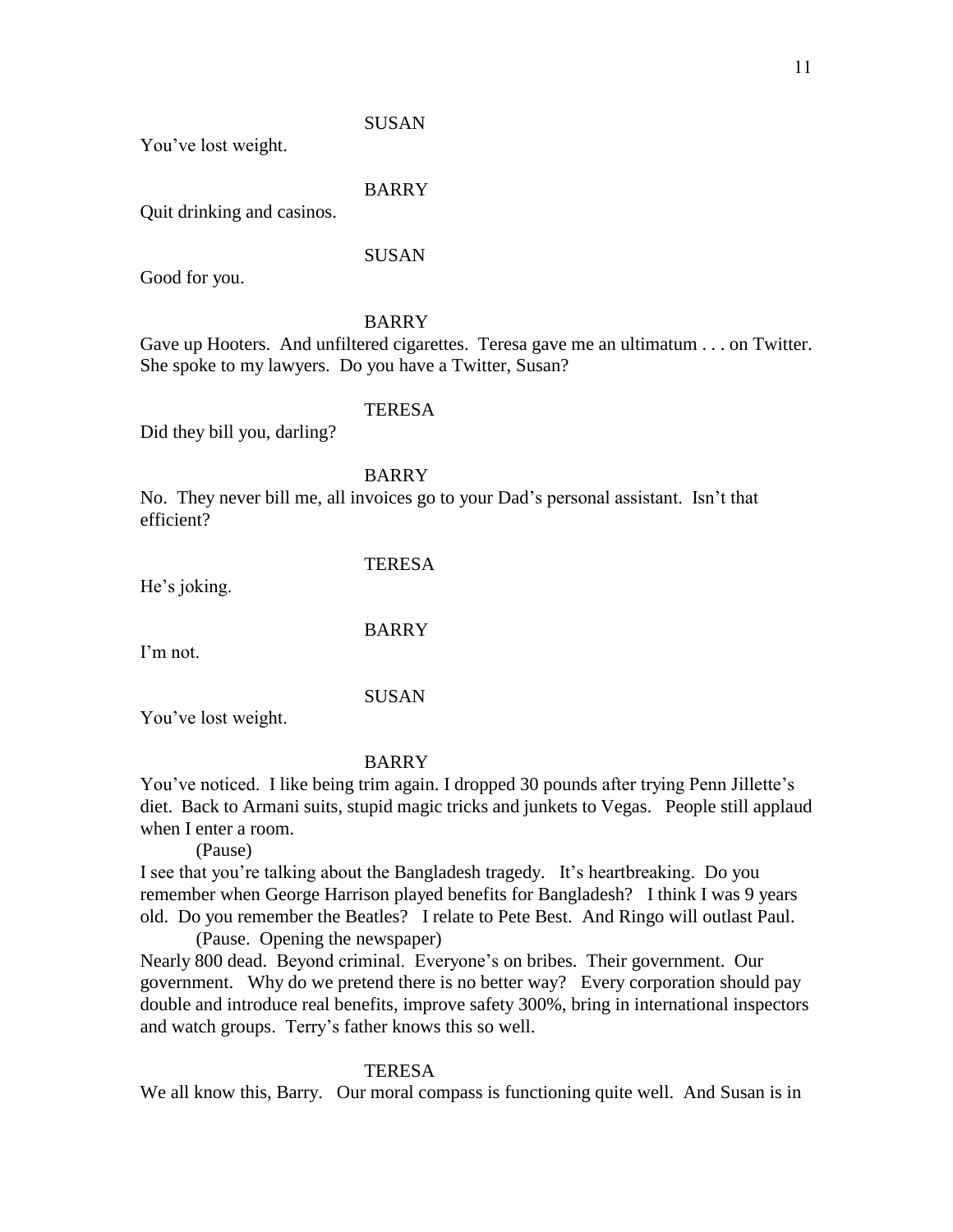need of an interview.

BARRY

With you or with Sheldon when he awakes?

# **TERESA**

Why don't you check on the kids?

# BARRY

I didn't know they were home.

**TERESA** Yes, they're in their rooms. Jennifer's on her computer. Billy's with his Lego set

# BARRY

Where's Sofia?

# **TERESA**

She left for her Thursday class.

BARRY Susan, of course you'll interview me?

No.

# BARRY

**TERESA** 

I didn't ask you. (Stepping towards Susan) Are you moving back to the city?

# SUSAN

Yes.

BARRY Good for you. Westchester is so staid. It must have been hard taking care of your mother.

# SUSAN

Seems you like Philadelphia?

# BARRY

It's America's gentle city.

**SUSAN** There's a lot to like about Philadelphia.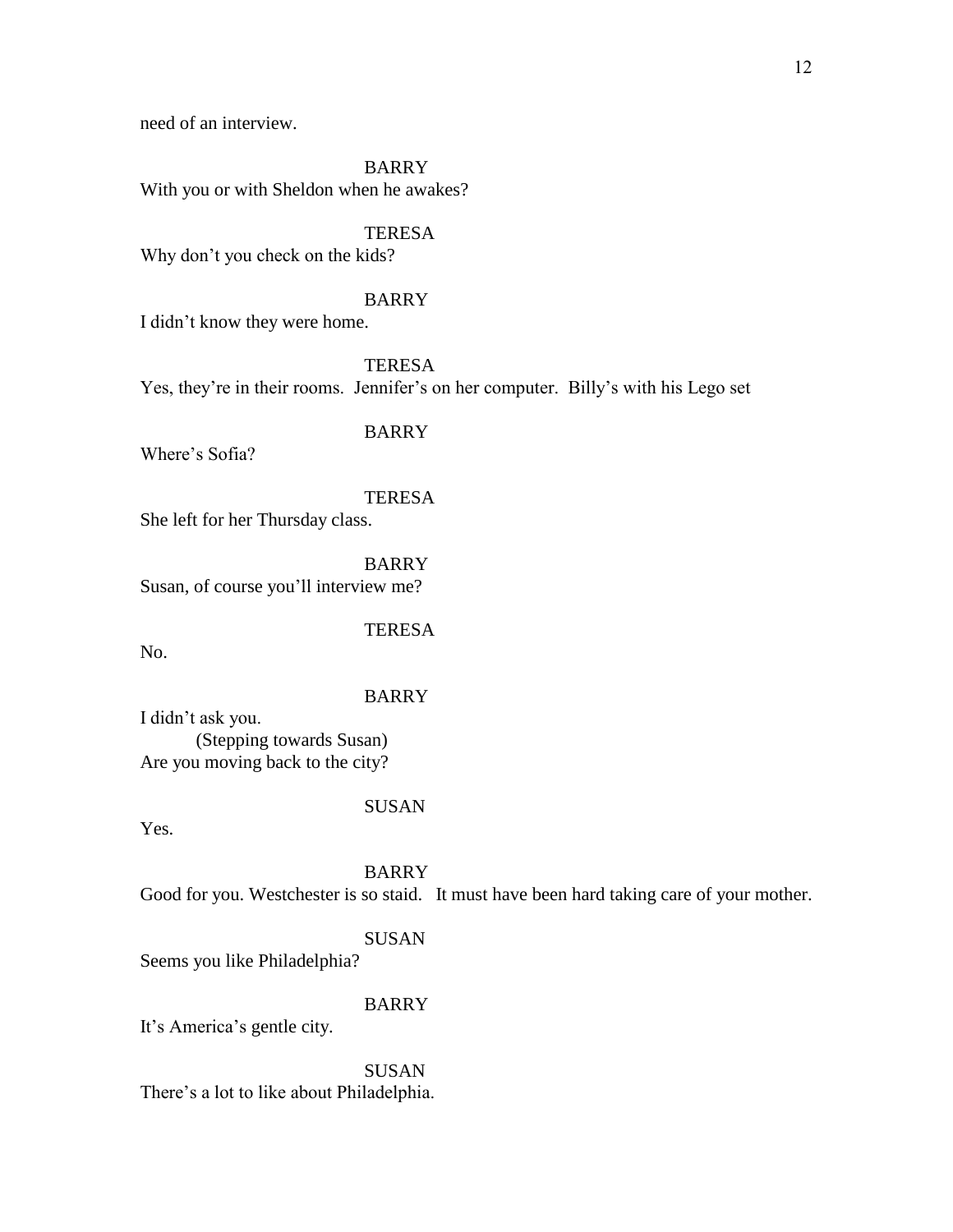Name one thing.

# SUSAN

The cheese steak sandwich with a pound of grilled onions.

# BARRY

There's a great jazz scene downtown.

# **TERESA**

Are you frequently the jazz clubs?

# BARRY

I adore the scene, Susan.

(Ignoring Teresa)

The University of Pennsylvania has done fascinating studies of coma cases. Particularly from auto collision and spousal abuse.

# **TERESA**

Susan, maybe another day would be better.

BARRY

No, no, no. I'll go. I know I'm a nuisance.

SUSAN

Do you remember when you asked me out to dinner?

# BARRY

I never asked you out, Susan. I asked you to go to Motel 6.

(He exits)

## **TERESA**

# (Dryly)

He was endowed with an avalanche of charm. And when charm fails, I honor his sense of community service. Believe or not, Barry was one of the first volunteers for *Teach for America*. He went to Newark when everyone went to the Ozarks. Remember at Princeton our noble, snotty, precocious Wendy Kopp? How did she build that little kingdom with assets over \$450 million?

### SUSAN

How about we talk about Sheldon?

# **TERESA**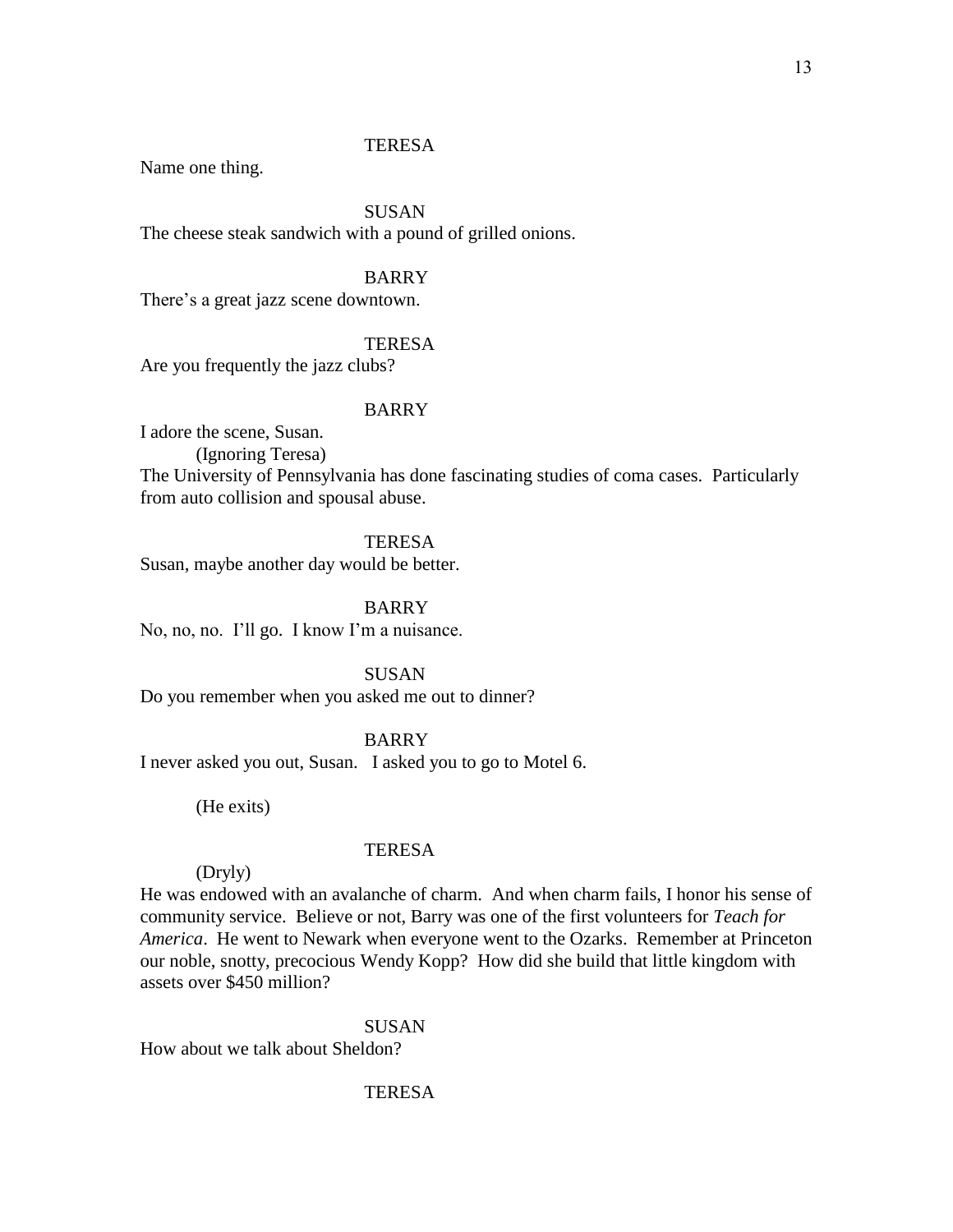Yes. Immediately. You know so much, Susan. He's the father you never had. Do you think Sarah Silverman is funnier than Chelsea Handler?

## SUSAN

I really don't like either one.

## **TERESA**

Why did you choose to become a business journalist?

#### SUSAN

My mother was a journalist.

(They share a sustained look due to Teresa's thoughtlessness as the mood shifts)

## TERESA

You think I love money.

## SUSAN

I don't know what you love.

# **TERESA**

You know, Susan. You're such a nasty yet loveable friend. Are you related to the British actor Steven Berkoff?

## **SUSAN**

No. And he spells his name with two "f's".

# **TERESA**

Yes, that's right. Wasn't he a Bond villain in *Octopussy*?

(pretending to be confused for a moment)

My father missed out on having a talented Alpha son. So I became was chosen and Adam – as you know - invested his creative time travelling with cocaine and underwriting a punk band. In our family, cash never had value or importance in all the years I watched Sheldon do business. He had no interest in the artificial movement of money. He hated the Federal Reserve. My father went on record saying the Federal Reserve is essentially illegal if not immoral – we have no obligation to submit to the Fed. He wrote many essays stating that money is simply an idea of the mind. It is his great disappointment that we now live in the world of commodities first, and then communities. And when money was untethered from gold, money lost reality.

### **SUSAN**

Not many of his stature believed in the gold standard. And he did phenomenally well with bank loans.

**TERESA** 

Yes, he did.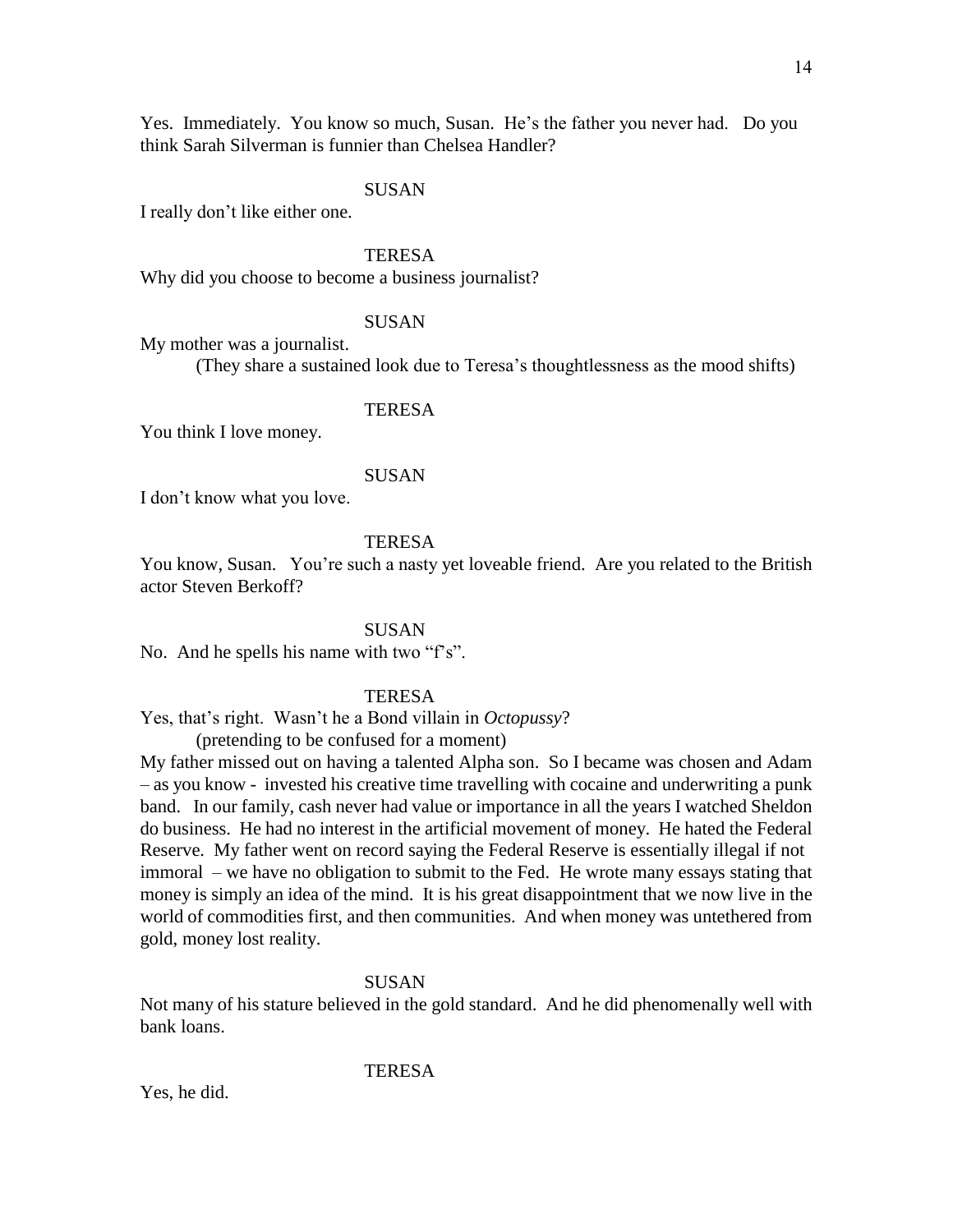# SUSAN

For years he forgot he was making money.

# **TERESA**

That's right. Dad motivated people to work for the pleasure of it. A gifted magician or the Rain Man. Not stung by any inside trade scandal.

# SUSAN

But his key staff made out like bandits.

# **TERESA**

Let them be accountable, Susan, with the state prosecutor.

# **SUSAN**

Your father coddled them.

# **TERESA**

Before his coma, he fired two VPs. That was more than Gates did at Microscoft. Buffett did at Berkshire. Lowell and Covington. High flyers, Susan.

# SUSAN

Many in the industry say your father came to New York with a large suitcase of cash. Like Trump.

# **TERESA**

He had a modest inheritance, Teresa. Like Trump.

# SUSAN

I know. A little bump up never hurts the entrepreneur. (Pause) It's whatever you want the world to know at this point. I admire your father.

# **TERESA**

I know.

# **SUSAN**

If only I had a father growing up, Teresa. Your father took us out for dinner every weekend. He bought me winter clothes and treated me to vacations with you.

# **TERESA**

He had nothing but love for you.

SUSAN

Sheldon's very generous. You know that but I have to say it.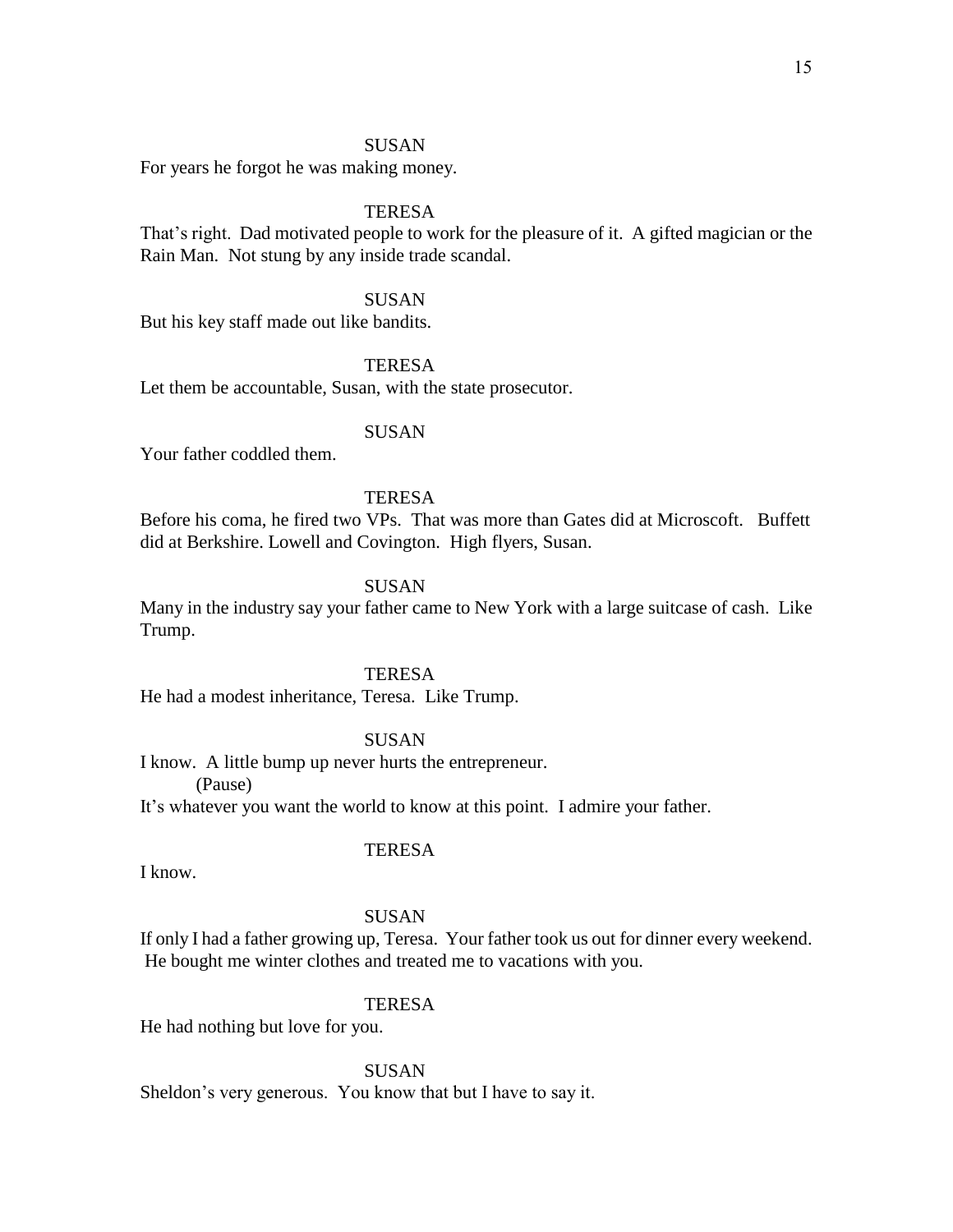(Pause)

He has had several romances.

# TERESA

Yes. No. Are numbers important?

SUSAN

There are interesting parallels between Sheldon and Hugh Hefner.

## **TERESA**

(Amused and annoyed)

 $Oh God$  . . .

# SUSAN

Your dad and Hefner married their college sweetheart and had two children. The daughter of each marriage took over the company. Hefner was told by his wife just before their wedding that she was unfaithful while he served in the army. It's reported that your mother did the same to Sheldon.

# **TERESA**

My father never took a prescription in his entire life but Hefner takes Arecept to remember where the hell he left his Viagra.

(Pause)

Why not talk to Sheldon directly? You can wake him up with a kiss like sleeping beauty? The doctors acknowledge that he seems to hear conversation now and registers some communication by parting his lips to a direct question.

# SUSAN

You have medical proxy.

#### TERESA

Of course.

#### **SUSAN**

The board's solidly behind you.

#### **TERESA**

One never knows.

#### SUSAN

Had the accident not happened, would he have spun off several companies and give the profits to charity?

# **TERESA**

Who knows?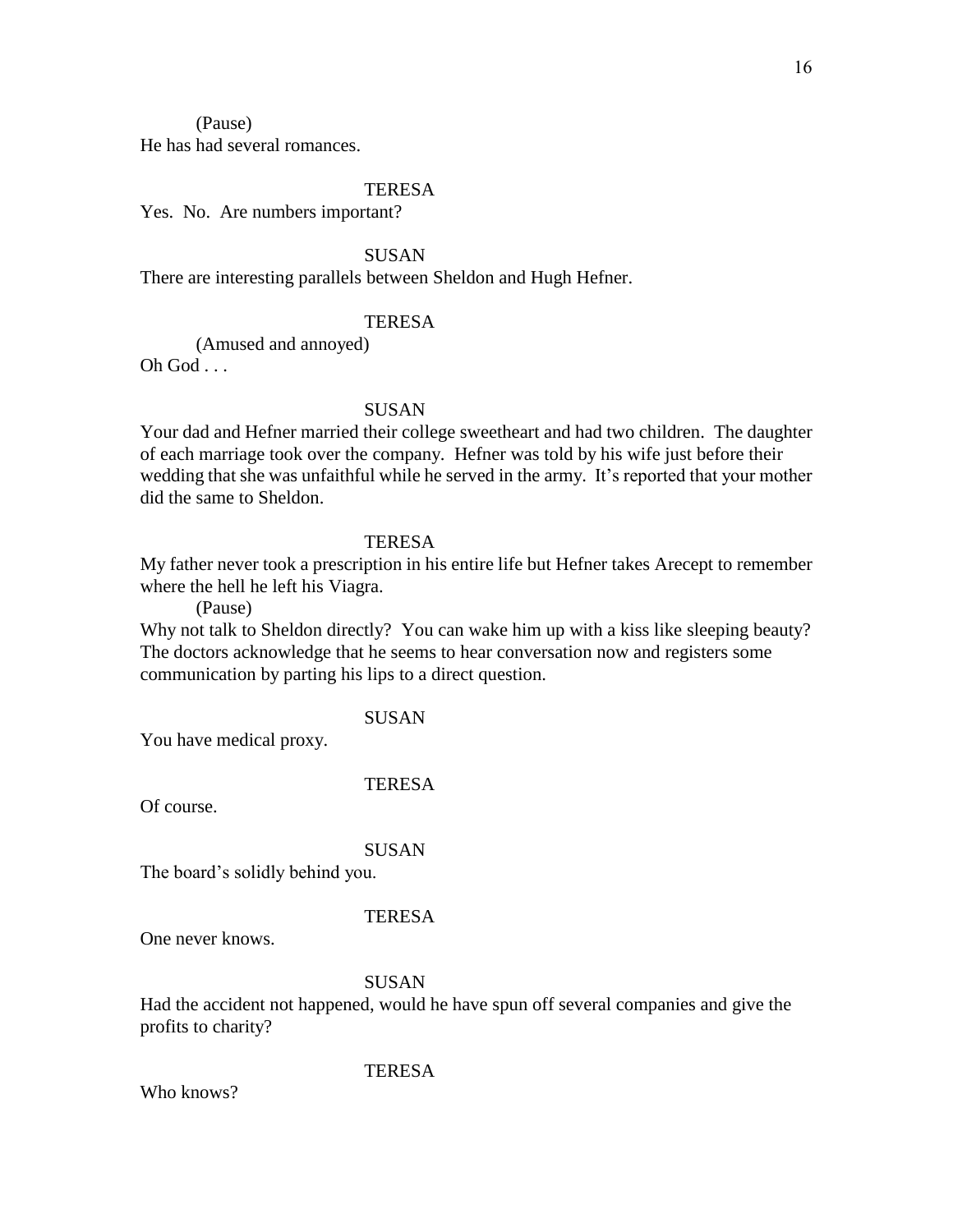# **SUSAN**

Some think so.

(Pause) And Caroline Kennedy. You have a close friendship with her.

# **TERESA**

We attend the same philanthropic functions and have the same gym trainer.

# SUSAN

Now you're lying to me.

**TERESA** 

His name is Ernesto. He specializes in Pilates and Zumba.

# SUSAN

Tell me something I don't know.

# TERESA

My first marriage was annulled. My ex was diagnosed with HIV. Barry doesn't know. (Susan seems genuinely surprised by this) You never married. You don't know the sting of it.

# **SUSAN**

What do you mean?

**TERESA** 

Slipping out of a bad marriage.

# SUSAN

Did your ex die?

# **TERESA**

My father's in a 17 day coma. Doctors say there is a 50-50 chance he'll never come to. And with each passing day the odds go down. That's where my mind is these days and it makes me want to be religious. I don't love business anymore. Apple may have been irresponsible with factory workers in the Henan Province of China. Union Carbide was responsible for the disaster in India. Cheap labor drives the market. I'm very accountable. Ethical. Moral.

(Pause)

I'm a blood relation to Max Blanck. Through my father's conglomerate, I oversee several clothing manufacturers and their outsourcing . . .

# SUSAN

Everyone outsources.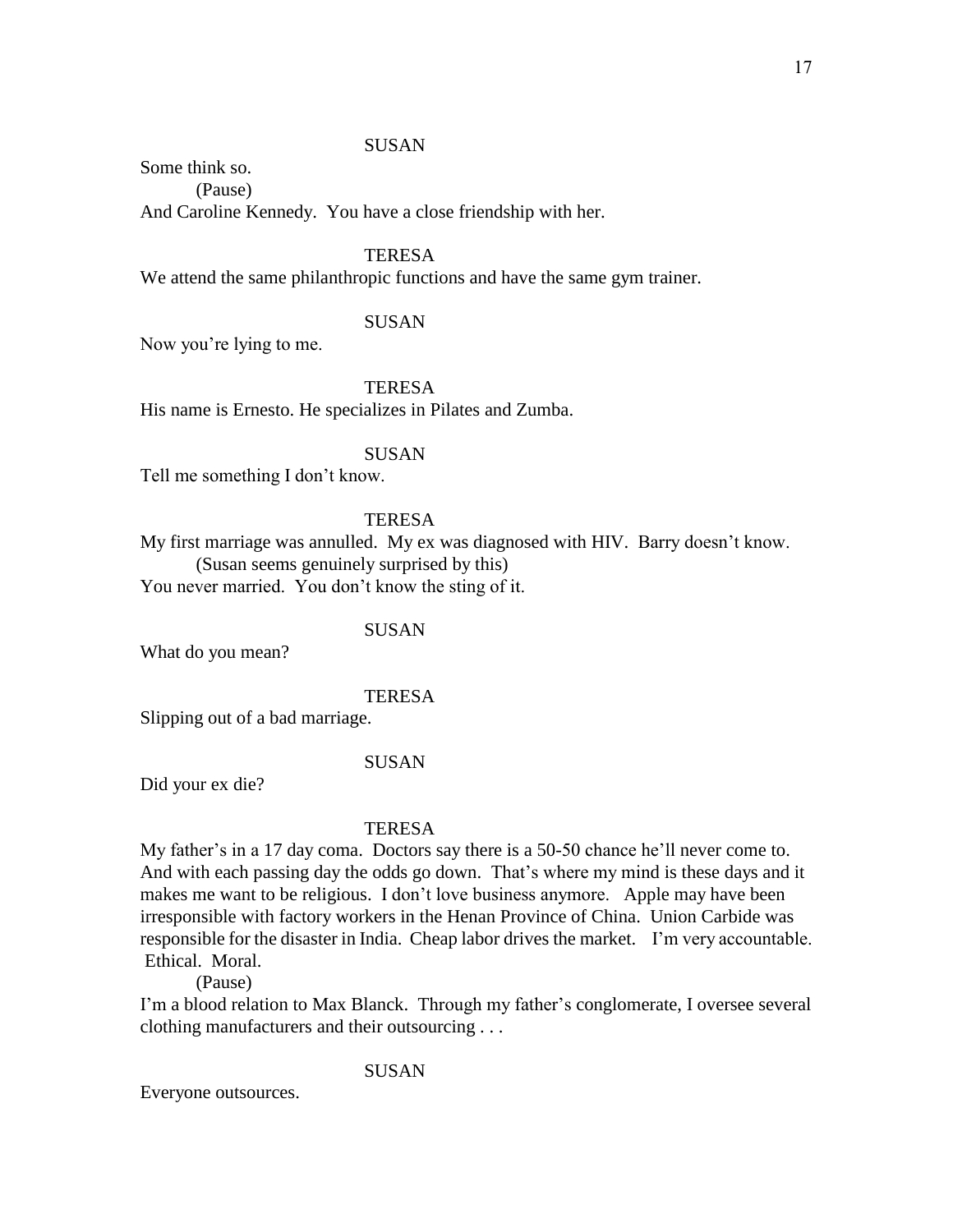Yes. Nearly everyone. We don't manage labor. Sheldon gave that up twenty years ago. Some of the deaths in 1911 caused by Max Blanck were immediate cousins. The family felt the tragedy. In Bangladesh, the owners have connections to the dead.

## SUSAN

Has anything really changed in a hundred years?

## **TERESA**

Start with child labor laws.

SUSAN

Not overseas. Workers safety? Building dangers?

# **TERESA**

In the U.S., we have impeccable standards of safety. Yes, ten years ago Walmart locked the emergency doors so employees wouldn't pilfer during the graveyard shift.

**SUSAN** 

Sheldon's the maternal great grandson of Max Blanck?

# **TERESA**

(She nods in agreement)

Blanck and Harris were products of their times. They got off the boat just like the other refugees.

(Pause)

Until Sheldon awakes from his coma, you might as well write about our inglorious past. Two hundred seventy five girls collected their belongings as they were leaving work at 4:45 PM on Saturday March 25, 1911. Within twenty minutes some of girls' charred bodies piled up along the East Side of Greene Street. Those girls flung themselves from the ninth floor. The owners - Isaac Harris and Max Blanck - two Jews from Russia. They were able to escape from the top floor and onto nearby roofs.

# SUSAN

I guess what's hardest to understand is . . . is there genuine social actions to make amends. You raise money for great organizations, but is the investment coming from your heart?

## **TERESA**

And you can ask that because you see into the soul of another?

#### SUSAN

Something has changed you in the course of 20 years.

#### TERESA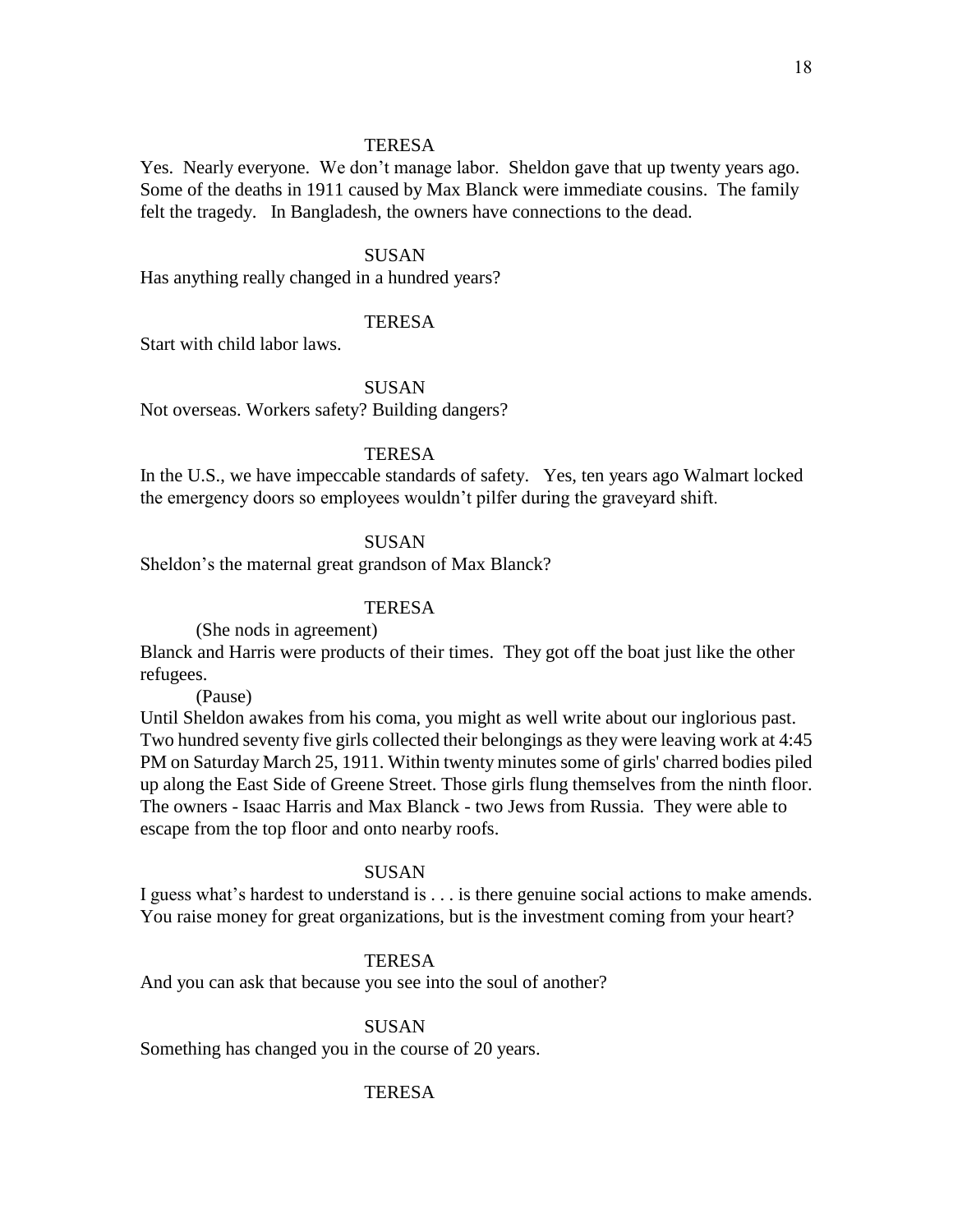When we were at Princeton we felt the world could tilt a little bit off its axis.

(Silence)

Look Susan, my father's Mercedes was driven by an elderly man with a green card and he had an extensive background check. Sheldon had great fondness for him. Nathan Johnson from Jamaica. The driver was a grandfather of sixteen children and a church goer. Nathan died upon impact. Our family provided for Nathan's family. The car jumped the meridian and we know it was alcohol related accident. So Nathan drank during the day. We didn't know. It was the week when WSJ did a hatchet job feature on my father. It was a week when the Standard and Poor Index dropped 15% and when the Federal Reserve issued a abrupt change in the prime. It was a time in the history of business when optimists took Xanax. Believe me, all pills can do is fool you into thinking the universe shrinks and expands at the very same time. My family went to Nathan's funeral while Sheldon lay motionless in a coma. We harbor no grudges.

(Pause)

When Barry and I married, we both knew the certainty of death. And yet we had children.

SUSAN

I think you changed Barry more than Barry changed you.

# **TERESA**

Isn't that a good thing?

# SUSAN

You once said you would turn your father's business into Ben & Jerry's Ice Cream.

| It was half a joke.     | <b>TERESA</b> |
|-------------------------|---------------|
| Ben or Jerry?           | <b>SUSAN</b>  |
| Does it matter?         | <b>TERESA</b> |
| No.                     | <b>SUSAN</b>  |
| (Pause)<br>Do you pray? |               |
| Not much.               | <b>TERESA</b> |
| It might help.          | <b>SUSAN</b>  |
|                         |               |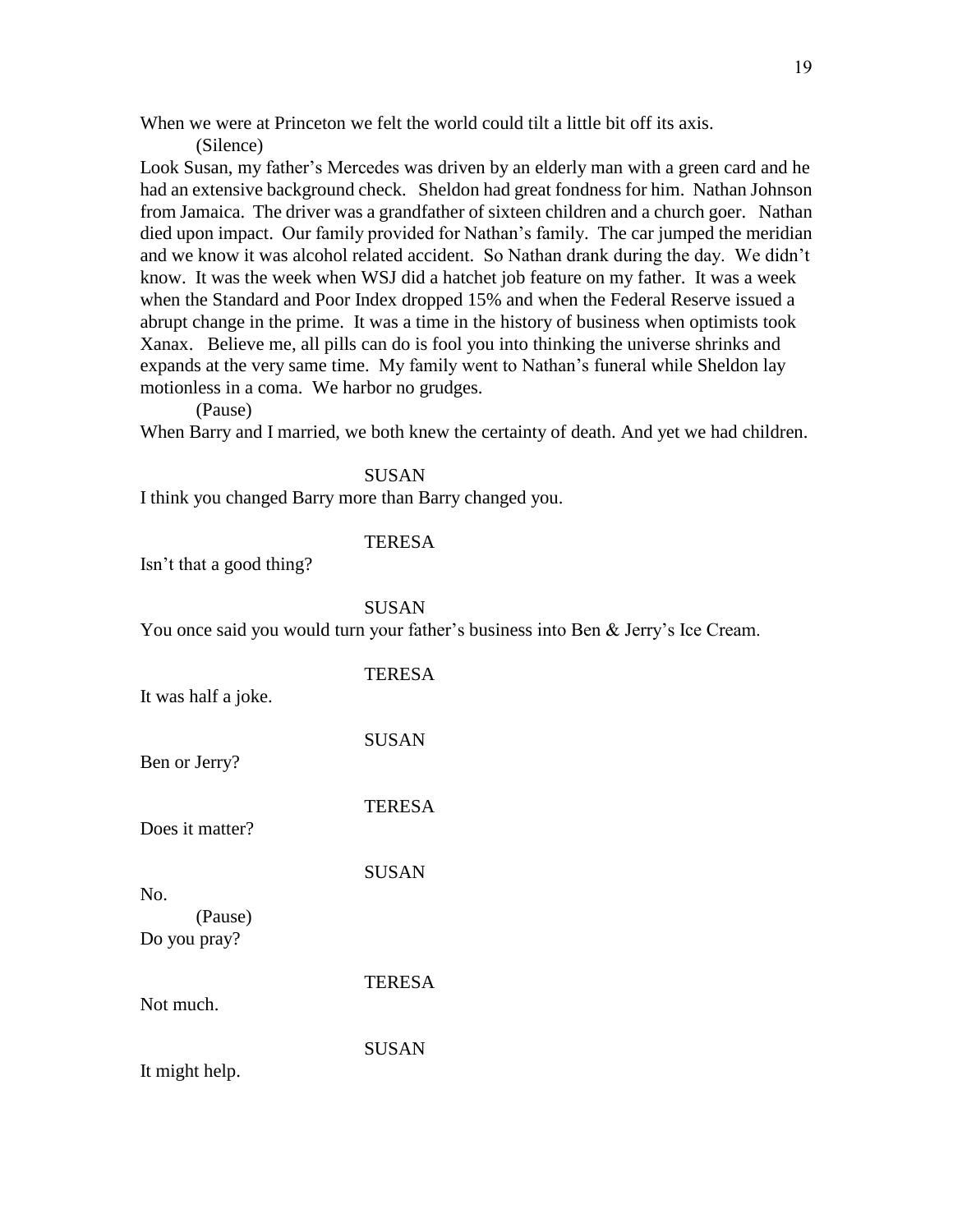I'll try this weekend. Look at the clock. I'm late. (She kisses Susan on both cheeks)

SUSAN Dick Chaney and Barack Obama are distant relations.

**TERESA** More distant, Susan, than Blanck to Hofsteder.

End of Scene

SCENE TWO (The next day, evening May 2013, a private hospital room. Sheldon Hofsteder came out of his coma earlier that day)

SHELDON Where is the nurse? **TERESA** She'll be here in a moment. **SHELDON** It's warm. TERESA I know. **SHELDON** Aren't you warm? TERESA No. Just you. I'm fine.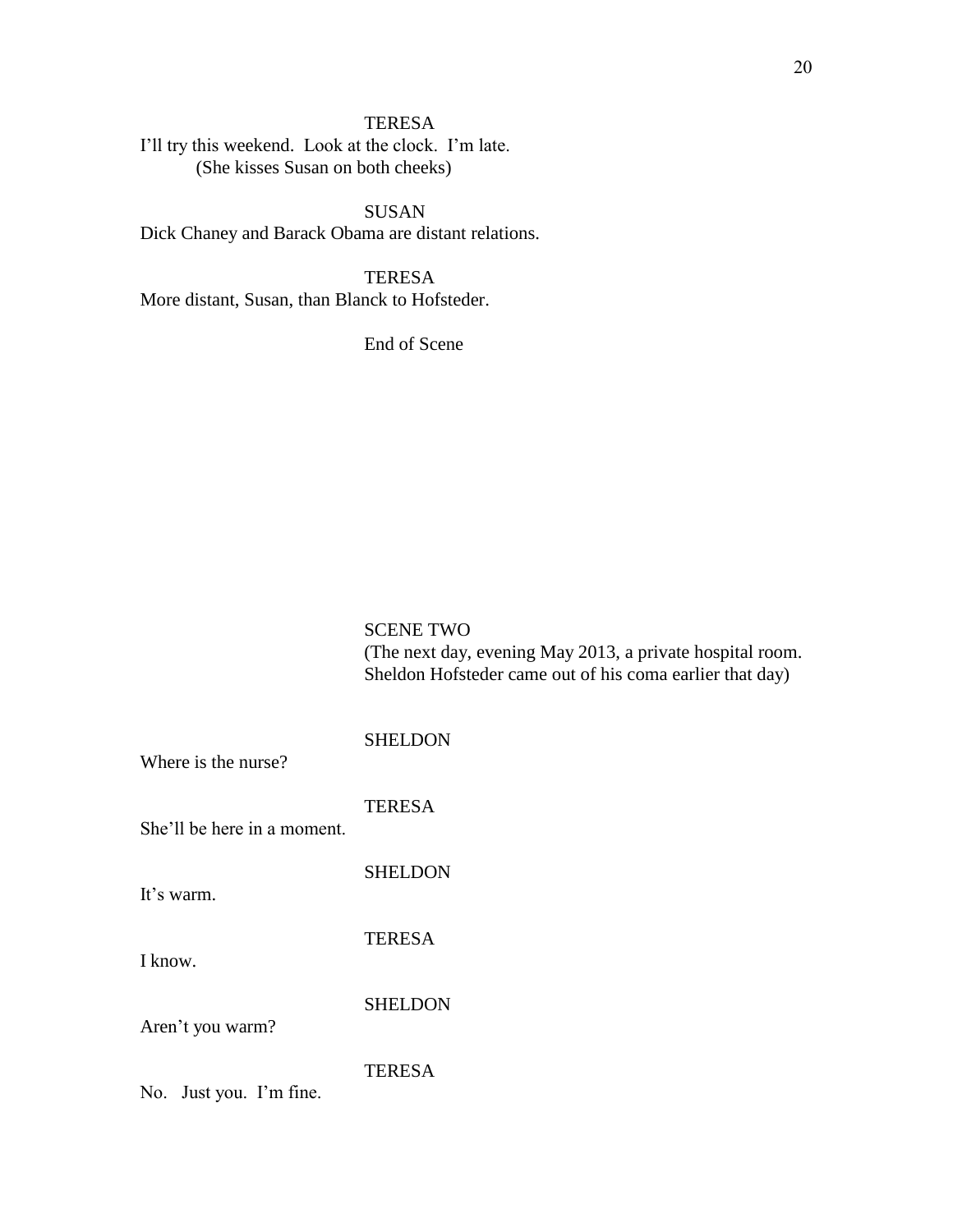| I know you.                                | <b>SHELDON</b> |
|--------------------------------------------|----------------|
| Yes.                                       | <b>TERESA</b>  |
| What is your name?                         | <b>SHELDON</b> |
| Teresa.                                    | <b>TERESA</b>  |
| Why?                                       | <b>SHELDON</b> |
| Why?                                       | <b>TERESA</b>  |
| You know why.                              | <b>SHELDON</b> |
| No.                                        | <b>TERESA</b>  |
| You told me before.                        | <b>SHELDON</b> |
| I did. You were in a coma for 17 days.     | <b>TERESA</b>  |
| I nearly died.                             | <b>SHELDON</b> |
| That's right. Your name is Sheldon. You're | <b>TERESA</b>  |
| You're mistaken, young lady.               | <b>SHELDON</b> |
| What do you think your name is?            | <b>TERESA</b>  |
|                                            | <b>SHELDON</b> |

e my father.

Max.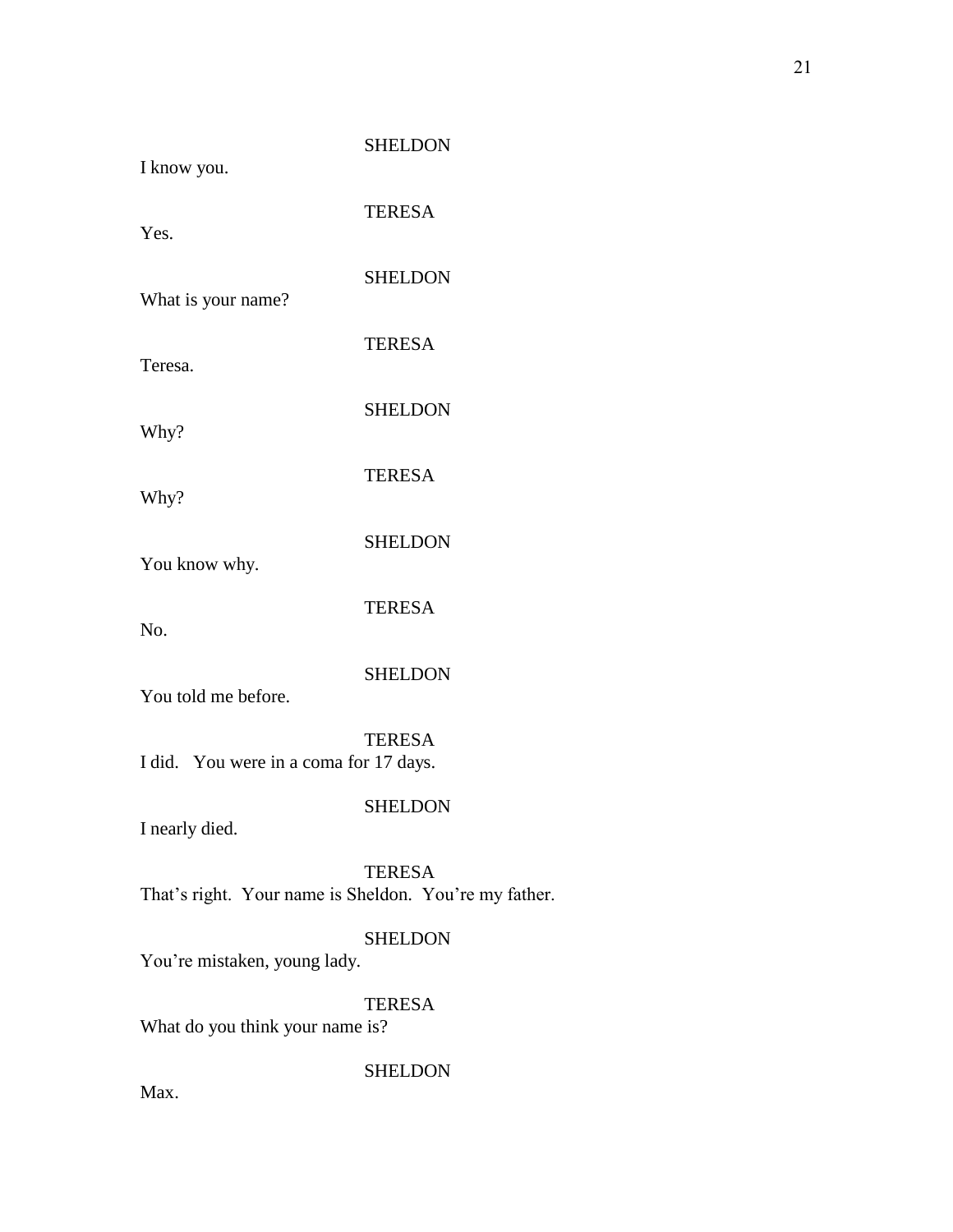That's not your name.

SHELDON

I know my name.

# **TERESA**

You need rest.

**SHELDON** I don't need rest. I want to get out of here.

**TERESA** 

Your name is Sheldon.

# **SHELDON**

Max.

# **TERESA**

Sheldon Hofsteder.

# **SHELDON**

I'm from Russian. But I'm American.

**TERESA** You're 100% American. You're not from Russia.

# SHELDON

What, you don't like Russia?

# **TERESA**

Your memory is playing tricks.

## SHELDON

You can't make money in Moscow. But you can in New York.

# TERESA

I'm not allowed to talk to you if you think you're someone else. Dad, that's what the doctor said.

# **SHELDON**

I'm Max Blanck. I'll show you my wallet.

# **TERESA**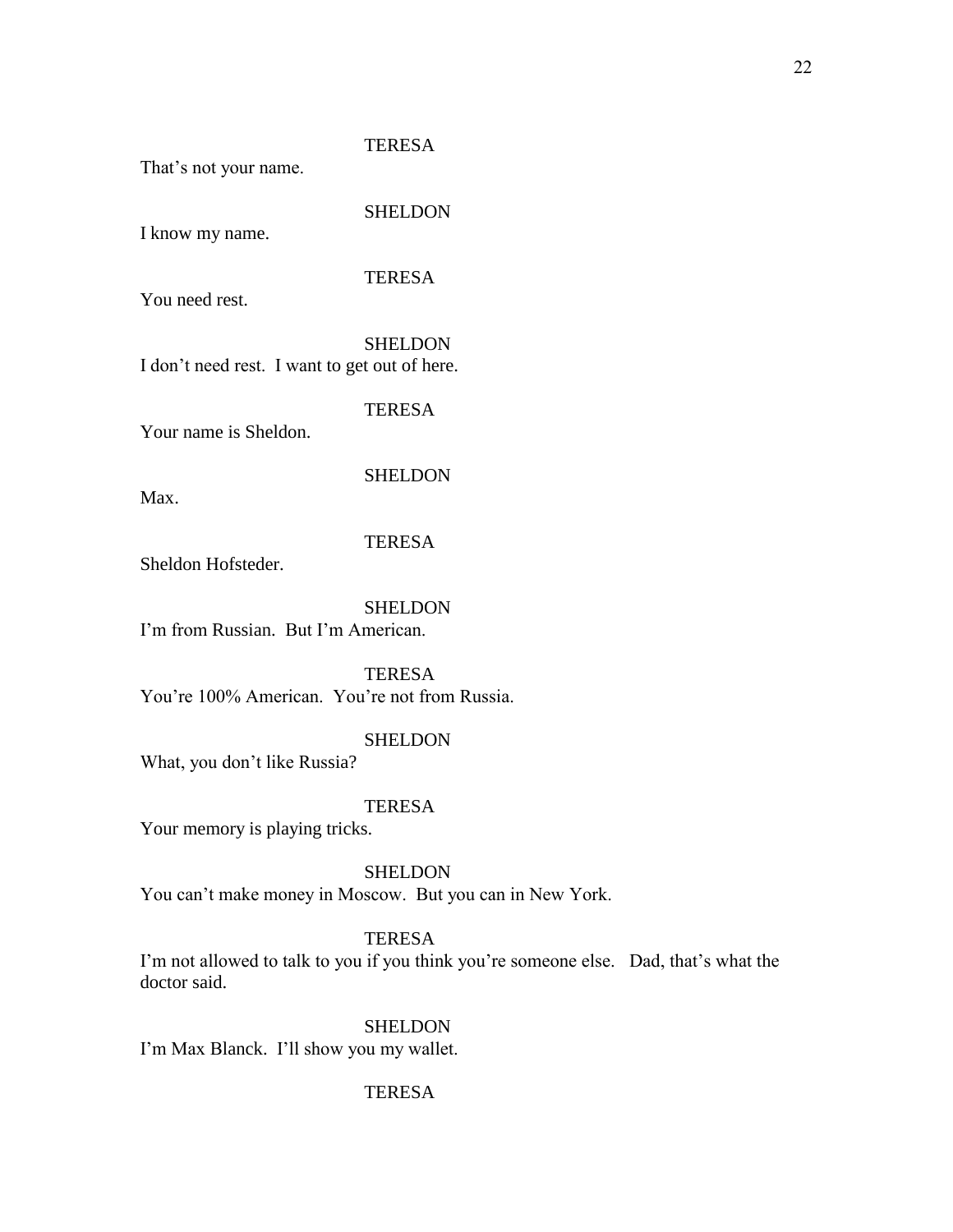Hofsteder. Doesn't that sound right?

### **SHELDON**

No.

# **TERESA**

Why do you think you're Max Blanck?

#### **SHELDON**

I've horrible gas pains. Where is my business partner?

#### TERESA

I am your partner.

## SHELDON

Isaac.

## **TERESA**

There is no Isaac.

**SHELDON** *Fort aykh avek aleyn ("Leave me alone" in Yiddish).*

## **TERESA**

Say it in English.

# **SHELDON**

*Eyn loshn iz keynmol nisht genug ("One language is not enough").*

# TERESA

I'm your daughter.

#### SHELDON

Then why don't you speak Yiddish?

## **TERESA**

Isaac Harris is not your partner. Harris and Blanck are history. You're Max Blanck's great grandson.

(Stroking his cheek gently)

You're Sheldon Hofsteder. I'm Teresa. Isaac and Max died many years ago along. You don't own the Triangle Shirtwaist Company. You were in a coma for over two weeks. You've been awake for 3 hours.

# **SHELDON**

I fought a murder trial.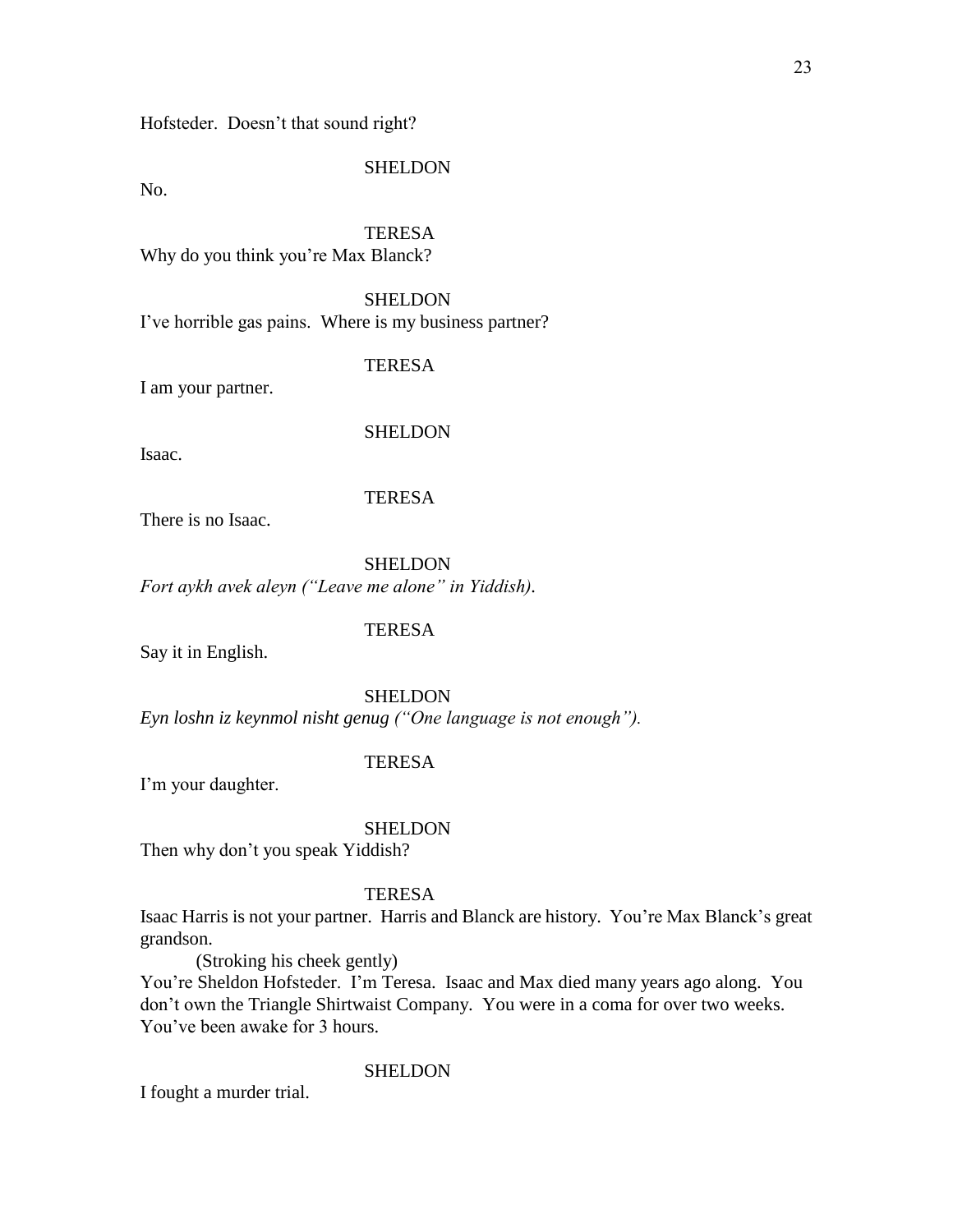No,

## **SHELDON**

I lost in civil trials.

# **TERESA**

When the doctor allows me to, I will show you our family photos. Dad, I love you. Please be patient with all of this.

## SHELDON

My lawyer was Maxie Steuer. Do you have his photo?

# **TERESA**

He's not your lawyer. You're not your grandfather. And Maxie Steuer is dead.

# **SHELDON**

We didn't know the factory doors were locked.

# **TERESA**

I'll come back, Dad. You need to rest.

## **SHELDON**

No. No. Don't go. Steuer was smart. He hit back like a champ.

# **TERESA**

I can't stay if you go on like this.

## SHELDON

(He reaches for her wrist and holds her)

We were acquitted, but got smashed in civil court. We had to pay out \$75 for each death. A lot of money. Isaac was furious that there was any penalty.

## **TERESA**

Dad, I'll be right back. I'm going to get Barry outside.

#### SHELDON

(He still holds her wrist gently)

But I reminded Isaac that the insurance company overpaid us \$400 for each death. We made out like bandits.

#### **TERESA**

Do you hear me, Dad? I have to go.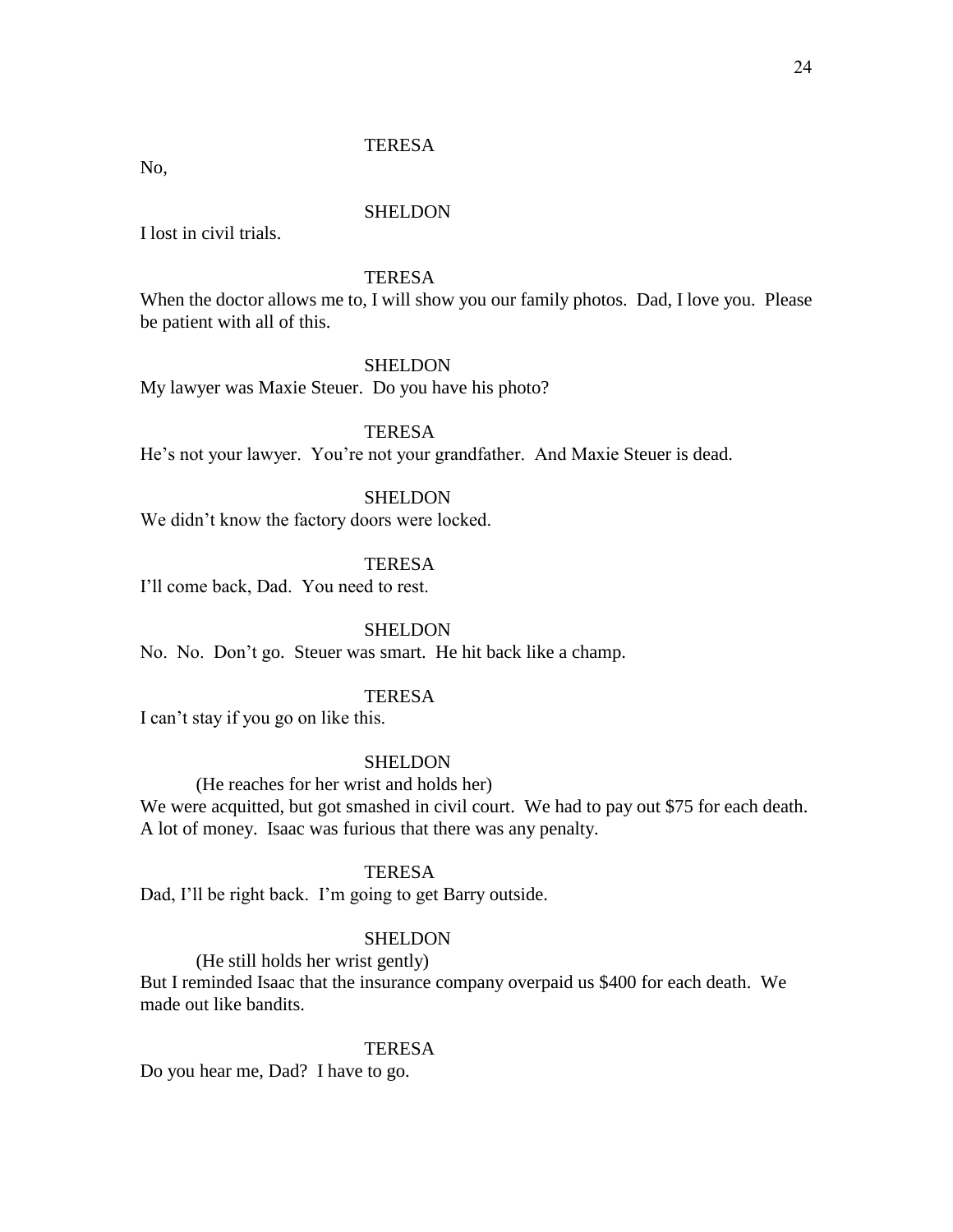# SHELDON

And I got nailed again in 1913 for locking factory doors during work time. This time I was fined \$20.

(He lets go of her wrist)

Of course I hear you. I have two elephant ears. Look how large they are.

End of Scene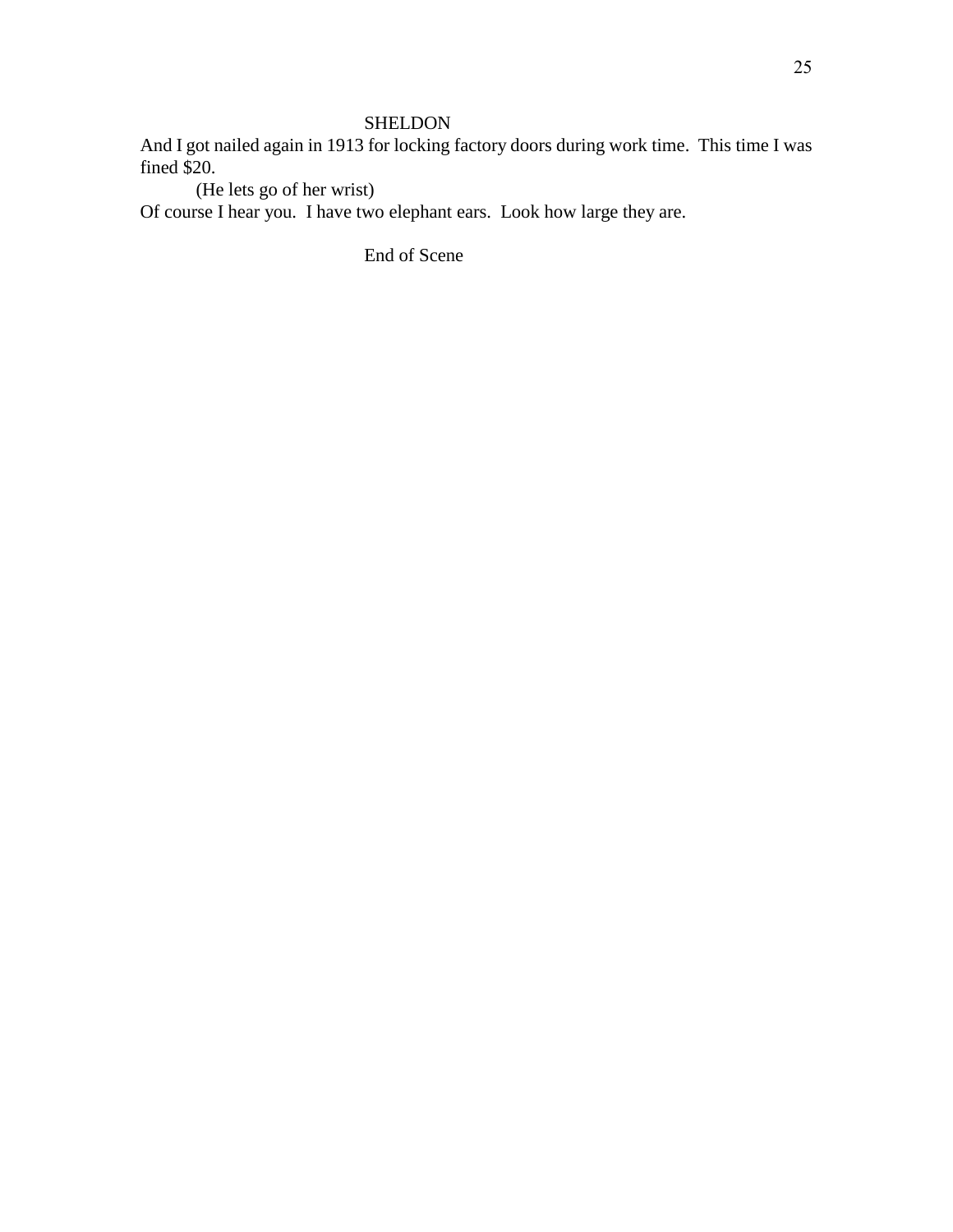# SCENE THREE

(May 2013, Teresa and Barry enter Sheldon's hospital room. Sheldon stirs)

# **SHELDON**

My tongue is round. Dry. Feels like sandpaper. A cat's tongue curled tight. We don't know how we got here. How we are tied. We are tied because we would die without each other.

# **TERESA**

The doctor gave you a sedative. It should help. Dad?

## SHELDON

We have guts. We built things. A business out of nothing in the Lower East Side. (Pause)

What?

## TERESA

You're awake. Out of a coma. Do you know your name?

BARRY

Incredible.

**SHELDON** 

Shut up.

#### **TERESA**

Let me help you.

#### SHELDON

I don't want your help.

# **TERESA**

You mustn't exert yourself.

## BARRY

You nearly died, Sheldon.

## **SHELDON**

Everyone tells me about my death. Let me tell you something. (Pause) I met Isaac in 1898 and we liked each other right away.

## **TERESA**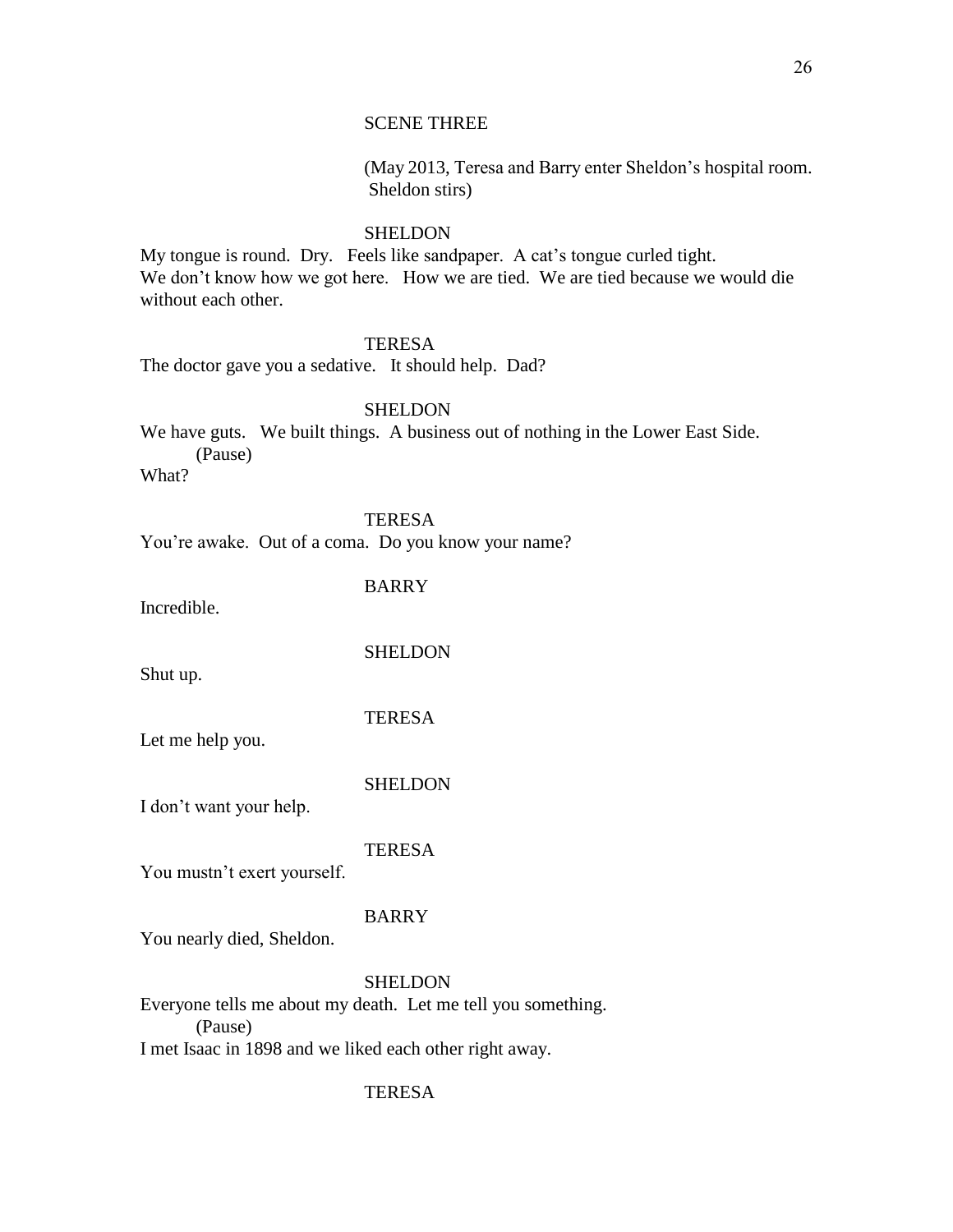I'm going to get the doctor. (She exits)

## SHELDON

We made each other laugh. We are Russians and knew we could do well in the garment business. We hired smart. We hired our cousins. Everyone was Jewish.

## BARRY

Sheldon. It's me. Barry.

#### SHELDON

We became big partners.

(He throws a harsh look at Barry – essentially telling him to shut up again) Soon we got the name – New York's Shirtwaist Kings. Isaac was a working tailor.

## BARRY

I know the story, Sheldon.

#### SHELDON

No you don't. Shut up.

(Pause. Not really addressing Barry now. Looking at the audience) He knew sweatshops. A million sweatshops in Manhattan. I married a beautiful woman whose cousin was had married to Isaac. I had the business smarts. Isaac knew fashion and how to make a fast stitch. We built the Triangle Waist Company. Opened our first shop on Wooster Street. No one gave us a dime.

(Barry takes out his cell, sits in a chair by the bed and begins texting) In 1900 the shirtwaist was a new. Styled like a man's top, but looser than Victorian bodices. Very popular our shop girls. Isaac knew the machinery in making these shirts cost affordable. I was The Salesman. Nobody's better. We used the new sewing machines, which were five times faster than the foot pedal. We priced our shirtwaists dirt cheap, about \$3 each.

(Barry stands and exits the room)

We moved the company in 1902 to the ninth floor of the new Asch building - corner of Washington Square. Isaac set up the sewing floor, putting tables in a way that would keep talk down. Four years later we expanded to the eighth floor and tripled the workforce.

(Sheldon sits straight up and moves his legs off the hospital bed.) We moved from the Lower East Side to large brownstones on the Upper West Side overlooking the Hudson. Hired house servants and went to work in chauffeured limousines. Opened shirt factories in New York, New Jersey, and Pennsylvania.

(Sheldon stands on his feet, making certain his hospital robe is tied)

By 1908, Triangle Factory hit the \$1 million mark. We bought the 10th floor of for our offices. We produced 1,000 shirtwaists a day, and become the largest maker of blouses in New York. Honest to God. We pushed it. Long hours and inventory control. We inspected each girl's bag and looked under coats and dresses as they left the factory. To reduce workers' theft, we locked the rear exit door day and night.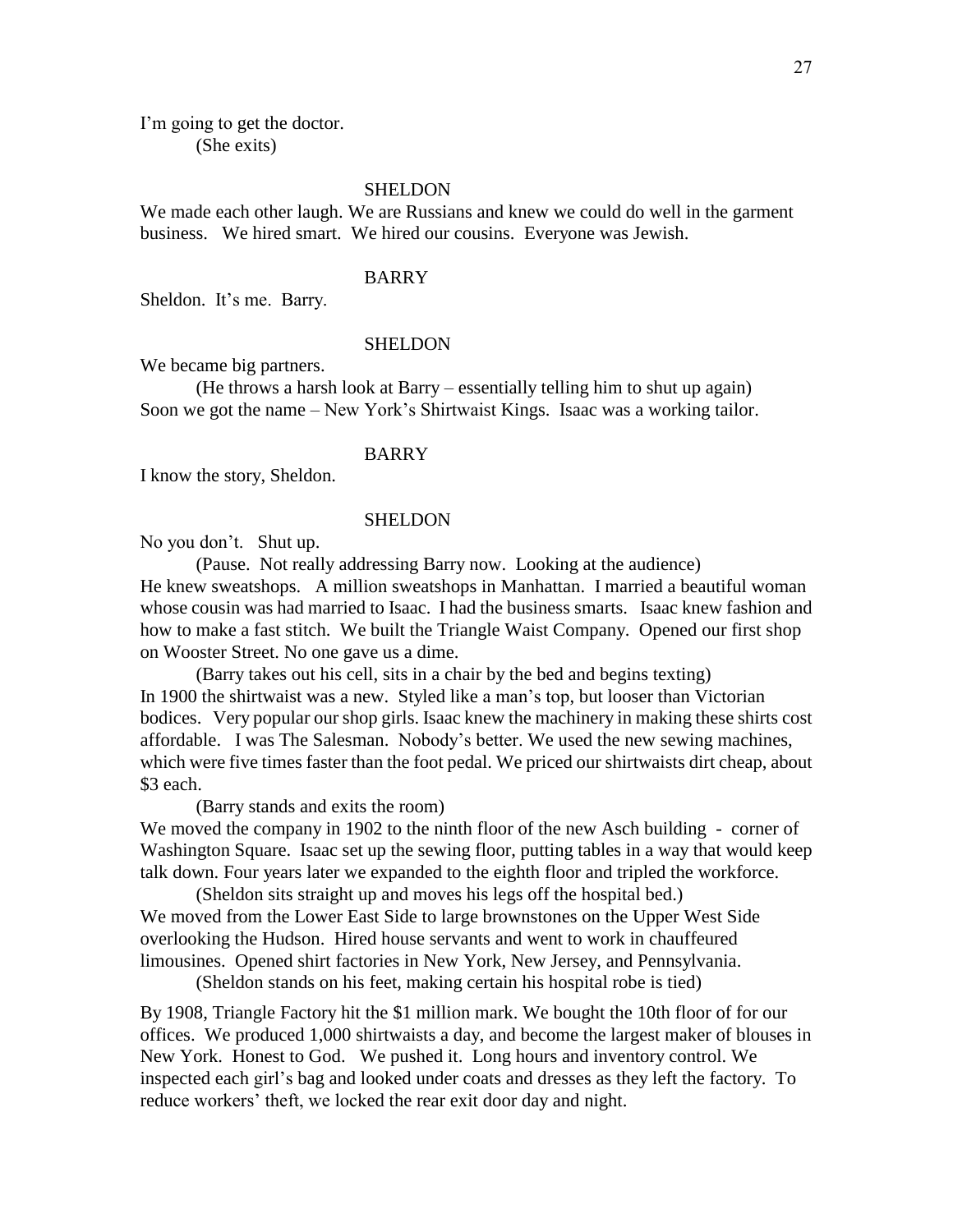(Barry reenters the room, quietly stunned to see Sheldon on his feet talking)

On March 25, 1911, 13 months after the workers' strike, a fire broke out on the eighth floor. Isaac and I were on the 10th floor, and we heard about the fire by phone. We climbed to next rooftop. Girls on the 8th floor made it down the stairs. But on the 9th floor, they didn't know until smoke filled the rooms. The exits were blocked by flames. Out of the 200 girls on the floor, 146 didn't make it. We were indicted on seven counts of manslaughter in the first and second degree.

(Pause)

The trial in December 1911 went three weeks, and focused on the locked door. The court heard from 100 witnesses, but we were acquitted of all charges. The prosecutor failed to prove beyond a reasonable doubt that Isaac and I were aware of the locked door the day of the fire. All our money went into legal fees. We were also sued for missing a \$206 water bill. Unbelievable. We slaved to rebuild the company now on West 23rd Street. We settled with the victims' families - agreeing to pay out a week's worth of wages for each girl.

 Later that year, I got busted after locking a factory exit during working hours. I had to pay a \$20 fine.

(Pause)

In December, I was slapped with another violation after an inspector found unsafe conditions just like the Triangle space. Isaac and I were fined a third time when we were caught sewing counterfeit Consumer's League labels into our garments. The labels certify our garments were made under proper factory conditions.

(Pause)

In 1918, we had no choice but to close the Triangle Shirtwaist Company. Our reputation was beyond repair. We were broke. Isaac went back to being a tailor for hire. I didn't know how to stitch or sew. I was a dyed in the wool capitalist. We went our separate ways.

End of Scene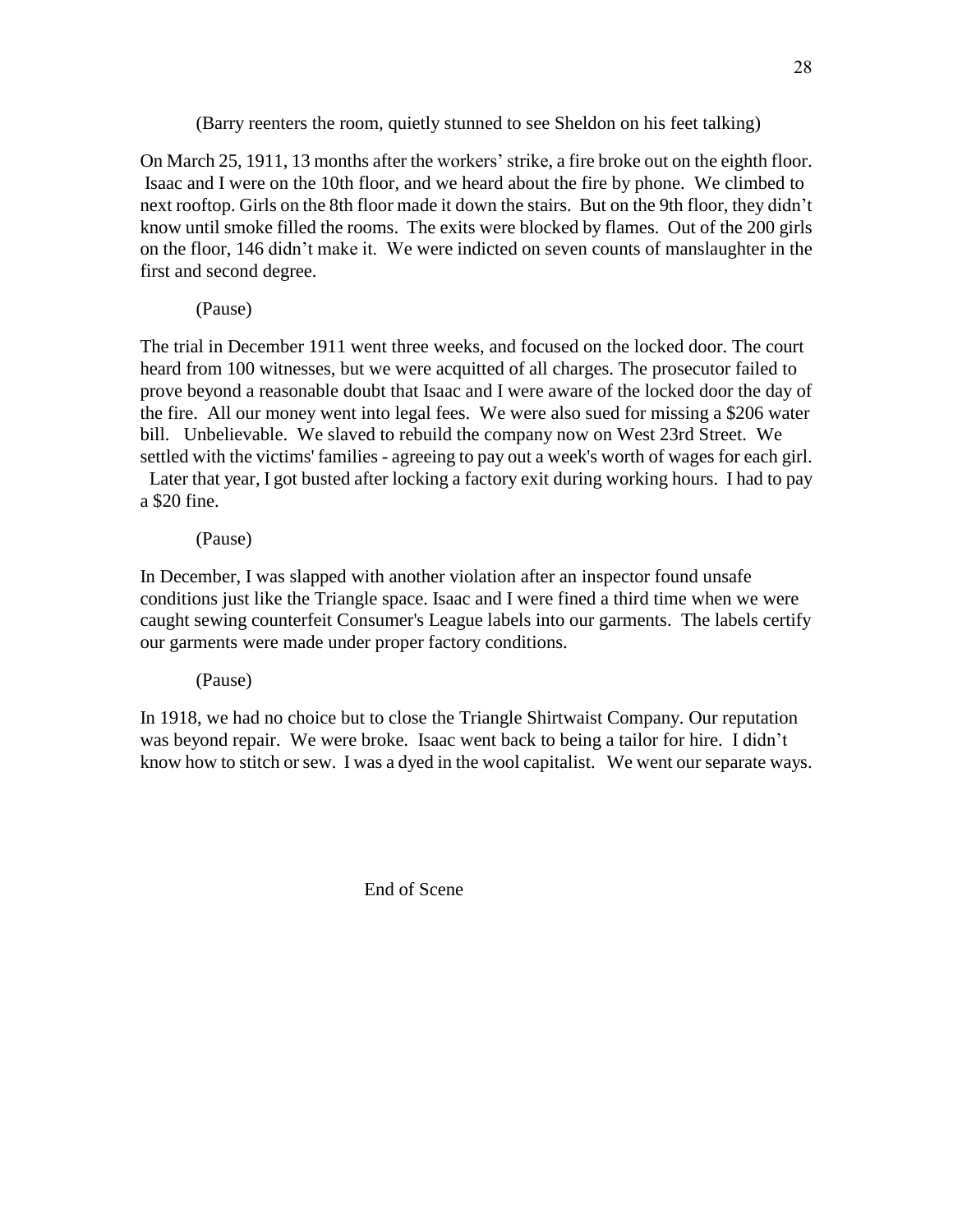# SCENE FOUR (May 2013. Penthouse living room)

# BARRY

I'm a Democrat. Always was. But you change every four years, Teresa. Why is that? (Pause)

Do you think Michelle Obama calls her husband Barry in bed?

## **TERESA**

Only Maureen Dowd calls him Barry.

# BARRY

I don't read her anymore.

# **TERESA**

Dowd's lazy, takes cheap shots, and thinks she's hotter than Renée Zellweger.

#### BARRY

That's not why I don't like Dowd.

### TERESA

Because you only like my sarcasm?

BARRY

Correct, darling. I only like *your* sarcasm.

# **TERESA**

Is that the end of our conversation today?

#### BARRY

No.

### (Smiles)

I attended a dinner party when you were in San Francisco. There were philanthropists, city planners, politicians. Rabbi Landsmann was there and he told me that his new novel just came into print. He thought I'd be eager to read it. He had a copy in his shoulder bag. How many men do you know walk around with a shoulder bag, Terry? How many rabbis are writing novels?

### **TERESA**

What's his book about?

#### BARRY

Adultery within a synagogue and a rabbi is blackmailed.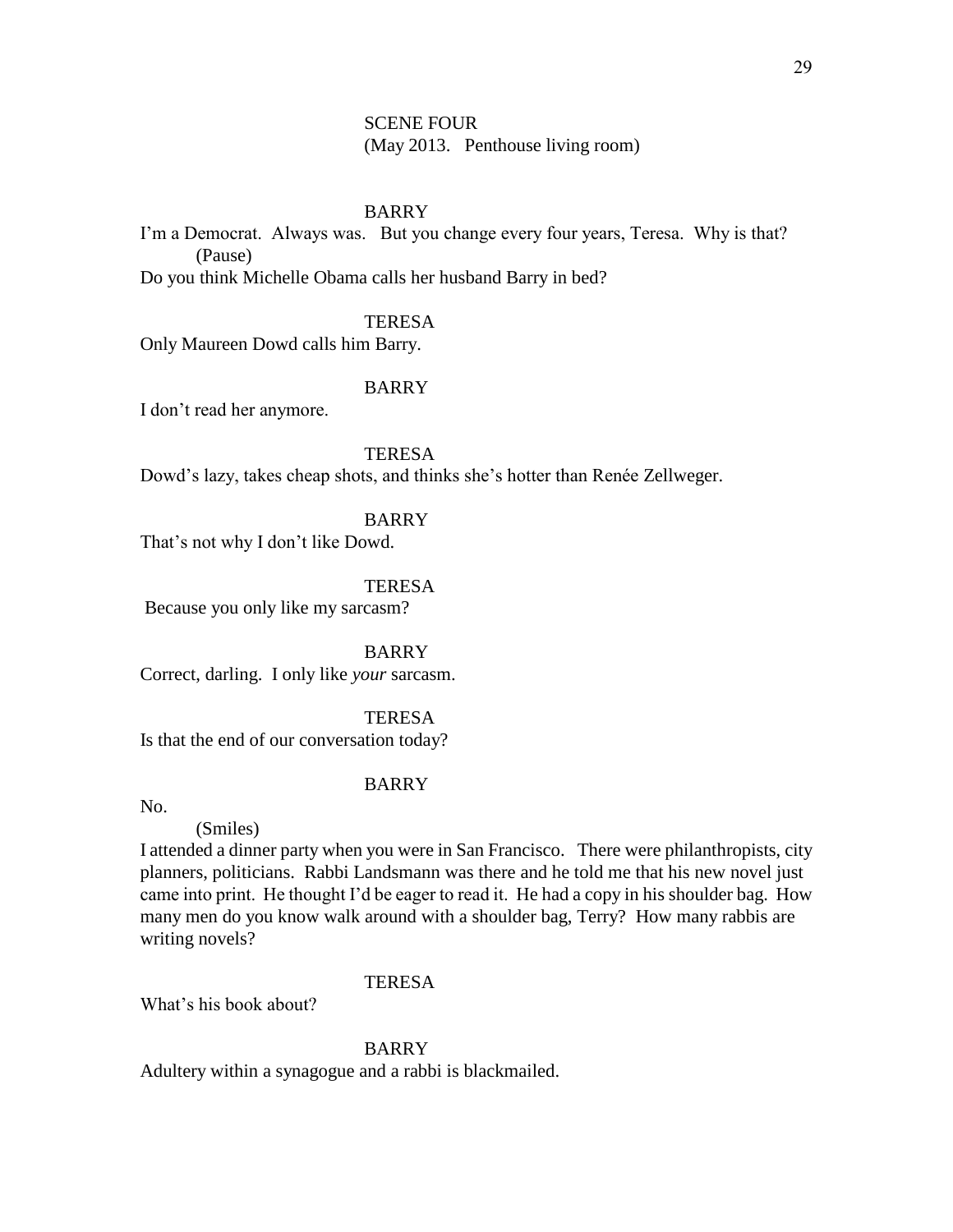Does blackmail work these days?

## BARRY

The fear of blackmail, darling. Not the reality of blackmail. That seems to make miscreants think twice.

# **TERESA**

Did Landsmann sign the book for you?

## BARRY

I forgot to check. He thinks he is reviving the Kemelman's *Friday the Rabbi Slept Late.* 

# TERESA

Do you have a friendship this guy?

# BARRY

Yes. And he never sleeps. I do feel spiritual when we bump into each other. He asked about your father and said he always thinks of him during Saturday services.

# **TERESA**

I had a dream last night that Dad awoke from his coma. If Sheldon stays in this condition for several more weeks, the stock holdings will plummet.

## BARRY

Yes.

#### **TERESA**

It's best to spin off some of the companies and get the board behind that decision.

#### BARRY

I thought you would have done that a week ago. I'd call an emergency meeting tomorrow.

# **TERESA**

And we should send funds to Bangladesh immediately to aid the disaster relief. Gap promised \$22 million in loans for factory improvements. We can do better than that.

## BARRY

\$50 million?

# **TERESA**

It's vital to show compassion. And yet there'll be a rush of companies going to Cambodia and Vietnam as they abandon Bangladesh.

### BARRY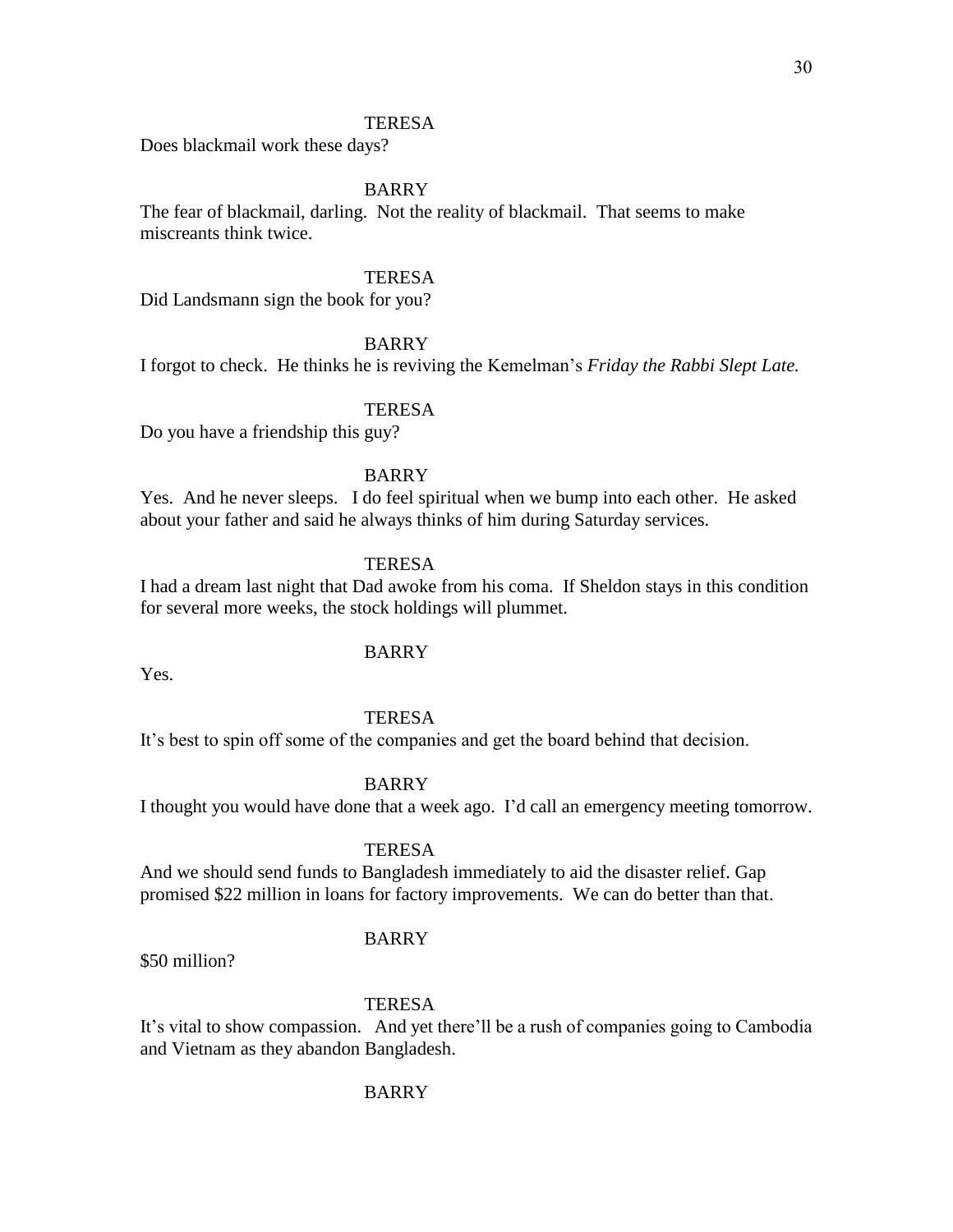You're not including the company's president.

**TERESA** No, Gallagher's against these ideas. I can't convince the prick that he is.

# BARRY

You hired him.

# **TERESA**

I made a few mistakes over ten years.

## BARRY

Am I a mistake?

**TERESA** (Kissing Barry on the neck or the cheek)

No. Not a mistake.

# BARRY

(Returning the kiss and embracing one another) You thought he's loyal to Sheldon.

# **TERESA**

He was for a year.

## BARRY

Did you have an affair with Susan?

## **TERESA**

(Still embracing)

What?

## BARRY

She's calling all the time.

# TERESA

Barry, please don't piss me off today.

BARRY

This is the first time we kissed since the car accident.

# TERESA

So?

## BARRY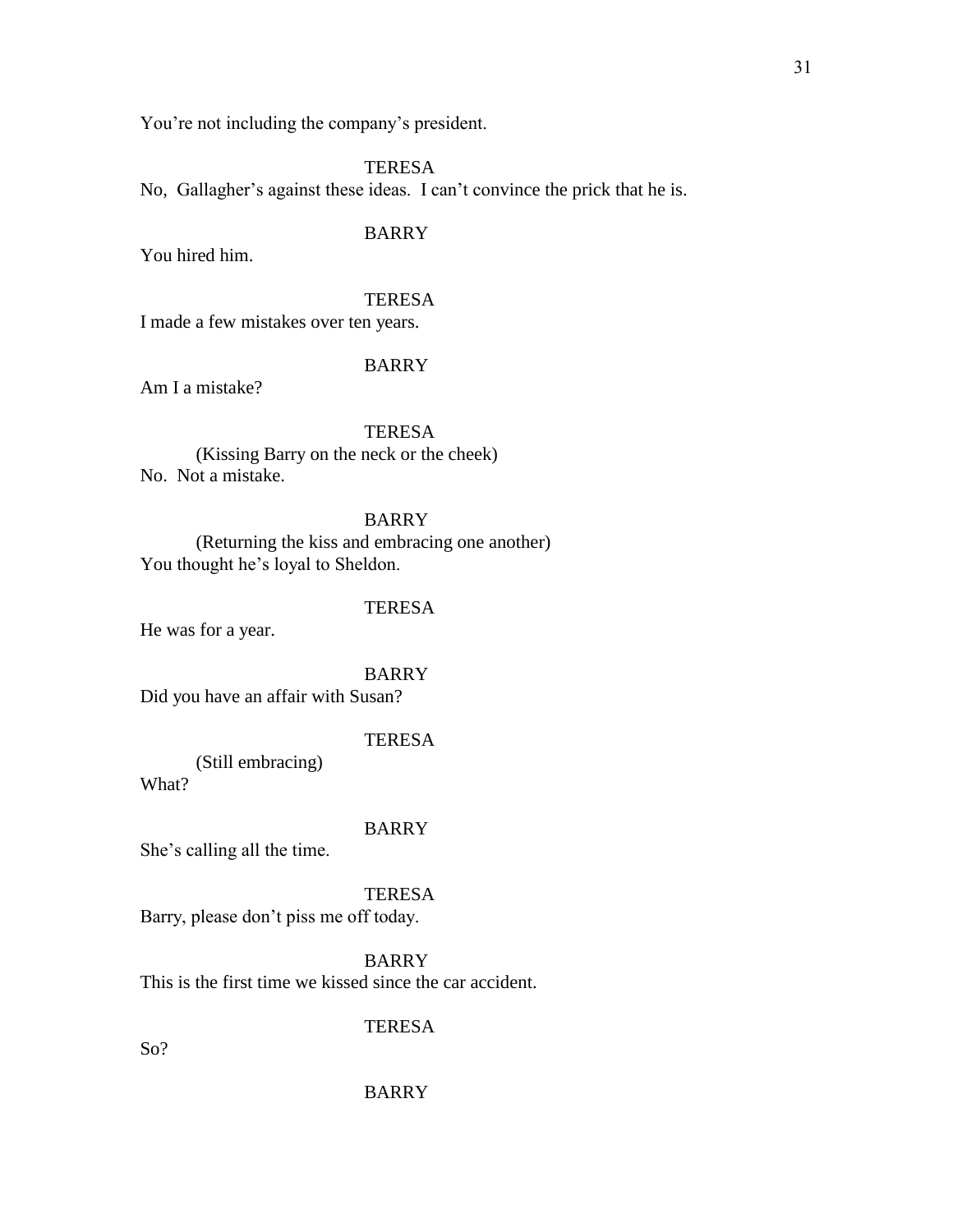I want you to know that I love you, Teresa.

TERESA

Thanks.

BARRY

With all my heart and soul.

TERESA

I believe you.

BARRY I would die for you. And for our children.

TERESA

Yes.

# BARRY

Yes, what?

TERESA Yes, I know that. You say it in your sleep.

End of Scene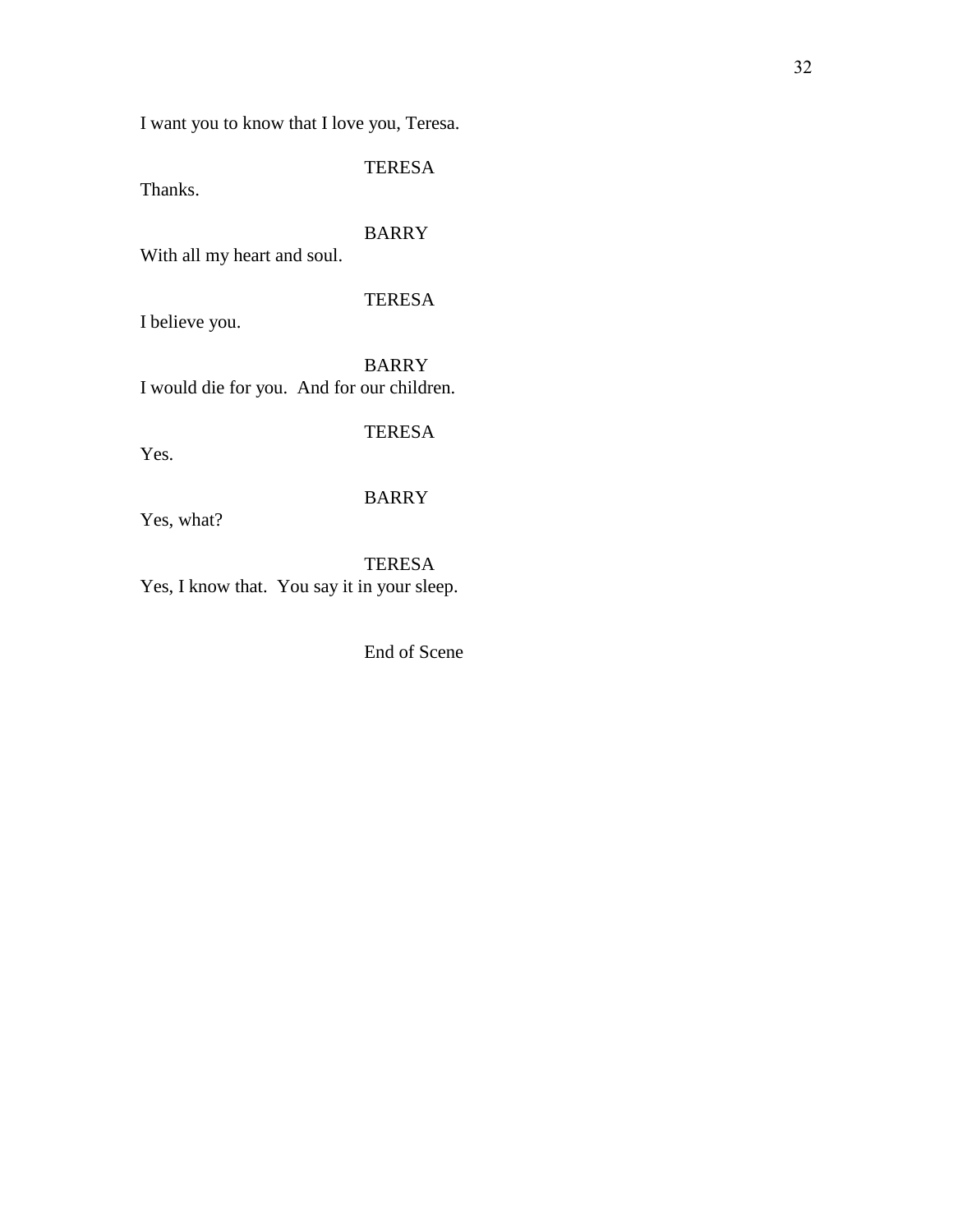# SCENE FIVE

(Penthouse living room. January 2013. Barry walks with a crutch due to a ski injury. Sheldon's on his cell phone)

#### SHELDON

I can't argue with you. I'm in love with you. I tell you that every day. Every night. I tell you the truth. I know we just met 6 weeks ago. But I buy your gifts. I'll never forgot your birthday. I can't argue with you, darling.

(Looks up to see Barry)

I have to go, Stella. I'll pick you up at six.

\ (Puts phone down and smiles)

# BARRY

Who's Stella?

## **SHELDON**

She's new.

(Pause) You would like her if you met her.

BARRY

Am I intruding?

No.

**SHELDON** 

BARRY

You're too busy, sir.

# **SHELDON**

Not for you.

BARRY

I always wonder what it means when you speak to me with your shoes off.

**SHELDON** 

It means that I'm done with work for the day.

## BARRY

Oh.

SHELDON

I'm comfortable here, Barry.

BARRY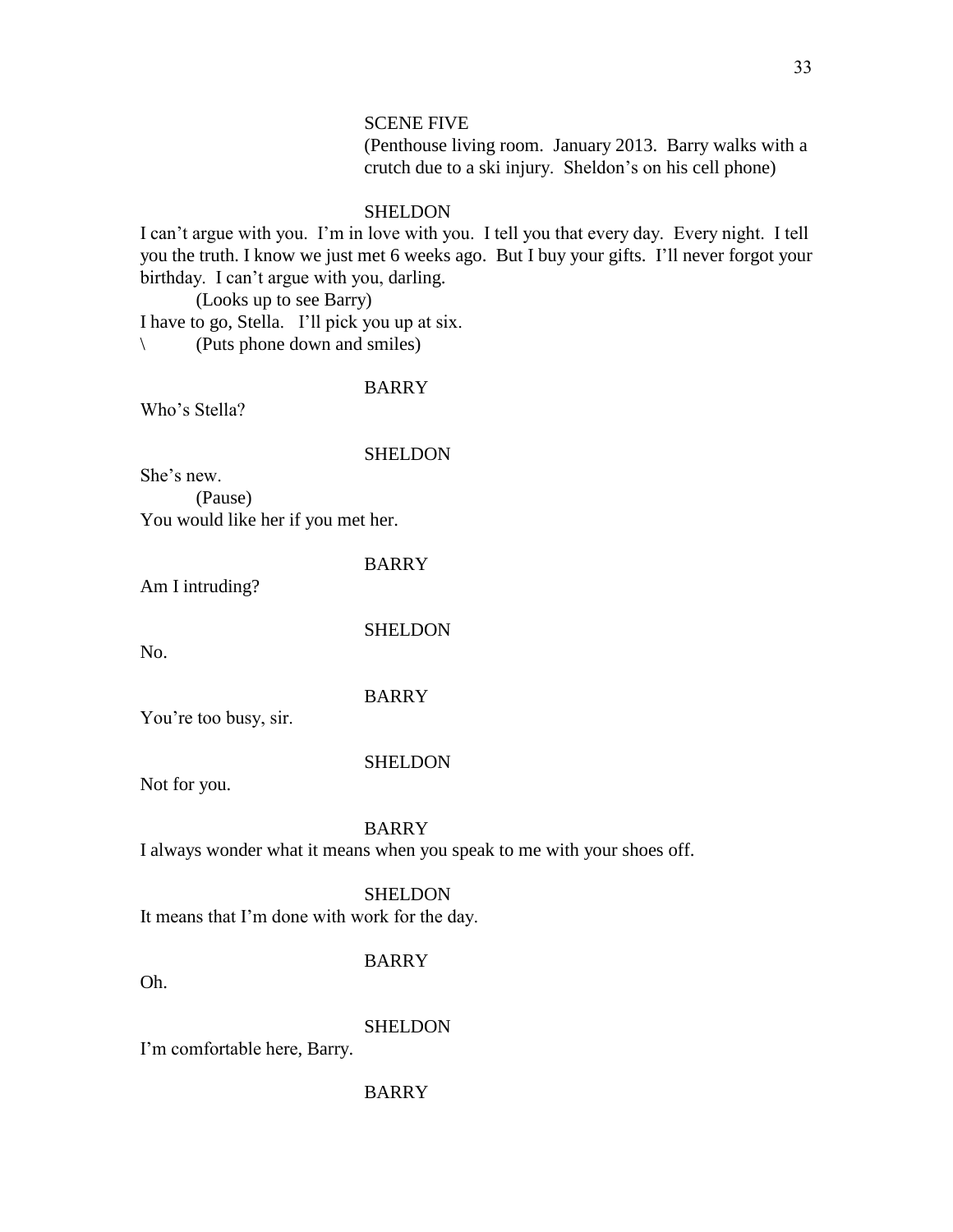I know you're here for other reasons.

SHELDON Good. Keep it to yourself. I had a strange dream last night. Can I tell you?

# BARRY

Sure.

## SHELDON

I dreamt I had sex with the Michelin man. You know, *Bibendum*, all that weird white latex tires bulging from his head to toe.

# BARRY

Wow. Latex dreams.

## SHELDON

It was pleasant, Barry. Don't know if this should be interpreted as homoerotic of my subconscious or something Francophile or a benign view of road rage?

## BARRY

It's just how you see commercialism.

## SHELDON

Yes, I think you're right.

#### BARRY

Do you like me, Sheldon?

#### SHELDON

I must certainly do like you.

## BARRY

I need reassurances.

## **SHELDON**

Don't we all? How's your leg?

## BARRY

Not bad. Crutches build upper body strength.

**SHELDON** You must be a terrible skier. Or terribly unlucky.

# BARRY

I am. Both.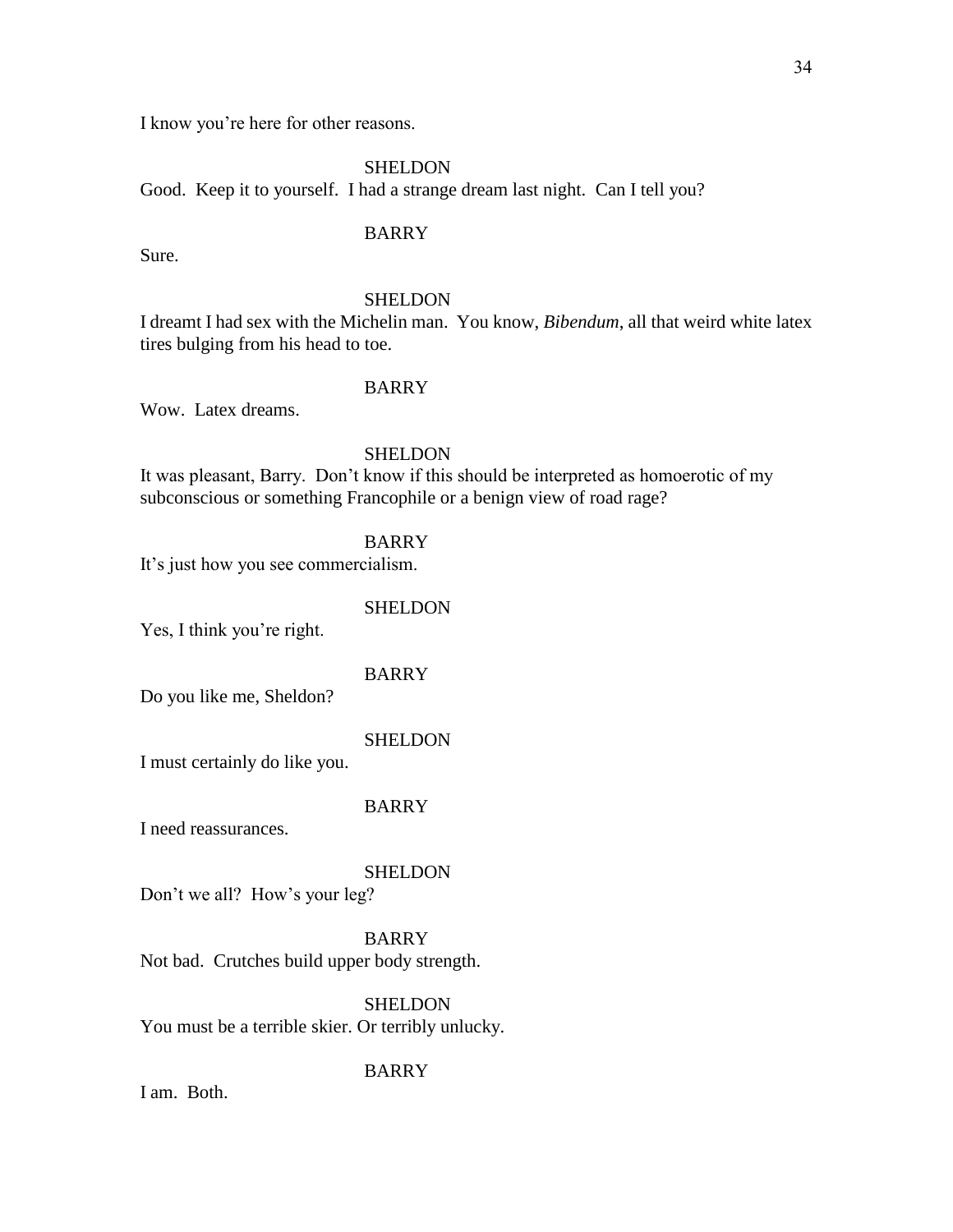(Pause)

You've fired several family members.

## SHELDON

I had no choice. They got us in trouble with the New York Stock Exchange.

## BARRY

It looks like you're anti-family.

#### SHELDON

I love family. I'm anti-corruption.

## BARRY

Teresa told me that you are a distant cousin to filmmaker Luis Buñuel.

## SHELDON

My uncle married an immediate relation of Buñuel's – my uncle was living in Madrid working with the State Department. No one seems to know Buñuel today. Do you like Buñuel?

# BARRY

What's not to like?

#### **SHELDON**

You sound so Jewish, Barry.

(Pause)

I don't know all the films of Luis Buñuel. He had a Mexican period. Some years ago I read his autobiography and he had recipes for foods and cocktails. Every biography should be that practical. Buñuel's deadpan face was on the book jacket. His eyes weren't aligned properly, Barry. He had that Peter Falk look, you know, that floating glass eye thing. Creepy. I prefer to be related to Peter Falk.

#### BARRY

Both men are dead.

SHELDON

Peter Falk is dead? Very tragic. What about Ben Gazzara?

# BARRY

He's dead. Six months after Peter Falk.

SHELDON

Oh, shit. Who's next? Are you working from home today?

#### BARRY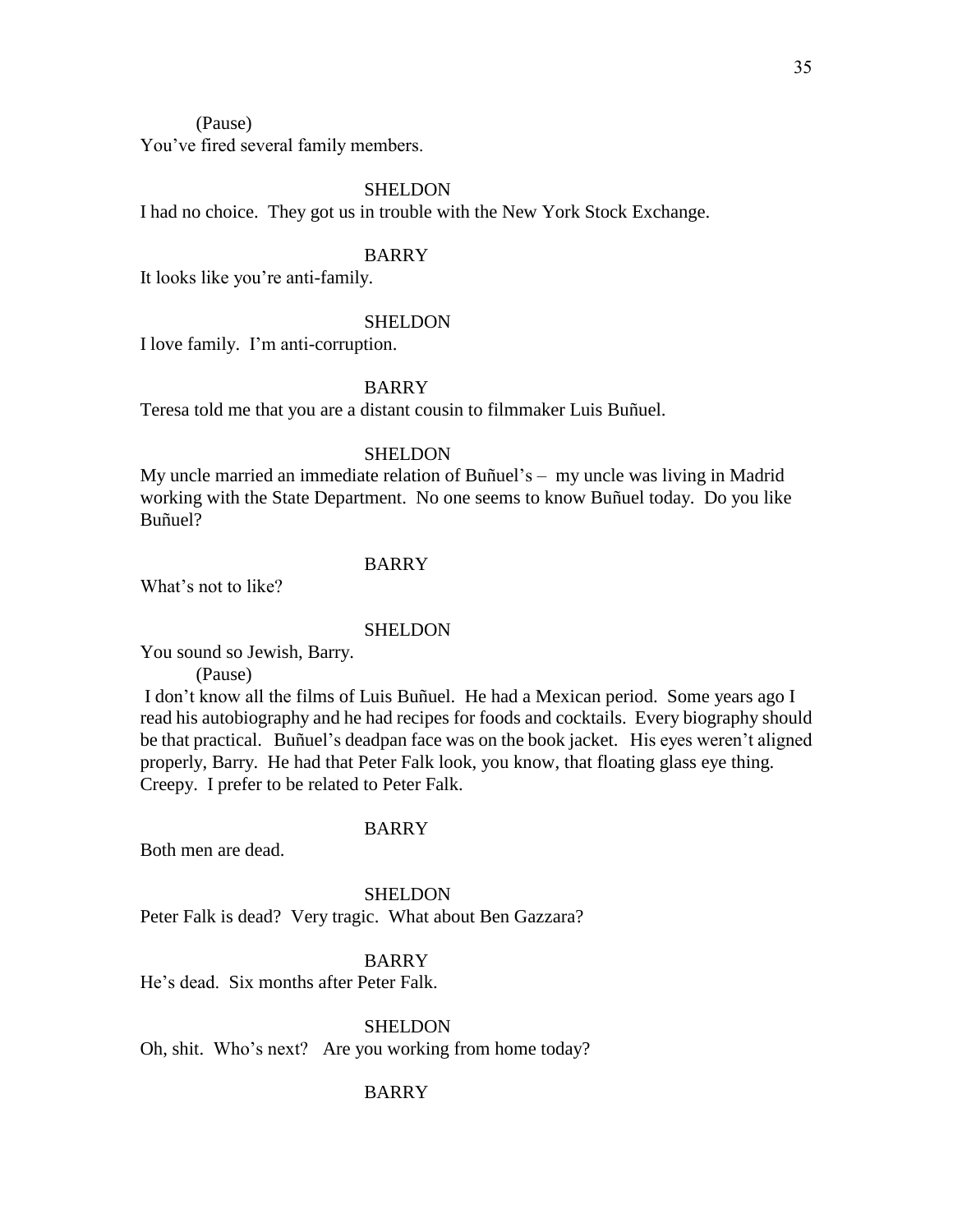Yes.

# SHELDON

How convenient.

BARRY For the children - pass along - from Sofia to me.

SHELDON

The nanny?

# BARRY

She's new.

| What happened to the last nanny? | <b>SHELDON</b> |
|----------------------------------|----------------|
| Deported. San Paolo.             | <b>BARRY</b>   |
| Is the new one as gorgeous?      | <b>SHELDON</b> |
| Yes.                             | <b>BARRY</b>   |
| Brazilian?                       | <b>SHELDON</b> |
| Italian.                         | <b>BARRY</b>   |
| You hired her?                   | <b>SHELDON</b> |
| Your daughter did.               | <b>BARRY</b>   |
| Teresa's testing you.            | SHELDON        |

Great.

SHELDON

BARRY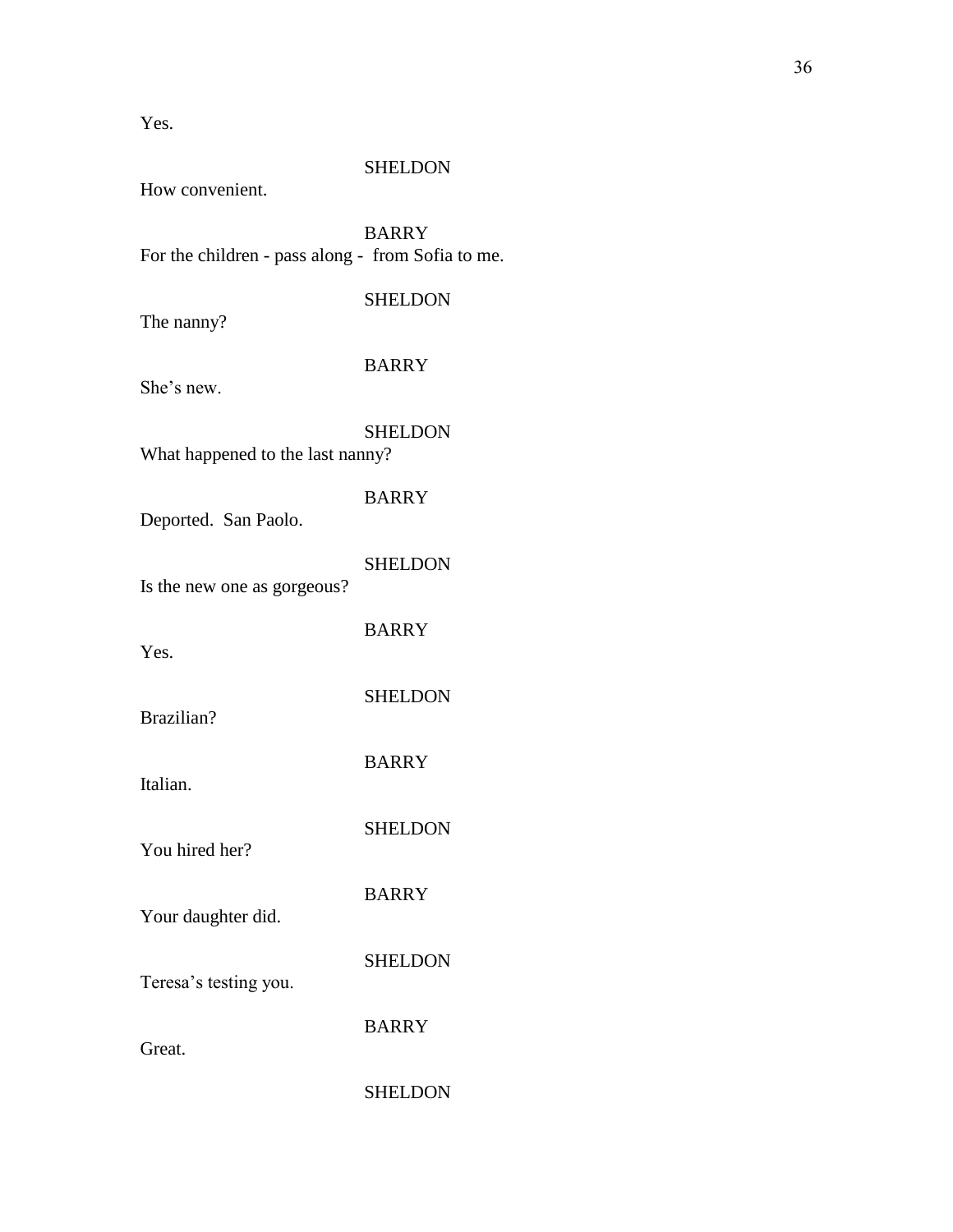**BARRY** 

No one told me until after the wedding.

**SHELDON** Oh, I told you months prior to the wedding. You just can't hold your liquor.

## BARRY

And you can?

#### **SHELDON**

Yes. I can hold my liquor.

BARRY I heard rumors that you plan to divest our clothing holdings.

## **SHELDON**

On the internet?

## BARRY

Everywhere.

#### **SHELDON**

What do you think, Barry?

## BARRY

Do I think the rumors are true?

SHELDON No. Do you think I wouldn't tell you and Teresa?

### BARRY

Of course not.

**SHELDON** 

Do you think I would tell Teresa but not you?

## BARRY

Sheldon, I'm not insinuating anything.

## **SHELDON**

I never stood in Teresa's way when she decided to marry you. That should mean something.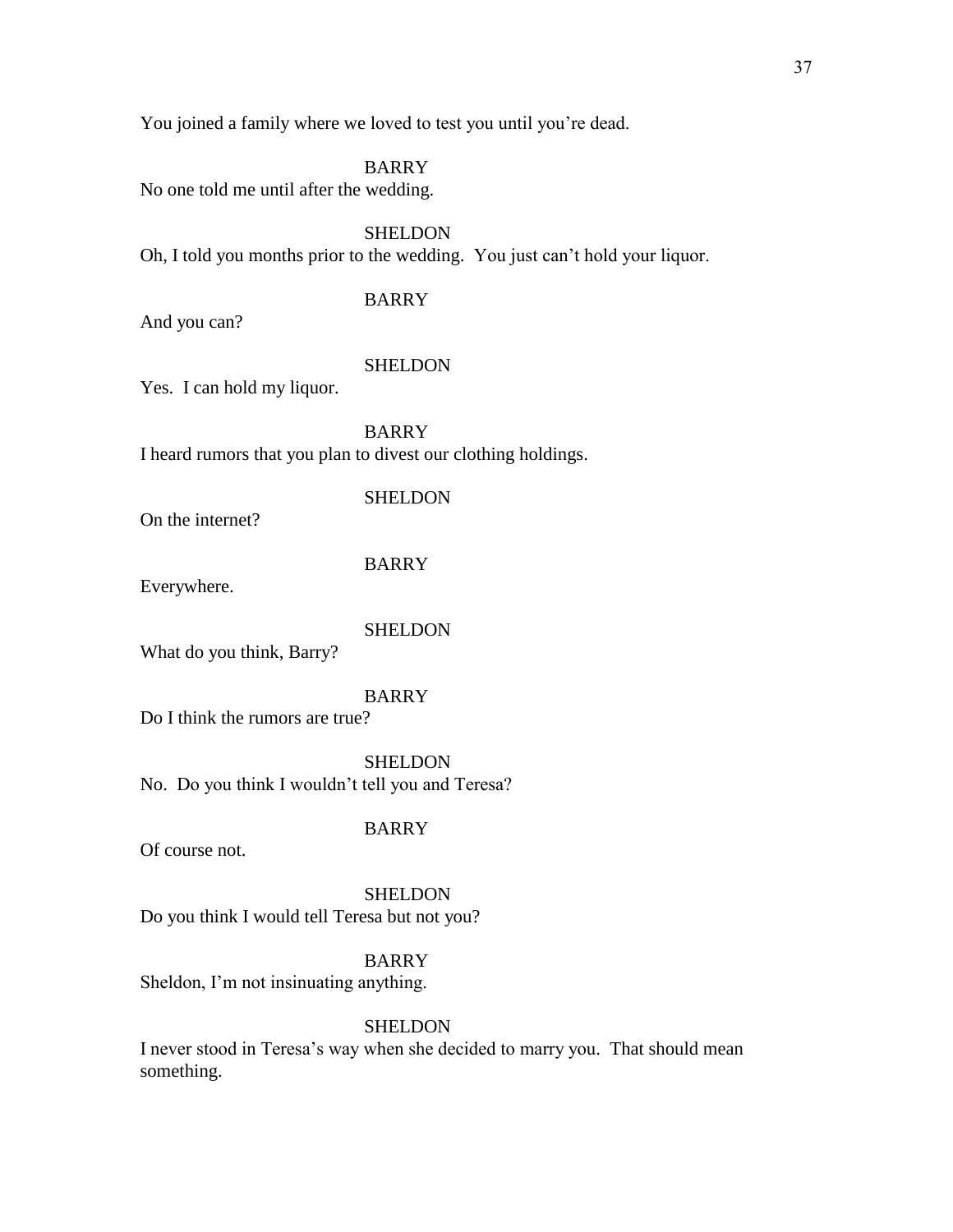## BARRY

Yes, sir.

### SHELDON

Do you feel you can do better by working for Berkshire Hathaway or Google?

### BARRY

No.

### SHELDON

Liar, liar. Pants on fire.

## BARRY

Teresa says that all the time.

### **SHELDON**

I know you have ambitions.

### BARRY

Yes. Should I not?

SHELDON

How rich do you wish to be in your life?

BARRY Actually, I just want health and happiness for my family.

## **SHELDON**

Liar, liar . . .

#### BARRY

Are you spinning off textiles?

#### **SHELDON**

Why should I, Barry? Because we outsource to Asia? Global trade is the only business to believe in. And Apparel is an essential commodity. In a service driven economy, these holdings are priceless.

## BARRY

So you've found your solution with the unions.

#### **SHELDON**

I was once a union man.

### BARRY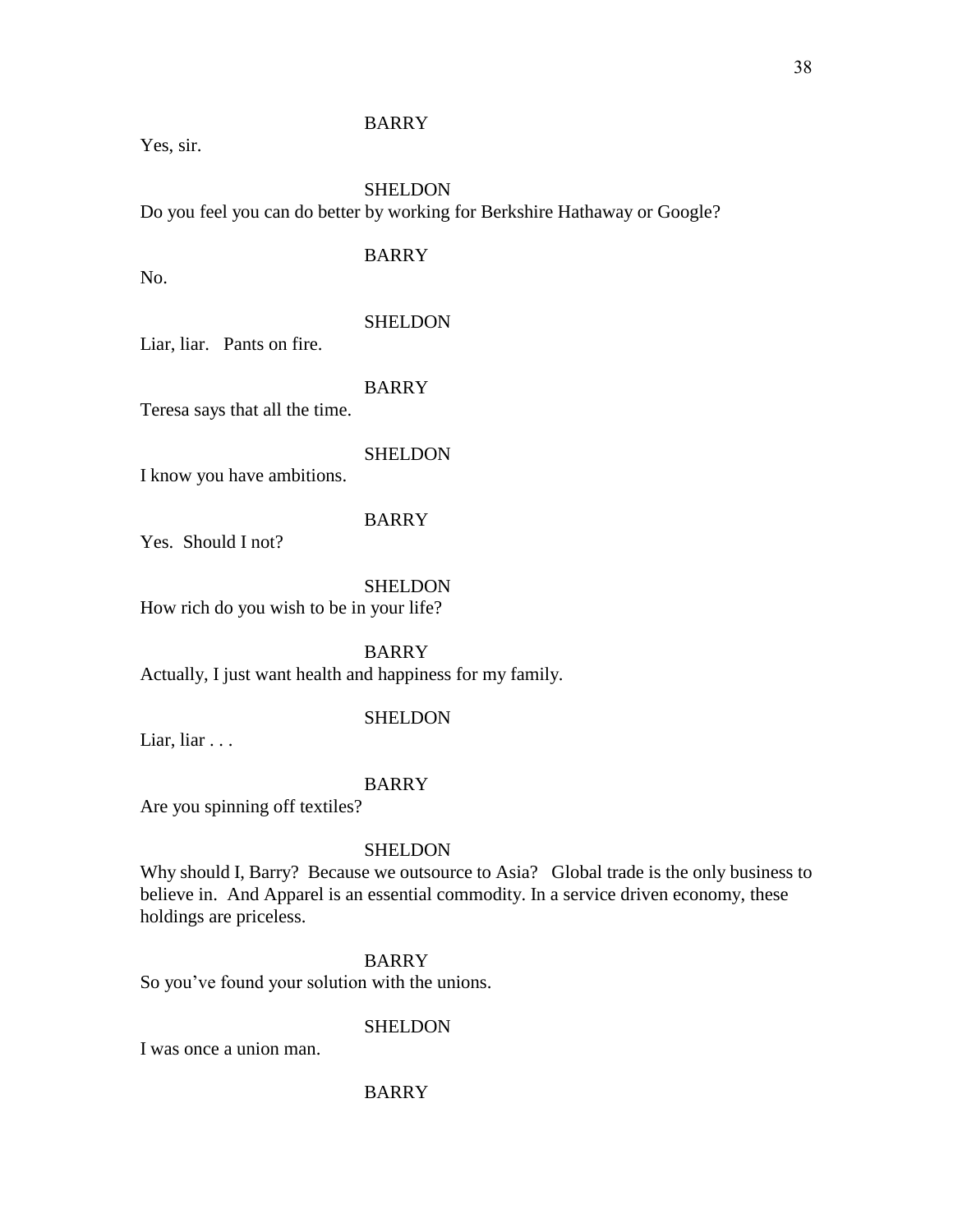39

The Board is getting angry.

## SHELDON

The Board is comprised of a bunch of pricks. The Board should be glad we don't do stunts like Colors of Benneton photo-shopping Obama kissing the Venezuela President under the banner "Unhate".

## BARRY

Their lips were partly open.

## SHELDON

How else do you describe a true kiss? Tightly closed? (Pause)

I told Teresa that you would be patient. She predicted you'd be an asshole.

## BARRY

My wife didn't say that.

## SHELDON

Oh, yes she did. It's on the home security tapes.

## BARRY

What vow of fidelity do you need from me, Sheldon?

## **SHELDON**

I stopped asking key people to take vows. Oaths never work. Saying all this makes me feel like a fucking hypocrite and that's the last thing I want in my life. I am very sensitive about the criticism aimed at our factories overseas. Certainly labor exploitation can be improved upon, if not incrementally at least with an open heart. I've always held that philosophy but I cannot get Teresa to adopt it. With age, comes progressive beliefs. With grey hair, comes a forgiving heart.

(Sofia enters looking for Barry)

## BARRY

Sofia?

## SOFIA

Hello. I can stay longer if you like. Usually, Teresa lets me leave early on Thursdays. For class. But tonight there is no class.

## BARRY

Please stay another hour or two while Mr. Hofsteder is here.

## SOFIA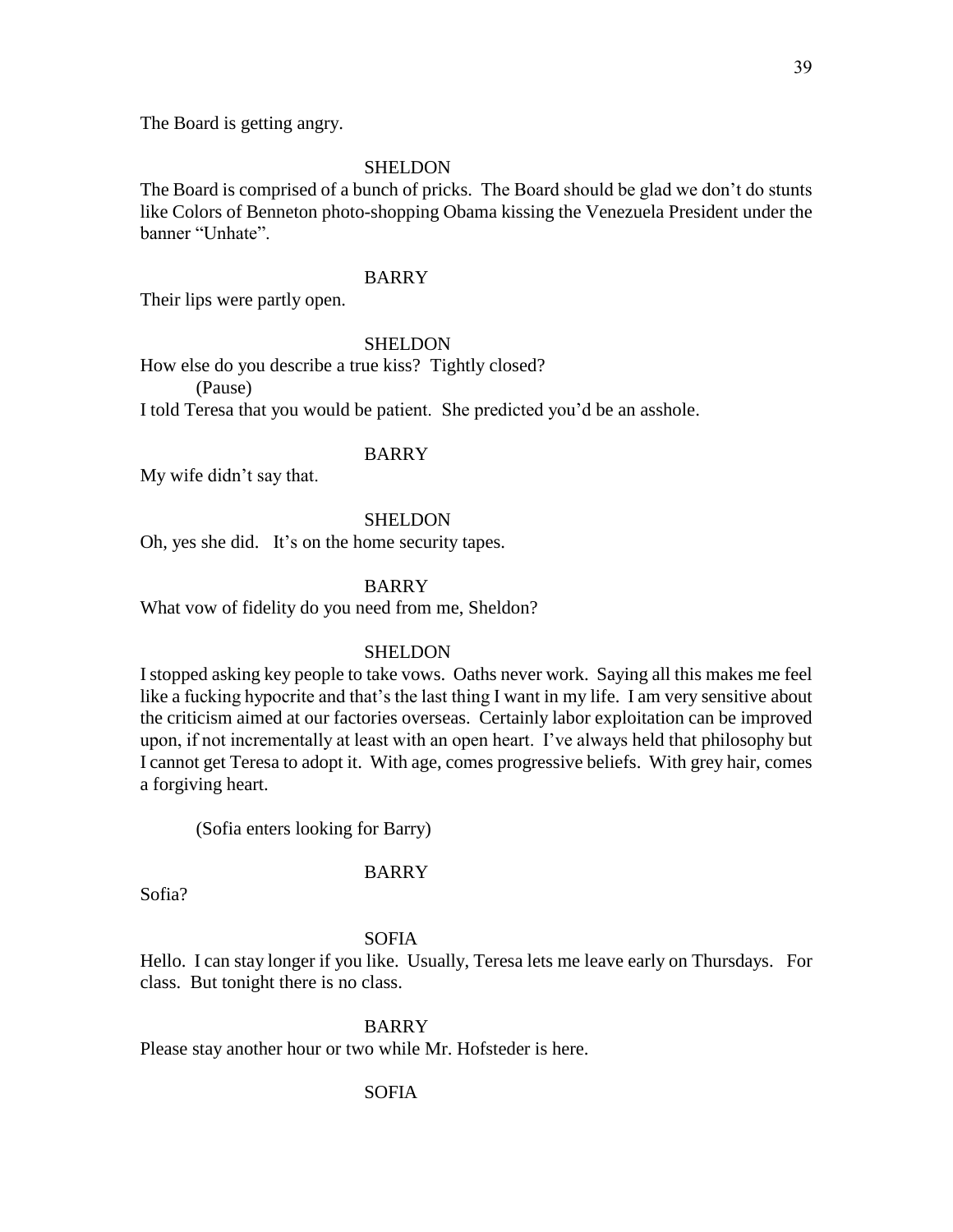Okay.

#### **SHELDON**

Have we met?

SOFIA Yes, Mr. Hofsteder. Two weeks ago in the kitchen.

## **SHELDON**

You can call me Sheldon. That's what he calls me. (She smiles) Do you enjoy my grandchildren?

## SOFIA

Very much.

**SHELDON** I love your accent. Could you teach me Italian?

## SOFIA

No.

#### **SHELDON**

Why not?

SOFIA

Italian cannot be taught. Not by me. Besides, I go to college at night.

## SHELDON

Are you on a student visa?

## SOFIA

Yes.

SHELDON Teresa's last nanny was Brazilian. She overstayed her visa.

### BARRY

Sofia's an excellent student, Sheldon.

**SHELDON** 

I could tell. The way she walks. What is your chosen field of study?

## SOFIA

Education. K-12.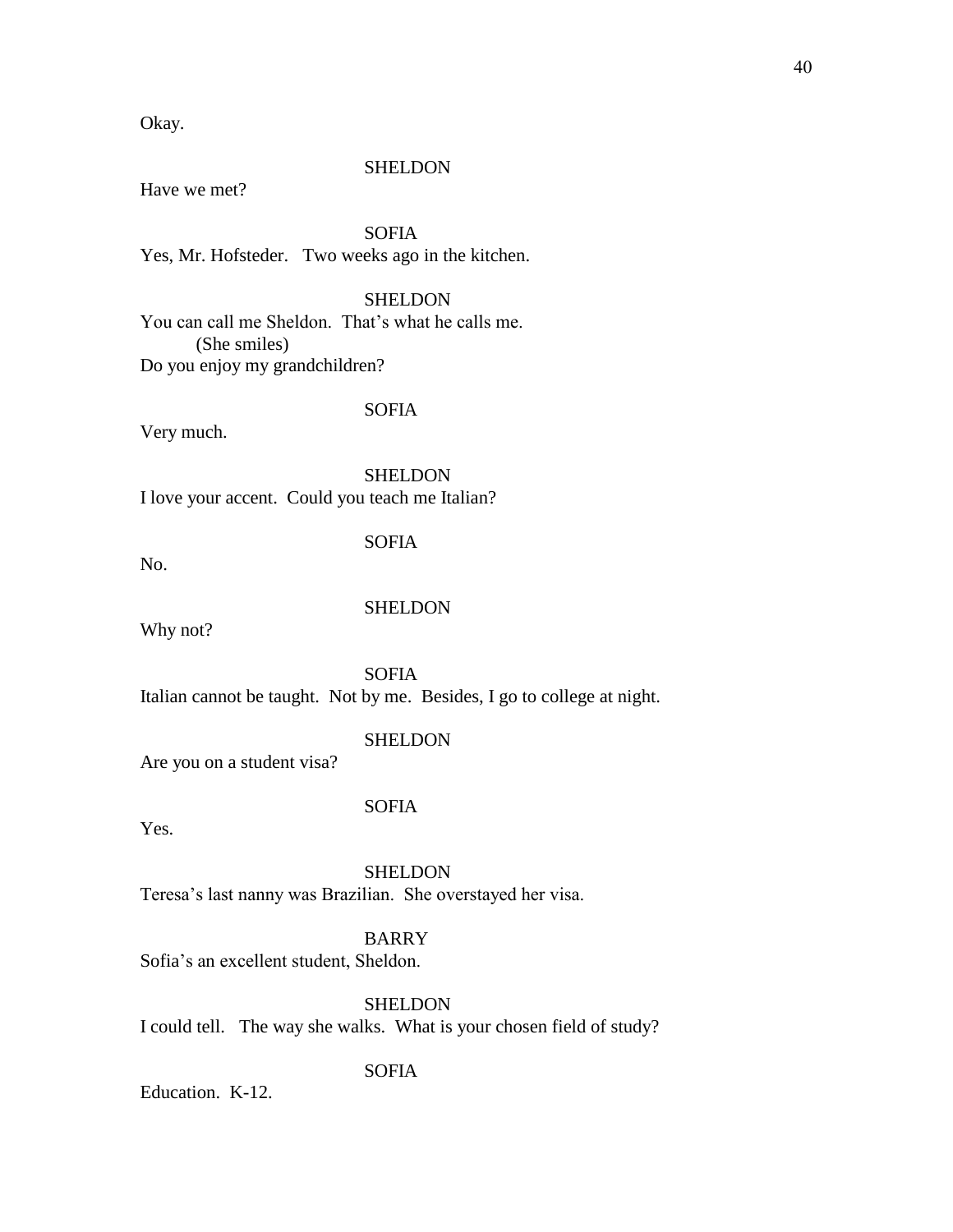### **SHELDON**

You hope to be a teacher?

### SOFIA

Yes, Mr. Hofsteder.

## **SHELDON**

You just don't want to teach me Italian . . .

BARRY

She's from Rome. Doesn't that explain some unwillingness?

SHELDON I could tell. Do you hope to work in the U.S.?

#### SOFIA

It depends.

BARRY Sofia ran the marathon last weekend.

How did you do?

SOFIA

**SHELDON** 

Under three hours.

SHELDON

Congratulations.

SOFIA

Thank you.

**SHELDON** If you have trouble with extending your visa, let me know.

### BARRY

He means it, Sofia.

SOFIA

Yes.

## **SHELDON**

If I can't pull the right strings, I'll help you get a green card by marrying you.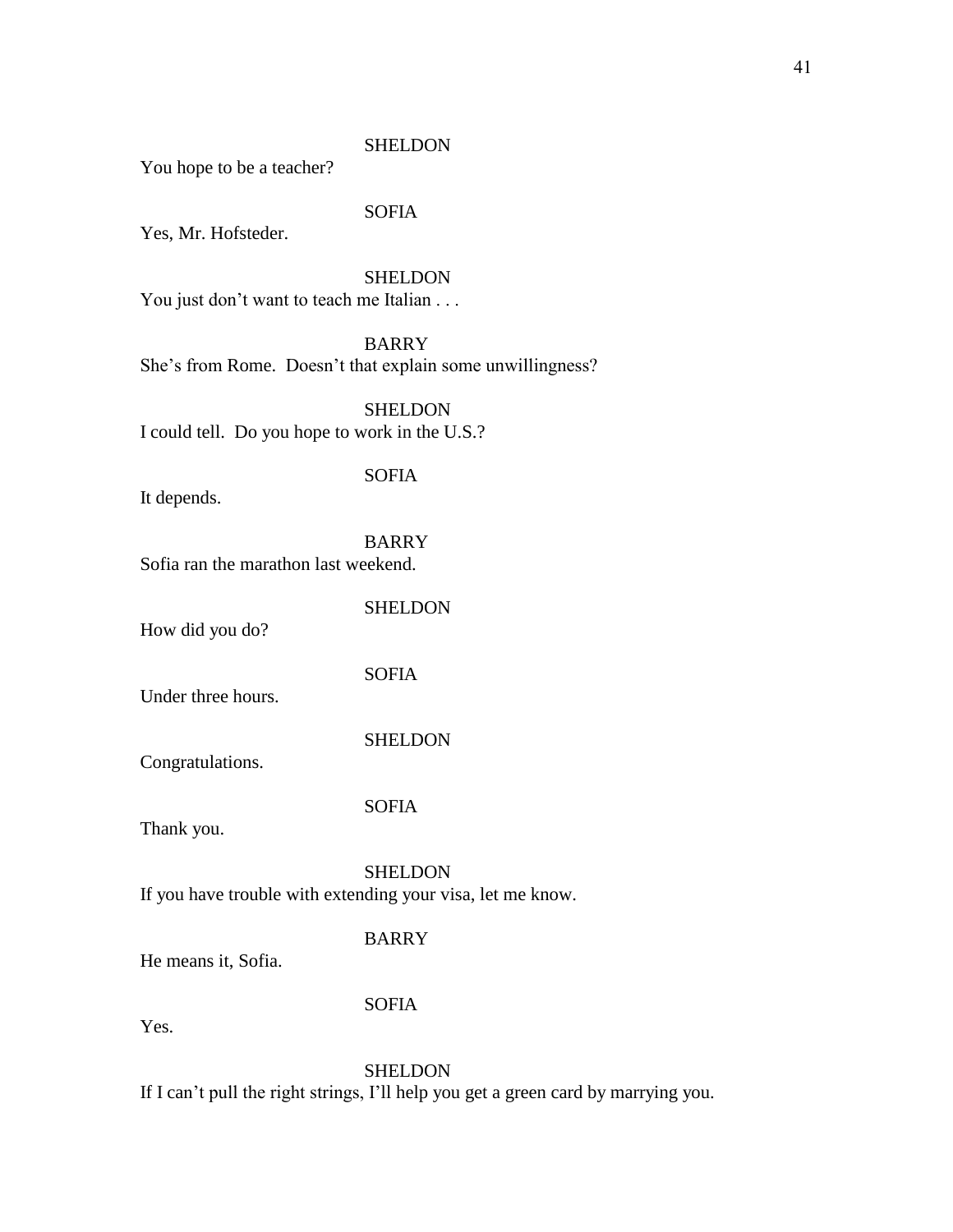## BARRY

He's joking, Sofia.

SHELDON I'm single, healthy, active, and do hatha yoga.

## BARRY

Sofia reads Tarot Cards.

### **SHELDON**

Fortunes told?

BARRY

Fortunes sold.

### **SHELDON**

Do you read the cards, Sofia?

## SOFIA

Yes.

### SHELDON

Would you read the cards for me?

### SOFIA

I'm very embarrassed.

### SHELDON

Did my son-in-law embarrass you?

## SOFIA

Yes.

## SHELDON Can we not forgive him? If I can, you can.

## SOFIA

Yes, Mr. Hofsteder.

## **SHELDON** Please call me Sheldon. Where are your cards?

## SOFIA

In my purse.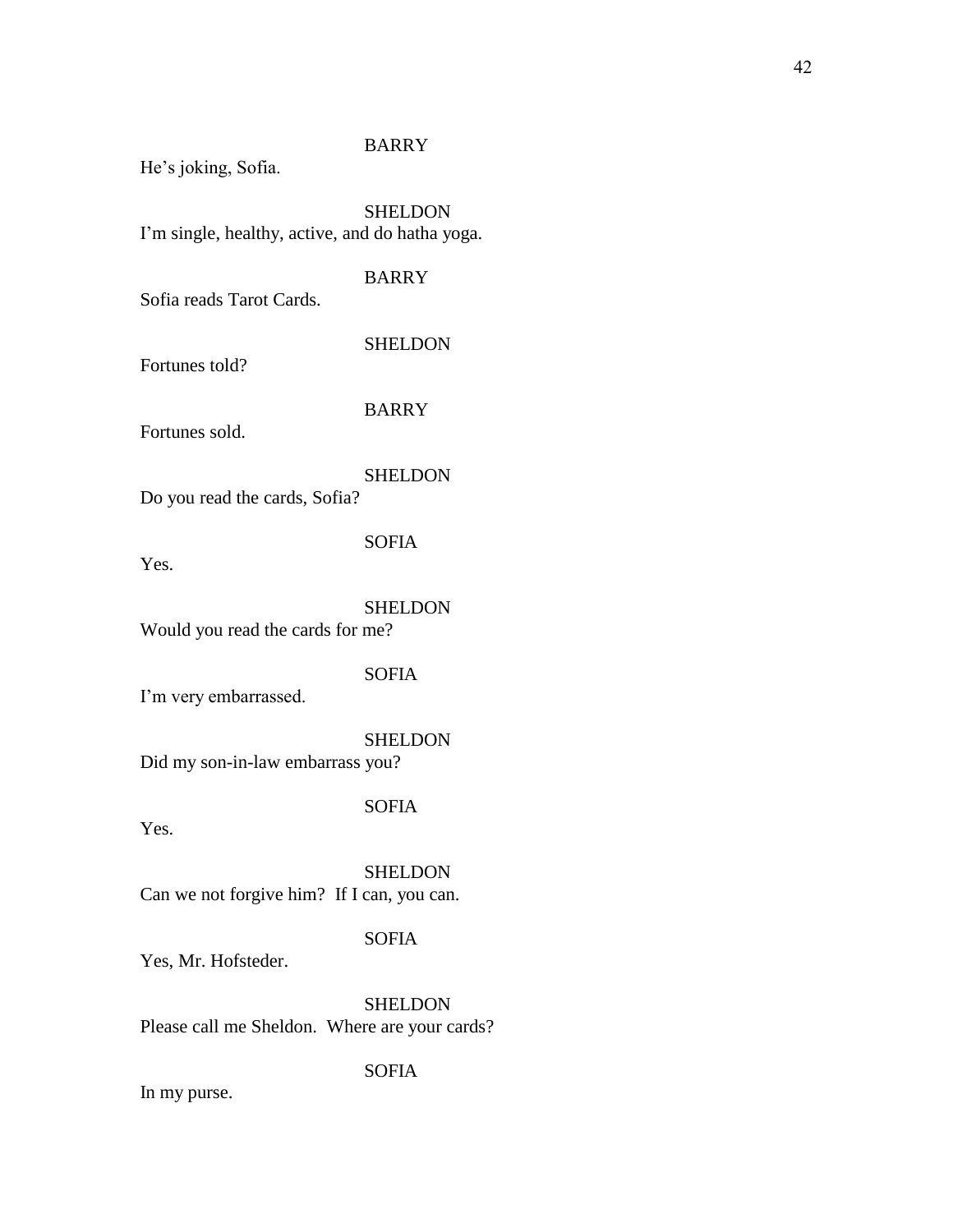## **SHELDON**

Good.

## SOFIA

Yes. They are special cards.

**SHELDON** 

Not from Starbucks or Barnes and Noble?

SOFIA

They're from northern Italy. The Marseille deck. Traditional. Gritty feel on the backside.

## SHELDON

How delightful.

SOFIA I wrap the cards in silk. Best way to protect the deck. Reduces the grittiness

BARRY She's read for Teresa. Sofia's very good at this.

## SHELDON

Teresa's such as rationalist.

BARRY

She's predicted a few critical business mergers which came true.

## SHELDON

Really?

### SOFIA

(Assumes not to hear this drift about her prophesies) The coffee table or somewhere else?

### **SHELDON**

The coffee table is fine. (They sit at the couch. Sofia shuffles the deck)

## BARRY

She gave Teresa personal counseling too. Isn't that so, Sofia?

### SOFIA

No. You're teasing. (Smiles like Mona Lisa and continues her focus on the cards)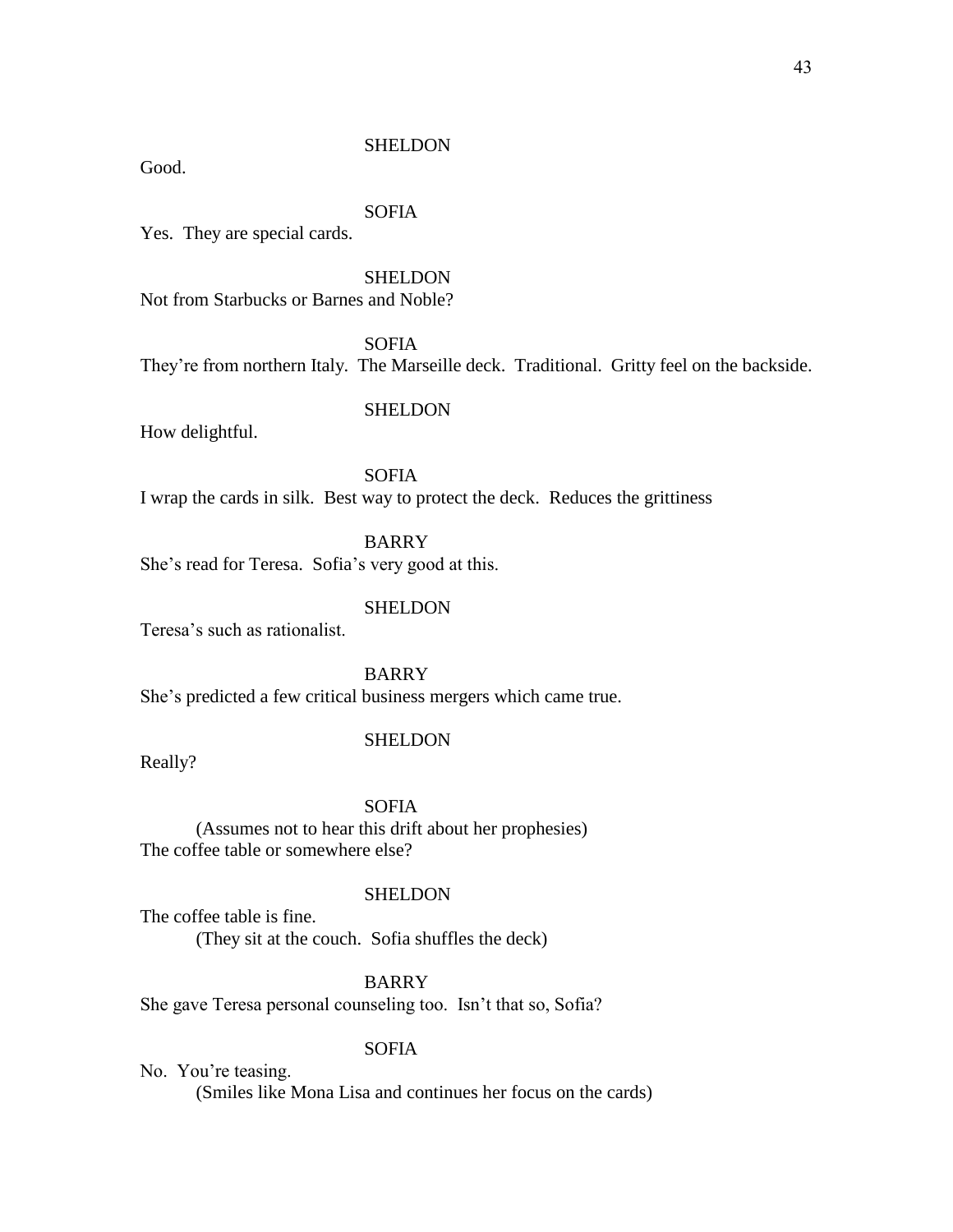We can do this with the cards facing down, or you can pick the cards facing you. What would you like?

## BARRY

Say something . . .

### **SHELDON**

Facing down.

#### SOFIA

All right. Shuffle the cards then.

(He does and gives them back to Sofia. She lays out the cards in a long row)

#### BARRY

You shuffle very well Sheldon.

## **SHELDON**

After college at Berkeley, I was a blackjack dealer in Reno.

## SOFIA

Close your eyes for a moment. (He does. She places her palm over his eyes) What do you want?

### SHELDON

What do I want?

#### SOFIA

How do you feel? What do you fear? What is in your way? Can you make a decision? (She removes her hand from his face)

Open your eyes.

(He does)

Pick six cards at random.

(He points and she pulls out each of the six cards)

Fine.

(Teresa enters)

#### TERESA

Dad?

#### **SHELDON**

 $Shhh...$ 

(His finger to his lips. Teresa walks over)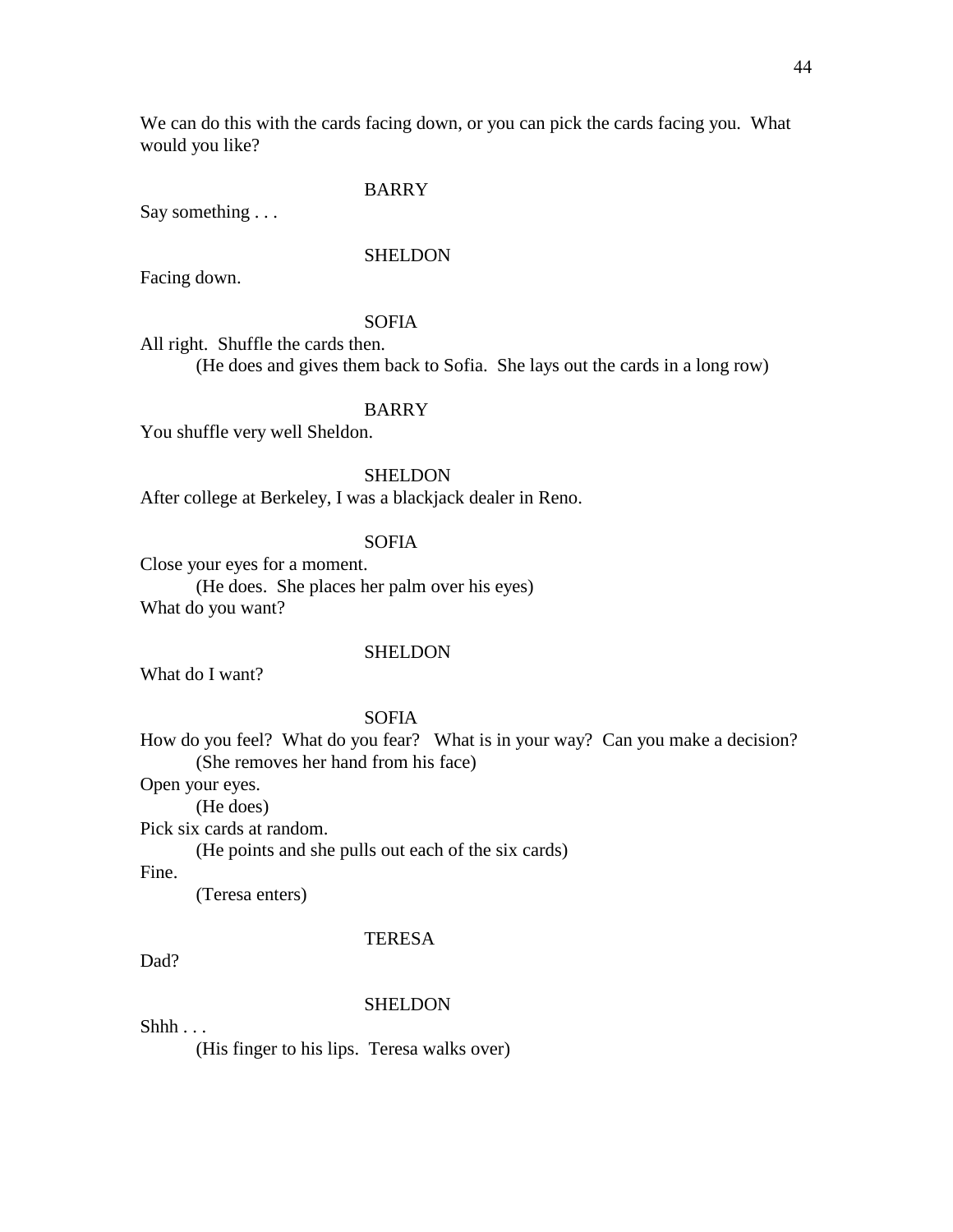### SOFIA

## (Turns over the first card Sheldon chose)

You picked The Tower. Disruption and change you're going through, or fear you'll go through, will be catastrophic.

### BARRY

Fasten your seatbelt.

#### SHELDON

The Tower says that?

## SOFIA

Such upheaval forces new directions that you never dreamed possible. Inside you want change, but the solution isn't pretty. There are problems tied to your property or business.

### **TERESA**

Dad. This isn't your thing.

### **SHELDON**

But she read for you. She helped you with the Kingsdale merger ...

(Teresa looks at Barry who looks away)

I don't like secrets, Teresa.

### SOFIA

(Pause) The Hierophant is your second card - "what you most want at this moment."

#### SHELDON

The Hierophant?

#### SOFIA

He's like the Pope or a person very powerful in the state. He's the true "pontiff" and the builder of the bridge between God and people. A world can't exist without the Hierophant even if the Hierophant makes the world miserable.

(Pause)

The cards say that what you most want is to have someone around you can trust, knowing that this person won't let you down. Knowing right from wrong, that is the thing, you need a teacher, a priest, someone to help you make a good choice.

#### BARRY

Like me.

SOFIA

Yes, just like you.

(Pause)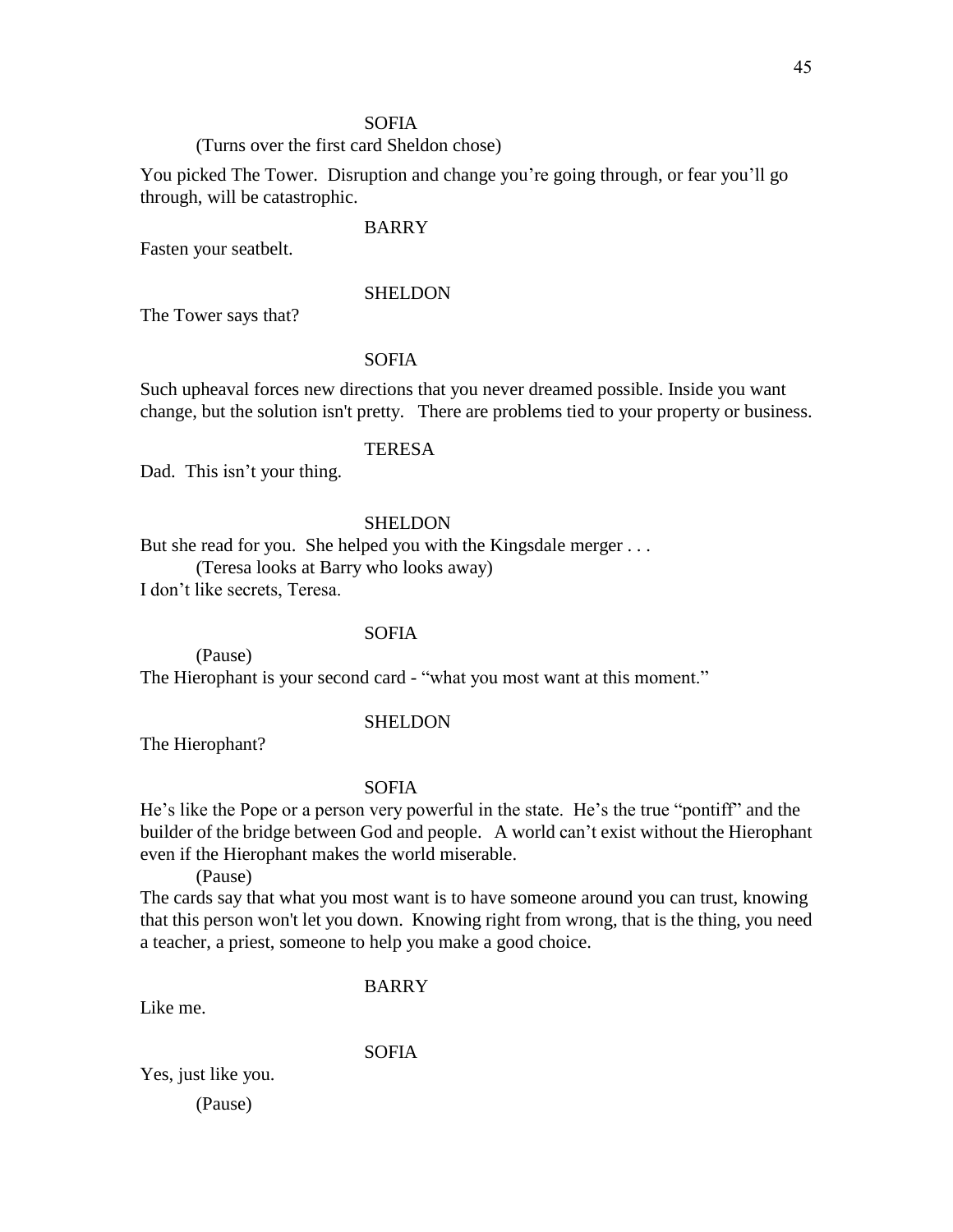This is your third card. The Star. "What you fear." You're afraid. Don't be, this is your wish card. Good health, possibly after a short illness, will give you zest of life. A love affair may also be the ultimate a gift.

### BARRY

That's sweet.

## SOFIA

Your fourth card – The Sun - tells that God is shining on you, it's your time for success and happiness. You will feel confident and vitality. It's a time to celebrate.

(Pause)

The Moon is your fifth card. There are deceitful people around who may charm but are dangerous. And your secret may be exposed.

(Pause)

Your last card, the sixth card, The Lovers, is your outcome with all that you must face. Love is coming into your life even if you really can't see and don't feel deserving. You need love or you will fall into a great slumber like Snow White or Sleeping Beauty.

(She touches his open palm and taps with her finger three times)

End of Scene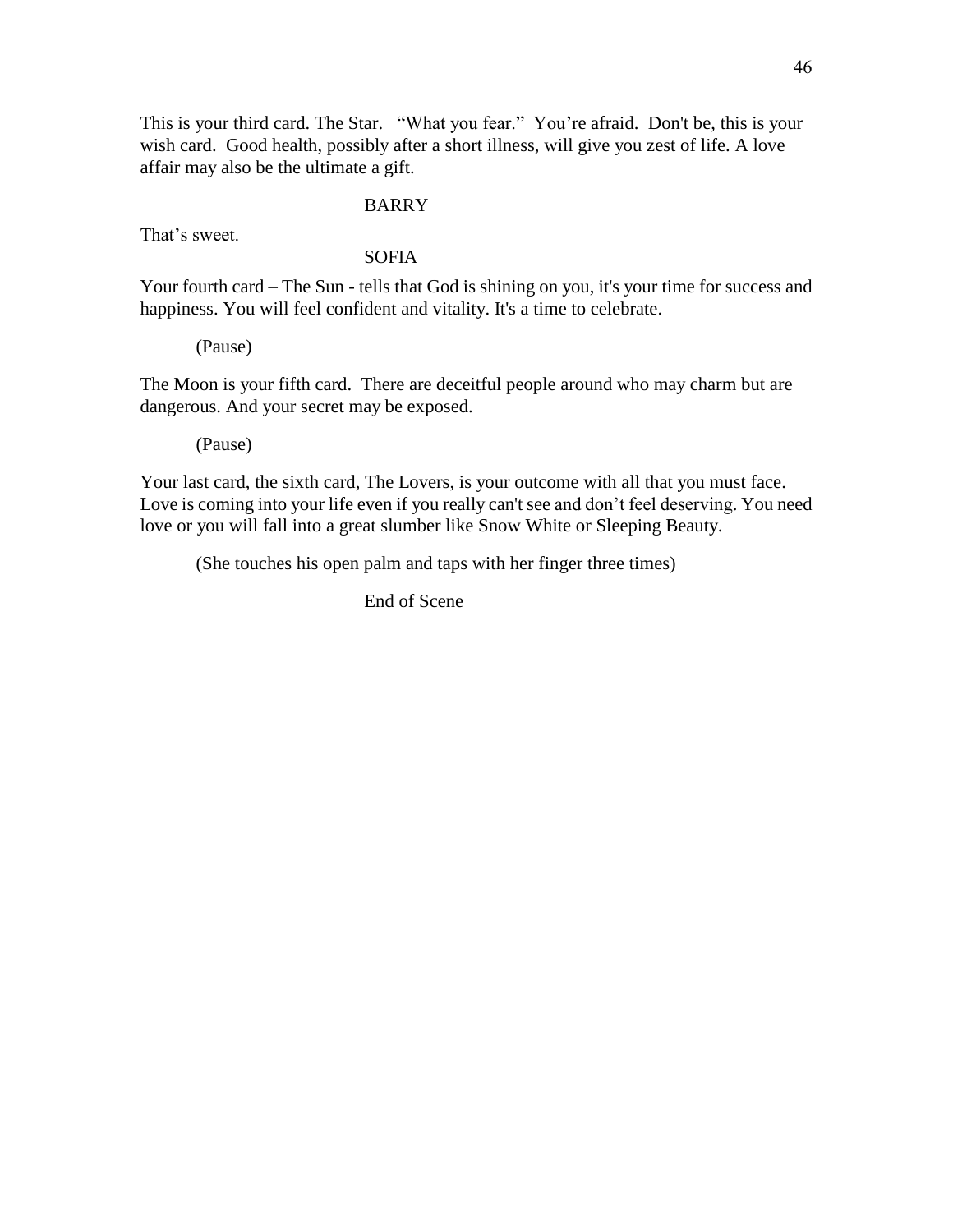#### SCENE SIX (May 2013. Penthouse living room)

### BARRY

I can open a bottle wine, Susan . . .

(Susan checks her phone for texts and essentially ignores Barry) I know you like merlot. Did you know that Sheldon told me he's related to the filmmaker Luis Buñuel?

### SUSAN

News to me.

### BARRY

I researched this. Had to. Buñuel and Salvador Dalí made films together early in their careers. The film with the razor blade over the eye? The key complication between them was Dalí's wife Gala. Are you listening Susan? Between two creative men, there is always a Gala.

(She nods in the affirmative. He takes a bottle from the wine rack) She and Buñuel fought so much that one day during a picnic, Buñuel threw Gala to the ground and had his hands around her throat. Buñuel nearly murdered her while Dalí watched with amusement.

(Sofia enters for a brief moment to collect some of the children's things scattered along the living room floor and couch. She leaves just as quickly. He finds two wine glasses)

Years after that, Dalí and Gala went to a masquerade party in New York, hosted for them by heiress Caresse Crosby. They dressed as Charles Lindbergh and his child's kidnapper. The press blasted Dalí so he apologized. When he returned to Paris, the Surrealists praised Dalí about his humiliating contrition as brilliant surrealism.

#### SUSAN

Who is Sheldon dating? There's a rumor he's wild for a nightclub singer.

#### BARRY

Sheldon has several lady friends and we can't keep track.

## SUSAN

Do you meet any?

### BARRY

Only the redheads. He rotates hair color.

SUSAN

(Watching Barry open a bottle of wine, her attention back)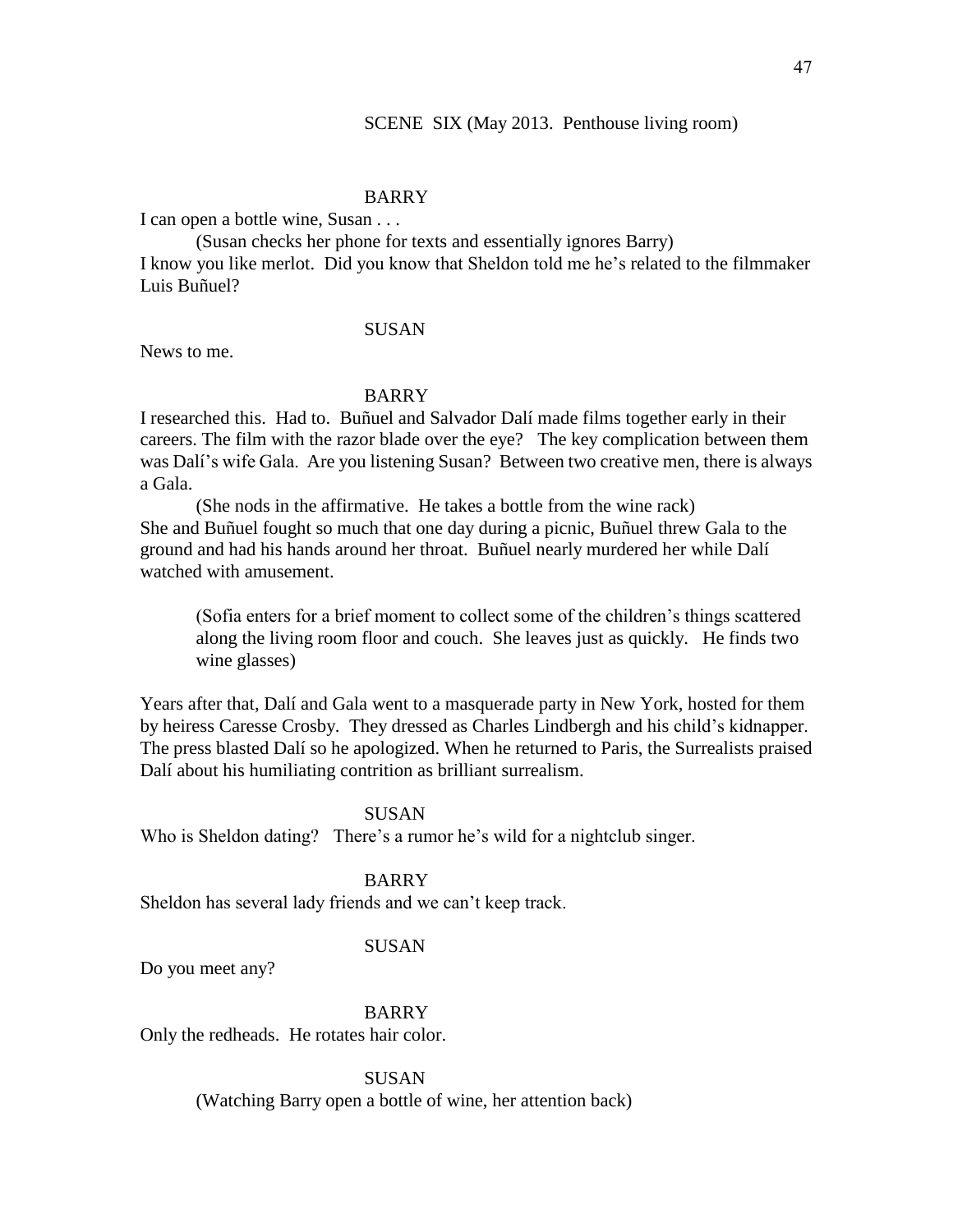How frequently do you see Teresa's brother?

### BARRY

Once a month?

SUSAN Teresa says Adam is working hard.

## BARRY

That's true. All year in fact.

**SUSAN** Why doesn't Teresa support him more?

#### BARRY

Please don't put me on the spot.

### SUSAN

We can stop.

## BARRY

Does Teresa know you have these questions about Adam?

### SUSAN

Yes. There's no scandal there.

## BARRY

That depends on . . . (Pours wine in two glasses) Did you have an intimate relationship with her at college?

### SUSAN

You know.

### BARRY And how should I feel about that?

#### SUSAN

No worries Barry.

## BARRY

Because you live in the present.

SUSAN Yes, I live in the present. Don't you?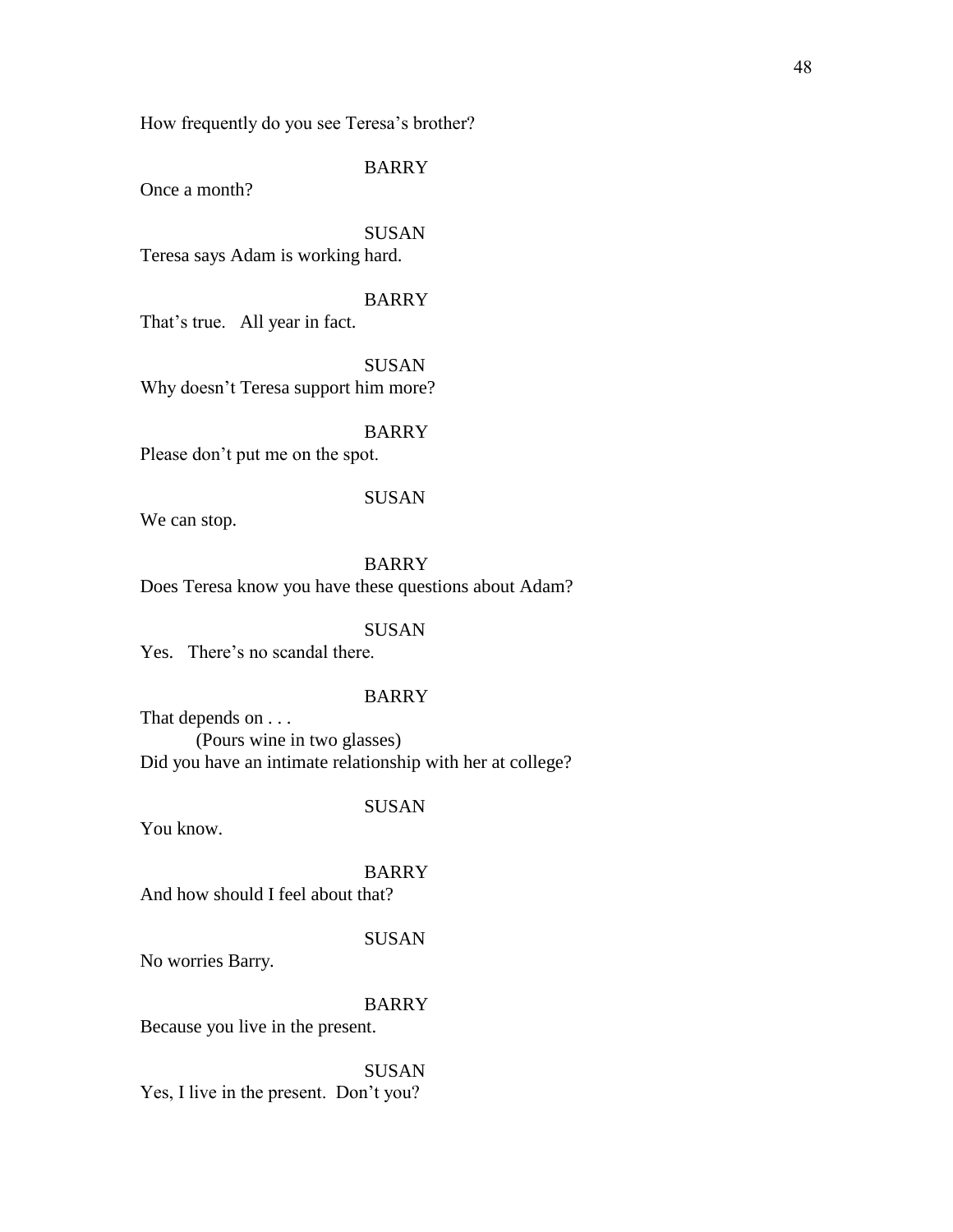### BARRY

I try. Particularly after Sheldon' car accident. (Hands her a glass)

SUSAN It's aged Teresa overnight. So much stress in her face.

## BARRY

I know.

## SUSAN

If this becomes Teresa's corporation exclusively, she'll be the loneliness person in the world. It may be something she always wanted, but the business will kill her.

## BARRY

(Drinking) You're not wrong, Susan. She'll be even more estranged from our kids.

**SUSAN** 

I have this intuition that Sheldon will wake up, stronger than ever.

BARRY

Yes. He's got too much ego to disappear like a living corpse.

#### SUSAN

(Drinking) You don't pray?

BARRY

No.

SUSAN

You should.

## BARRY

I'll start tomorrow. (Drinking)

You never encouraged Teresa and me to go forward in breaking up.

SUSAN

What?

BARRY

You know . . . an act of generosity . . .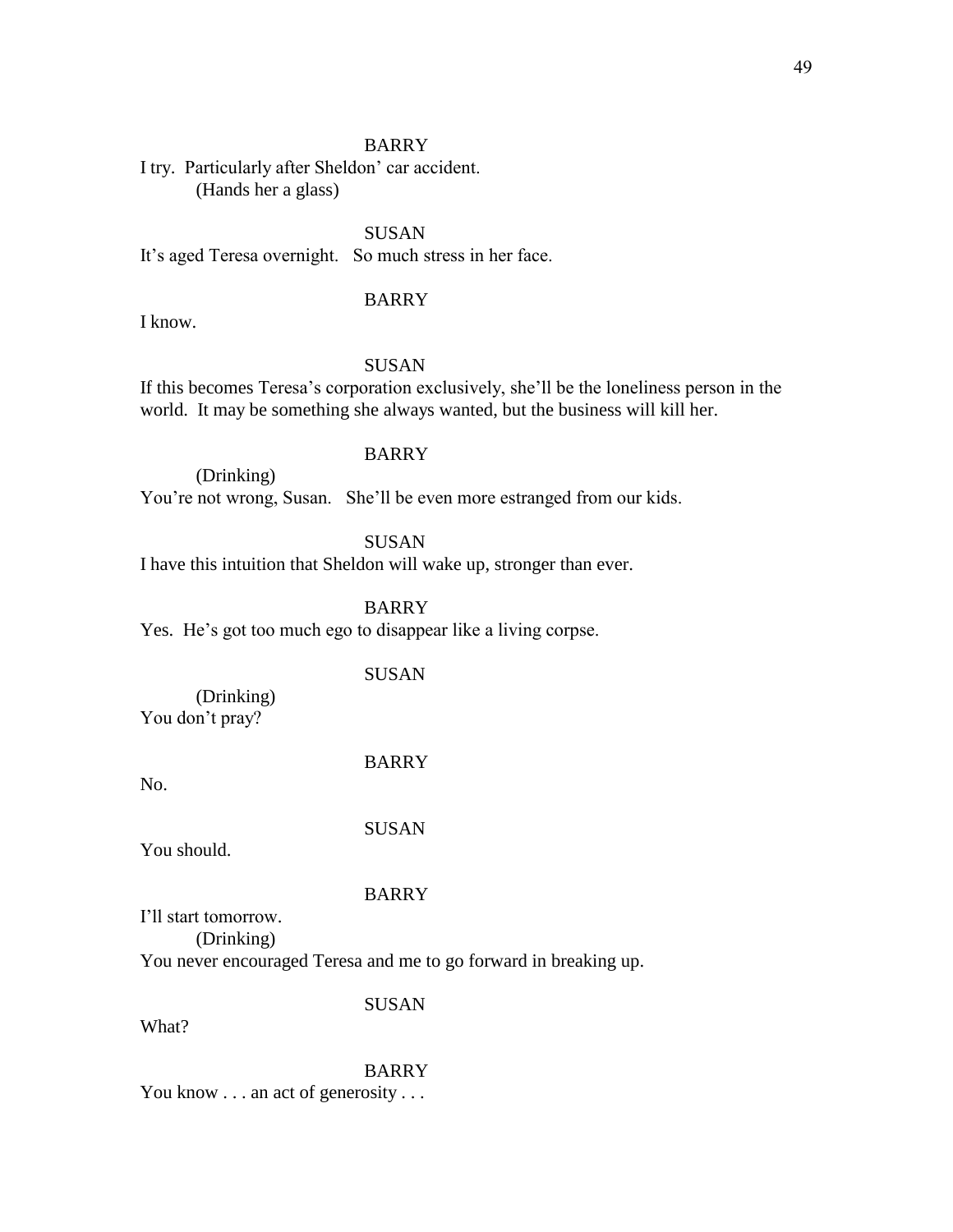## SUSAN

Thank you for the compliment.

BARRY It is a compliment. Even when you make eyes at me.

SUSAN Never in a million years did I make eyes at you.

## BARRY

I don't think you'd admit it.

SUSAN

Barry, are you on medication?

BARRY I'm a good husband and father. I willingly cover for our nanny. Put that into your feature.

I will.

### SUSAN

BARRY I even coached the boys' soccer team to victory.

#### SUSAN

Yes, Teresa's very proud of you.

BARRY

Susan, why do you have this attitude about us?

### SUSAN

There's no attitude.

BARRY You're affluent. I give you a pass. Please know that.

## SUSAN

I believe you love Teresa.

## BARRY

Thank you.

SUSAN Maybe you should stop going to Philadelphia?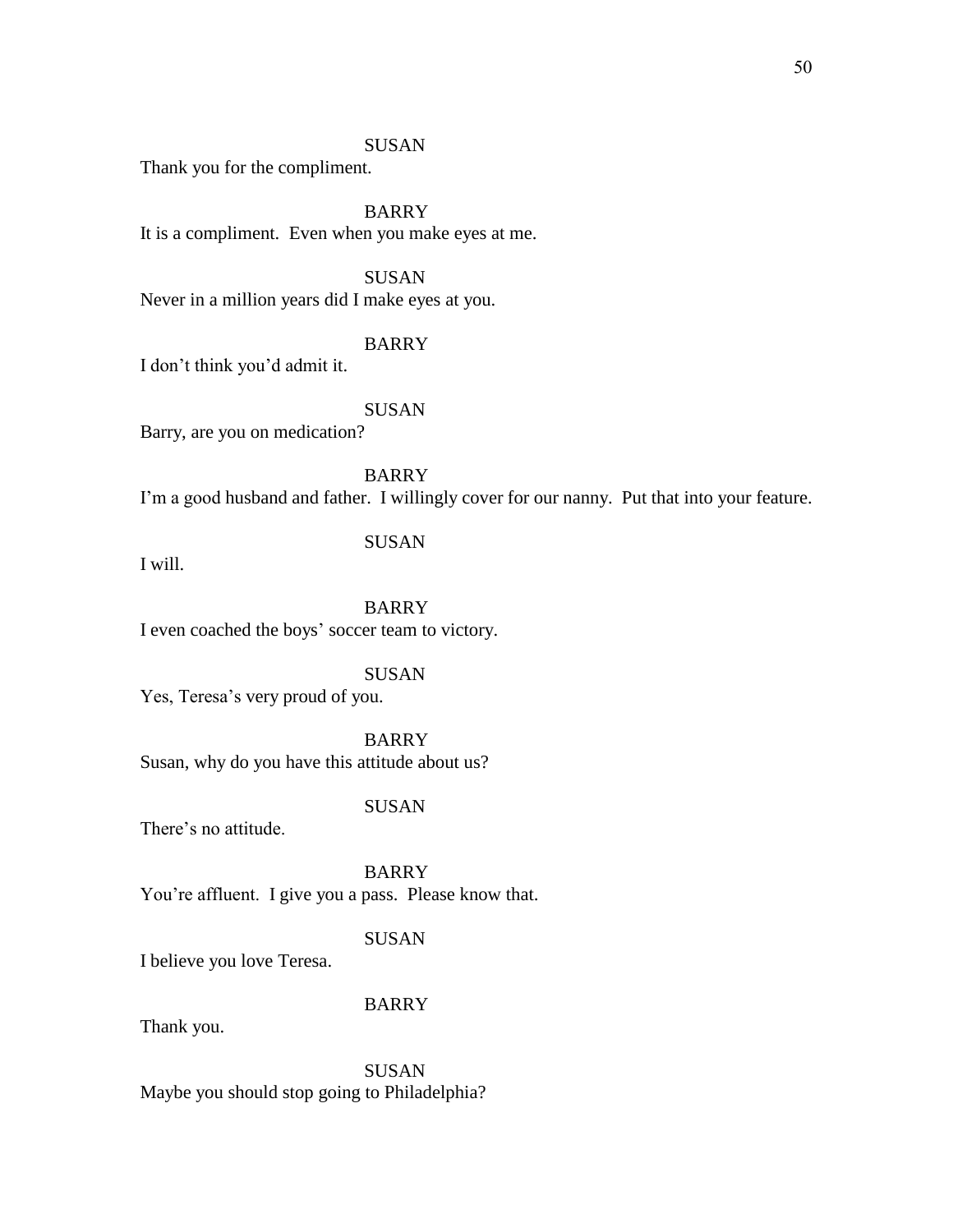## BARRY

I'll think about it. (Pause) What do you really want from this family?

## SUSAN

Respect?

## BARRY

You have that, Susan. From Teresa, from Sheldon, so come up with a better answer.

## SUSAN

What I really want is a guarantee that I can live another healthy ten years. Nothing that your family can help me with . . .

End of Scene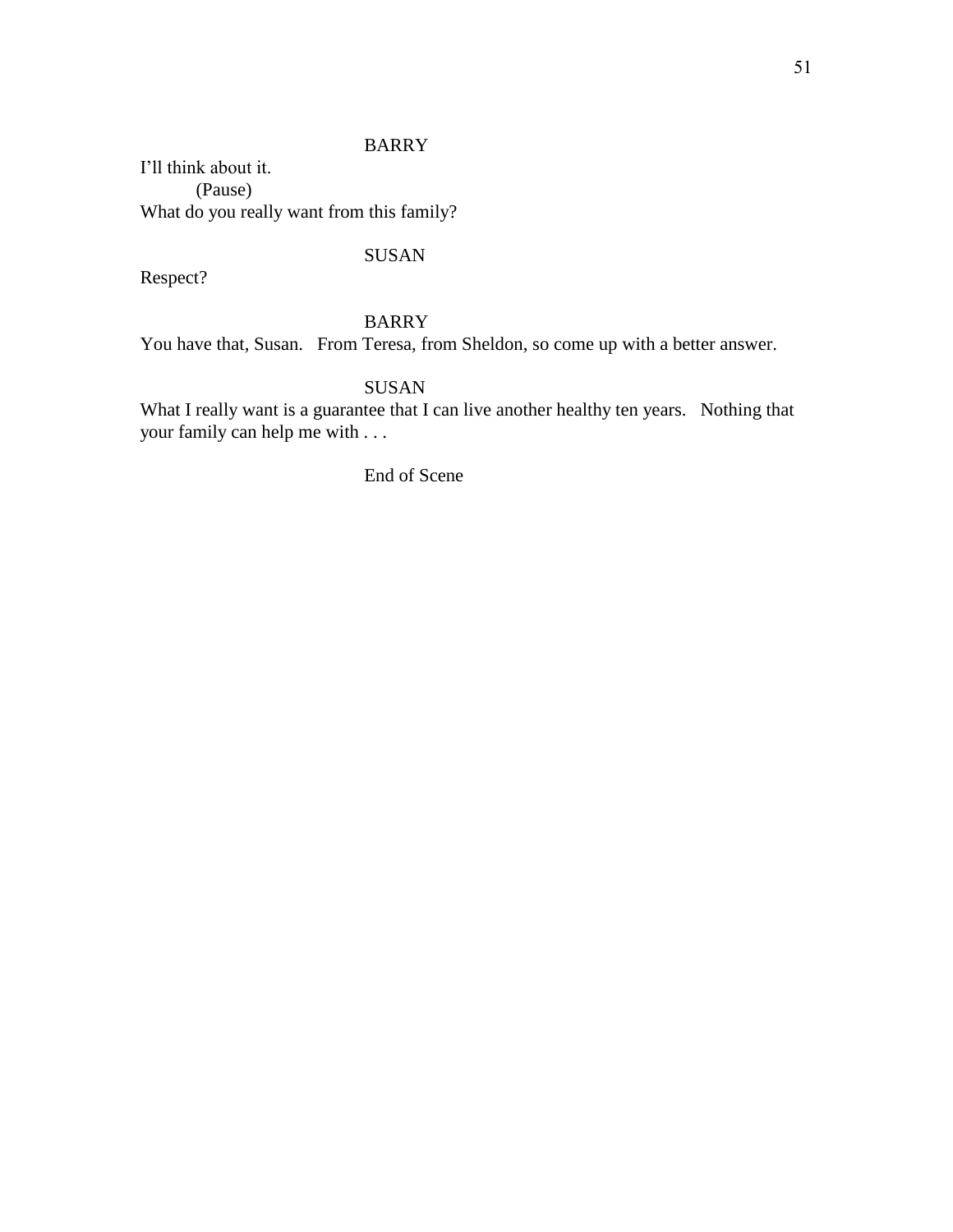## SCENE SEVEN (A Saturday morning, May 2013)

### BARRY

You have no color in your face, Teresa.

## **TERESA**

Do you blame me?

## BARRY

I'm scared for you.

**TERESA** 

Despite the Attorney General's actions, I believe Sheldon told me the truth.

### BARRY

I hope you're right.

## **TERESA**

I more concerned about the damage from coming from the Governor and Albany.

## BARRY

I agree.

## **TERESA**

So we have to be very coordinated. The lawyers are confident about a fair settlement. That means the extended family can't be told what we heard today.

BARRY

I think it's too late to orchestrate this, Teresa.

### **TERESA**

It's not too late.

## BARRY

What about Susan?

TERESA She's not family. I told her to kill the story.

## BARRY

You've the right to your privacy.

### TERESA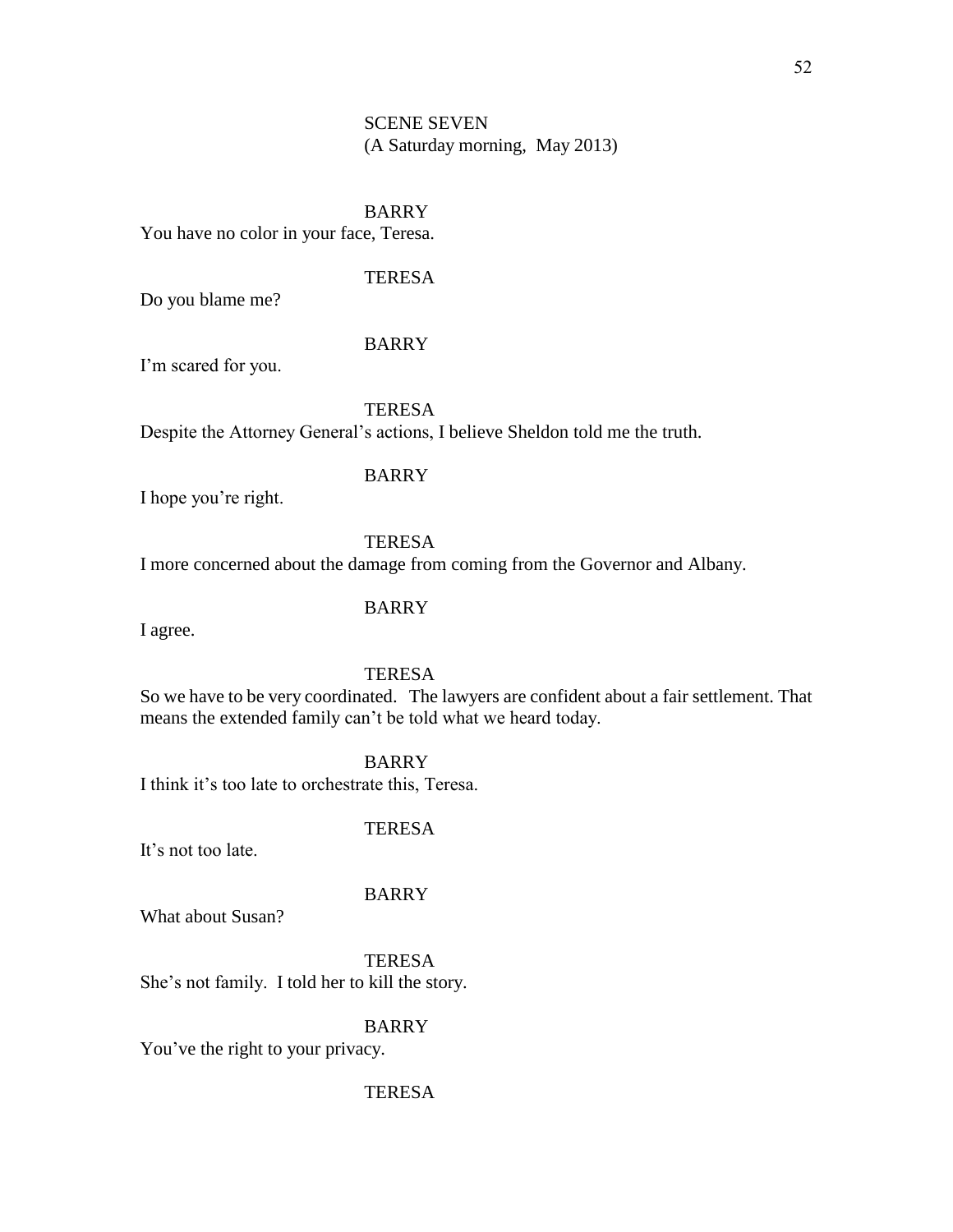I know that.

| <b>BARRY</b><br>Why does she have a hold on you? |                                                                                     |  |
|--------------------------------------------------|-------------------------------------------------------------------------------------|--|
| I don't know.                                    | <b>TERESA</b>                                                                       |  |
| I have a right to privacy too.                   | <b>BARRY</b>                                                                        |  |
| I'll call her today.                             | <b>TERESA</b>                                                                       |  |
| Better to see her in person.                     | <b>BARRY</b>                                                                        |  |
| Yes.                                             | <b>TERESA</b>                                                                       |  |
| Look at me, Teresa.                              | <b>BARRY</b>                                                                        |  |
| (She does)                                       | Better to chance it. We don't need this fortune. We only need a roof over our head. |  |
|                                                  |                                                                                     |  |

End of Scene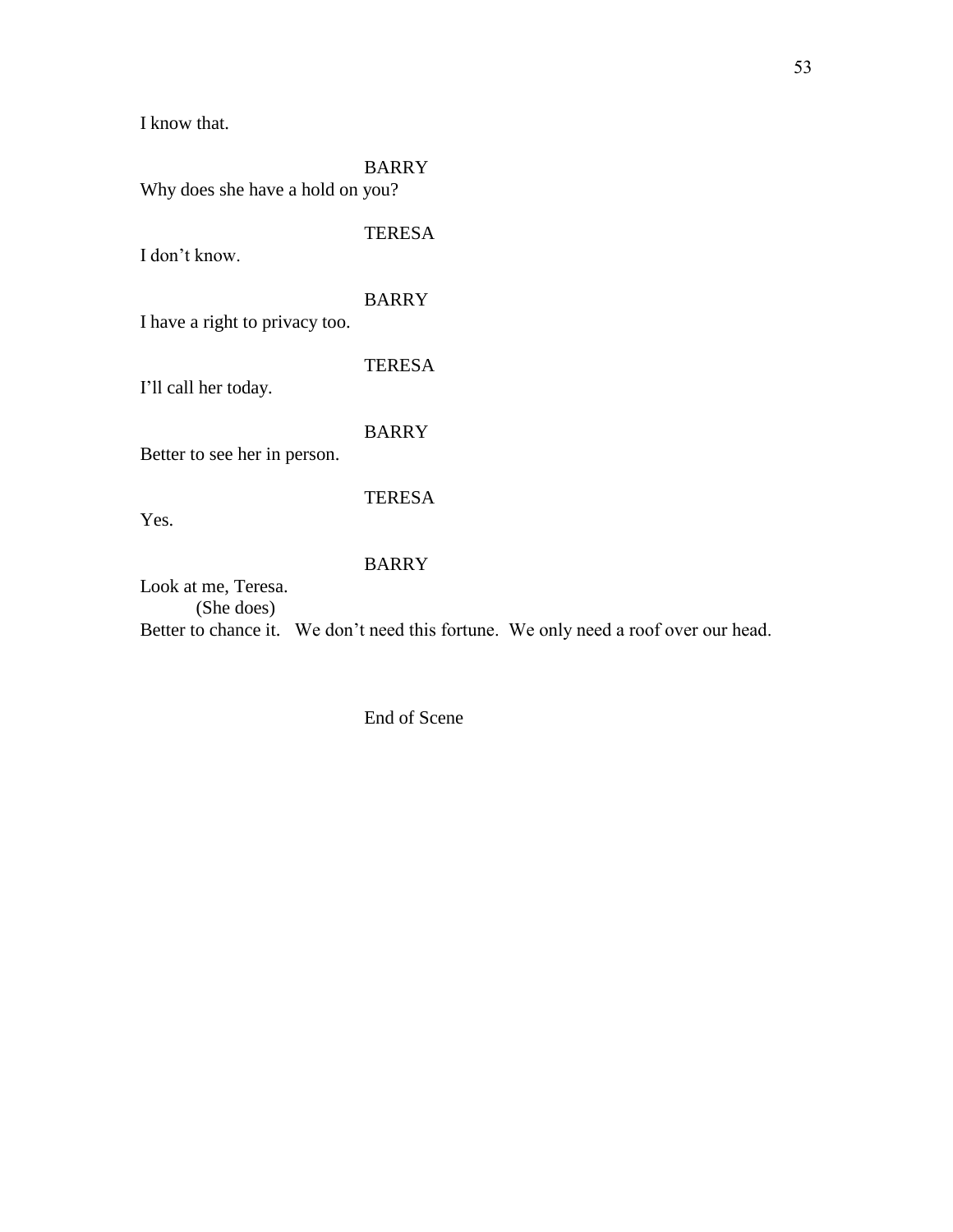## SCENE EIGHT (Later that day, May 2013.)

## SUSAN

Teresa, I'm really sorry about the indictment. I mean that. Why don't you look at me?

## **TERESA**

Thanks.

## SUSAN

I know you've got a great team of lawyers but . . .

## **TERESA**

I'm going through fucking menopause, Susan. The timing is just too much. And I'm losing my hair. It's scaring the hell out me. I never had beautiful hair. Not like your hair. I can't remember my passwords. I'm a basket case.

### **SUSAN**

Stay home. Avoid the office.

## **TERESA**

It can't be helped. Adam was caught red-handed. This stains our family name but that's how it goes. Adam takes us all down.

## SUSAN

What drove him?

### **TERESA**

Selfishness. He doesn't care how this hits the family.

#### SUSAN

They can't charge you or your father.

## TERESA

We'll see.

### SUSAN

You weren't involved.

**TERESA** It can be proved that I knew things, Susan. That's all that it takes.

#### SUSAN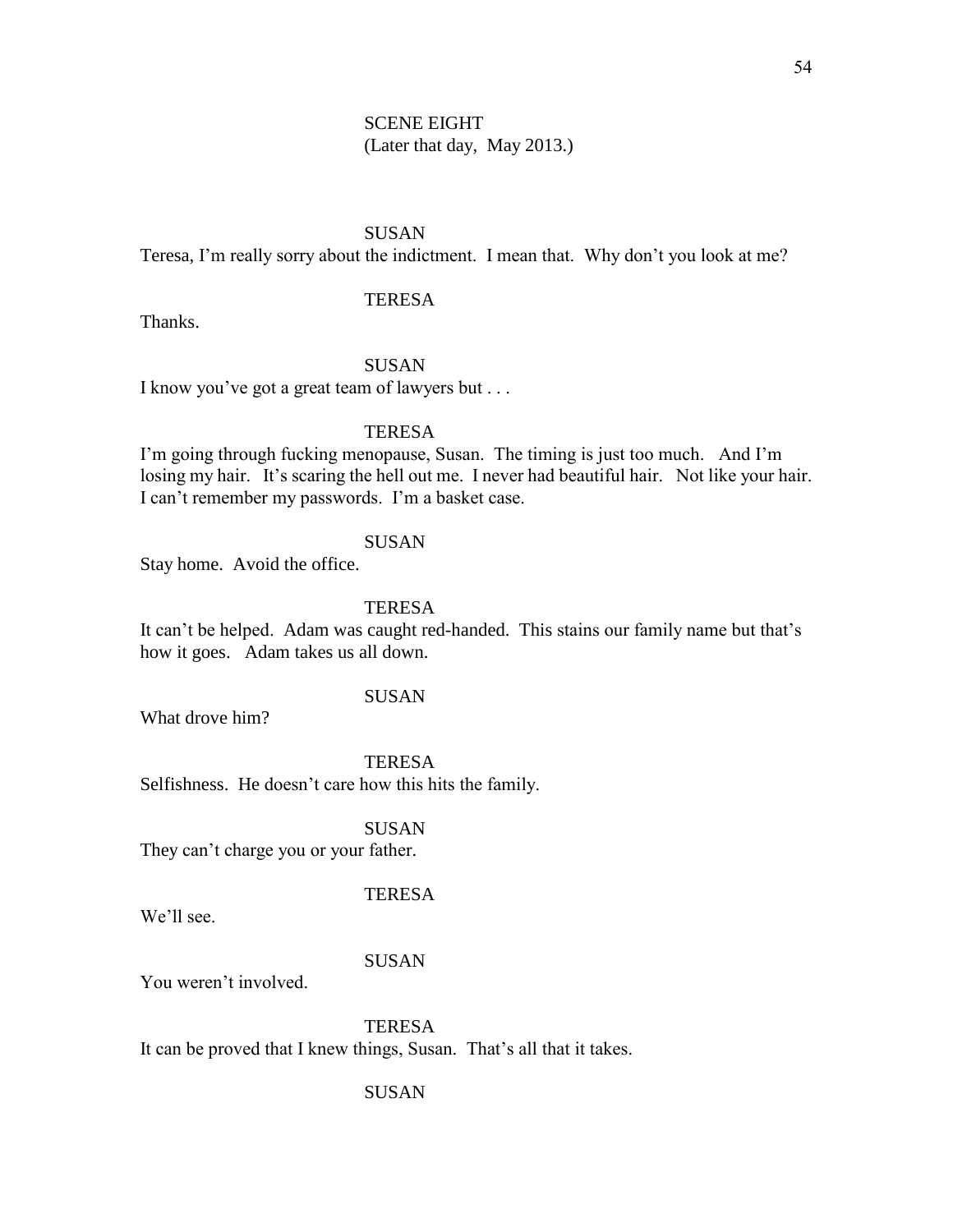If I could, I would trade places with you.

### TERESA

Why would you even think that?

## SUSAN

That's how I feel.

## **TERESA**

Is that why you're taking months to finish the interview?

## **SUSAN**

I don't know. Sheldon was very kind to me for the first session. And then he was impossible to schedule. He knew I was getting an exclusive.

## TERESA

And what did he say in your first session?

SUSAN He went on about his mysticism and the garments of Christ.

TERESA He loved finding Christ like a lost friend on Facebook.

SUSAN I believed his obsession. He couldn't stop himself.

## **TERESA**

Something was happening to his thinking before the collision.

## SUSAN

At first I thought he was pulling my leg. (In Sheldon's voice) "Garments have touched Christ and therefore no greater mystery can exist."

### **TERESA**

An old Jew in reverie about Jesus . . .

### SUSAN

Explain it to me, Teresa.

**TERESA** Sheldon thought he would die by the end of the year.

### SUSAN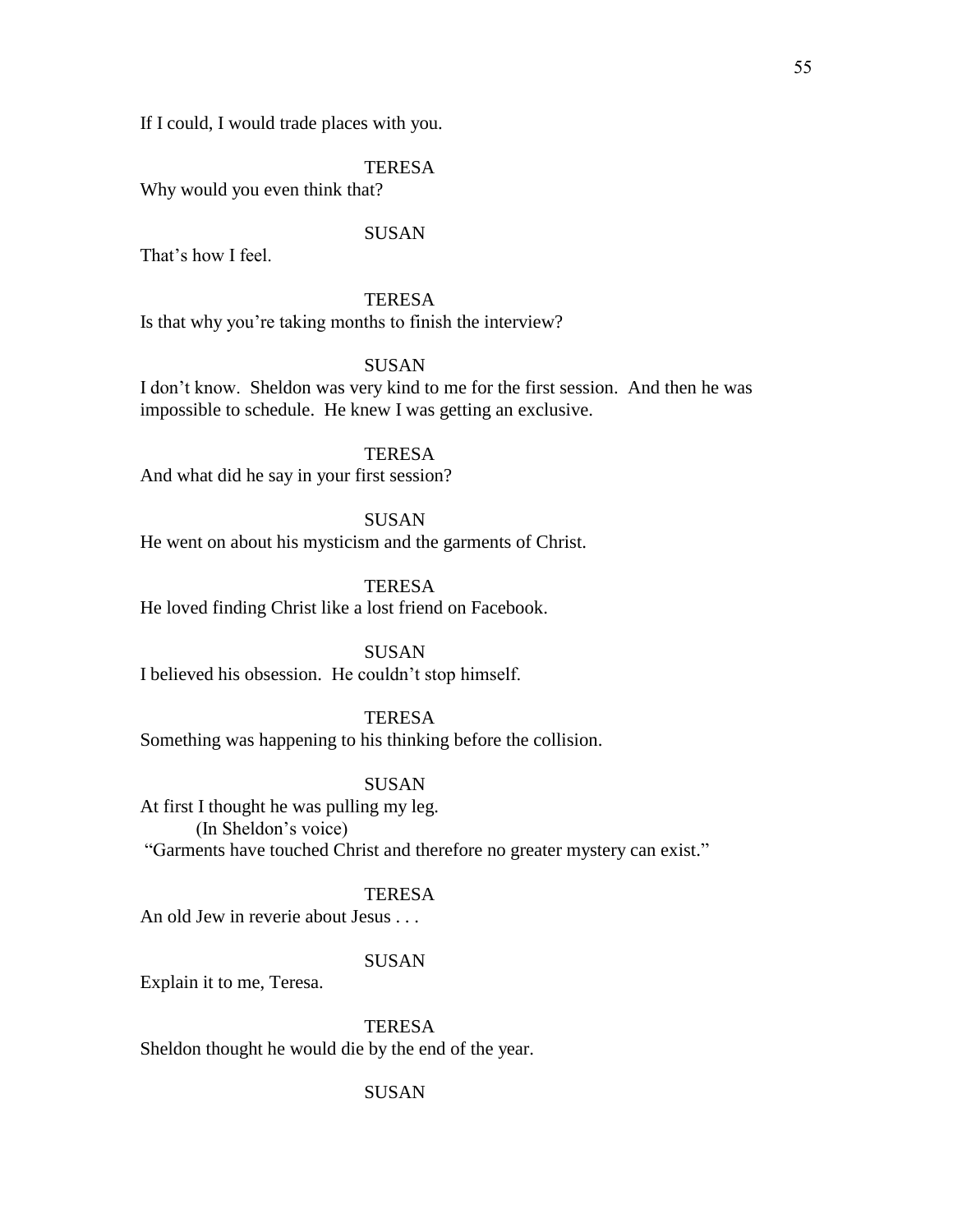Why?

#### TERESA

Sexual morbidity . . .

## SUSAN

Is that a medical condition?

**TERESA** Who the hell knows? I wonder if his inner life is contagious.

**SUSAN** 

One way to handle this, sell everything.

**TERESA** 

Right. Put the whole thing on Craigslist. (Silence. Teresa caresses Susan's hand) I've been distant, Susan.

## SUSAN

I know.

### TERESA

I've used you more than you have me.

SUSAN

Who's to say?

TERESA

Everything has hit me so damn hard.

## SUSAN

There's more, Teresa. (Silence) I have to tell you something.

What?

## SUSAN

**TERESA** 

I was walking by the playground at the edge of Central Park, where you often go with Kyle and Lilia.

## TERESA

And?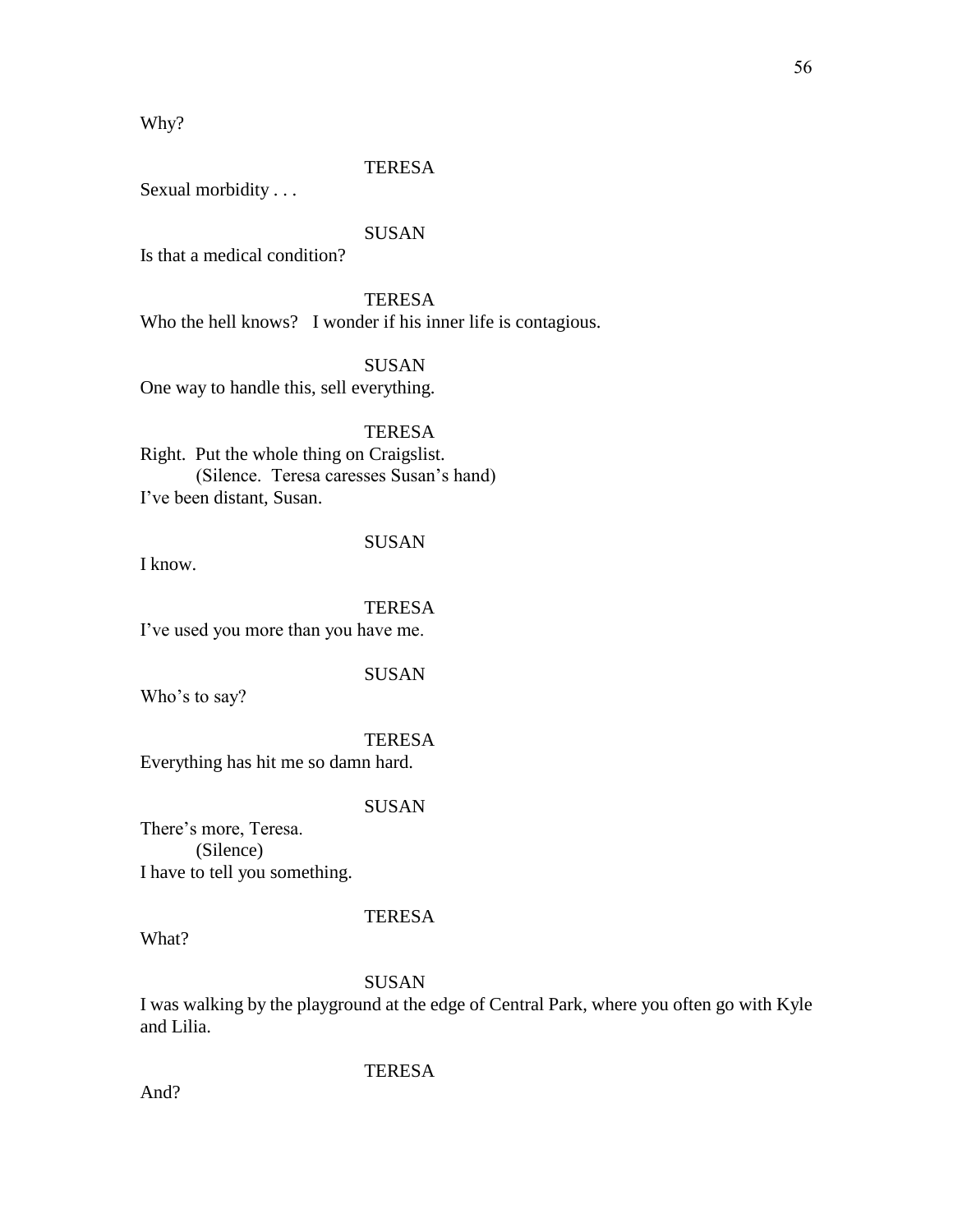## SUSAN

Sofia was there watching the kids on the jungle gym. This was last week. Barry was with Sofia. This was Tuesday last week.

And?

## **TERESA**

SUSAN It looked like he planned to meet her.

## **TERESA**

So?

SUSAN When the kids were out of sight, Barry kissed her.

Oh fuck.

## SUSAN

**TERESA** 

I took a photo with my phone.

## TERESA

I believe you.

## SUSAN

You knew this would happen.

TERESA Sofia said she was engaged to a designer in Milan.

SUSAN

I am just as gullible.

So do I ask him?

SUSAN

TERESA

TERESA

No.

Kick him out?

SUSAN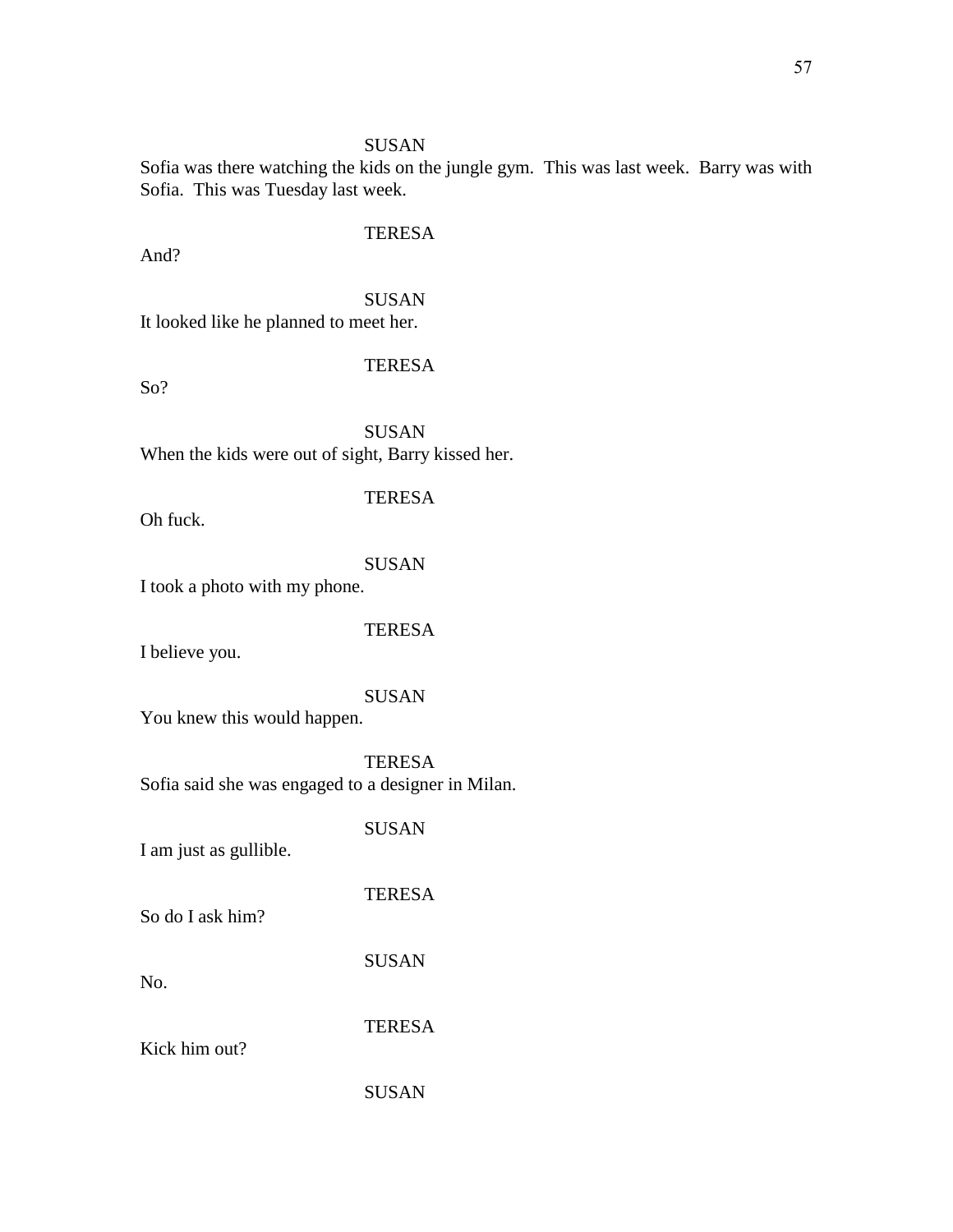## End of Scene

SCENE NINE (January 2013. Sheldon and Susan in the penthouse living room)

#### **SHELDON**

There is no such thing as a billionaire's club. The media created the conceit. The only club that really matters is the redemption club.

(Drinking scotch and looking out the penthouse window) I was dozing on the plane, in between a deep sleep and that restful place where you leave the earth. Flying over the Pacific. I was coming out of a dream or perhaps just entering a dream. There was a burning bush. The one from the bible. I was alone. I'm never alone. No Moses. The wind was wild, like a storm about to kill. In the distance just beyond vast hills of an arid wasteland, columns of light hitting the desert floor. Sand got into my eyes. I was in tears and used my shirt to cover my face. That's when the fire from the bush turned violet. I could feel the searing heat on my skin. My shoes began to char and I kicked them off. Scariest dream of my life. And I heard words. Words in English. In Aramaic. In Hindi. In German. Words in Hebrew. I don't know how I could tell the difference. I fell to my knees as the wind knocked me down. I began to cry. I peered through my cotton shirt and the flames took over the desert.

(Pause)

I awoke. The plane was going through very heavy turbulence. I looked out of the jet window and thought I saw something in mid-air on fire.

(Pause)

It was another plane in trouble.

#### SUSAN

Oh God . . .

#### SHELDON

I was in a cold sweat. I lost my breath. I wanted to reach for the oxygen mask which drops down in the event of an emergency landing. I thought I was with Teresa.

SUSAN

May I write about this?

SHELDON

No. Absolutely not.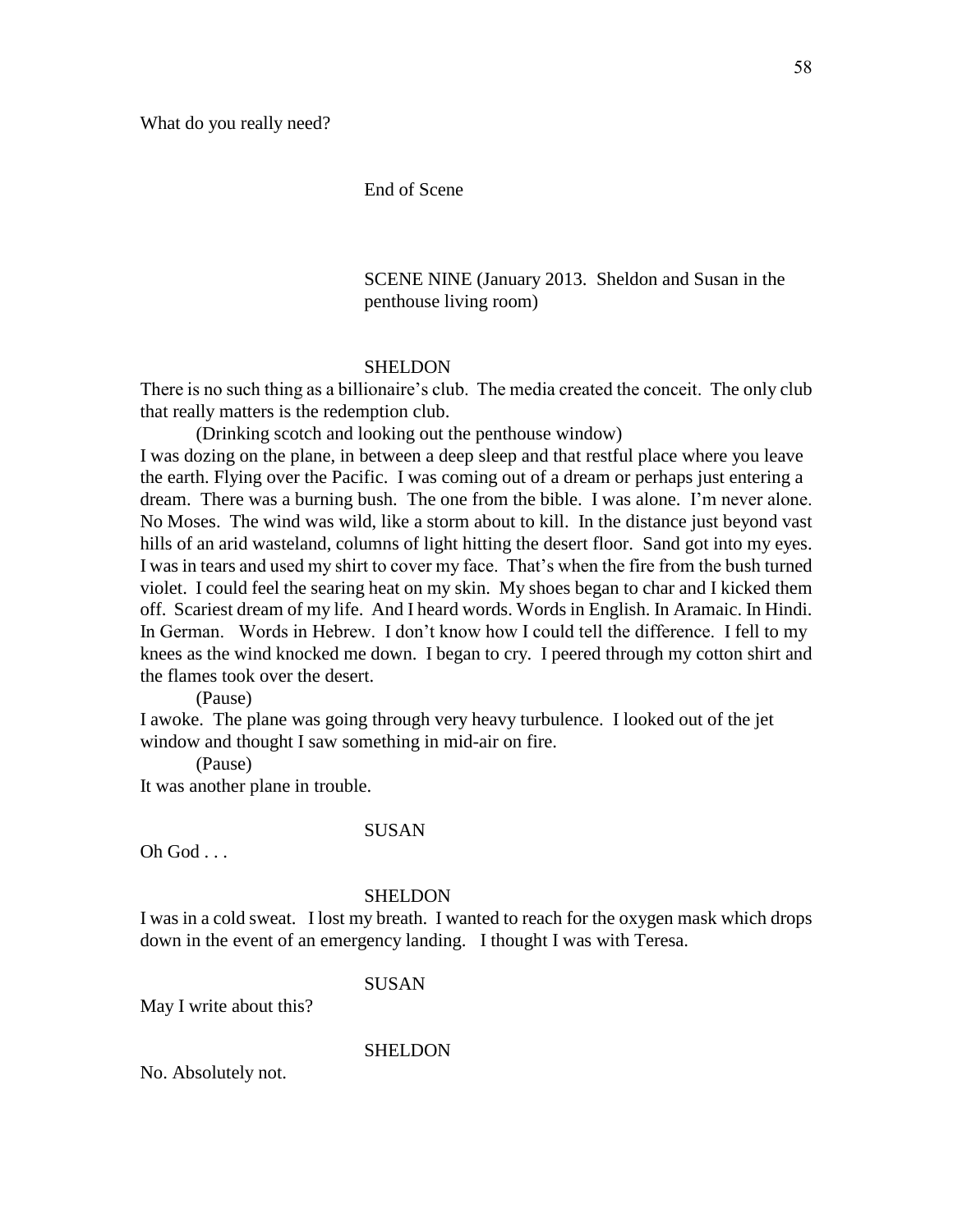## **SUSAN**

It's unsettling.

### SHELDON

The other plane had a crash landing. Everything random.

(Pause)

So this comes down to ontology. A spiritual reckoning. The modern view for some who are looking for religion is that God may be all powerful but not all knowing. Or perhaps all knowing but not all powerful.

(Finishing scotch)

What I don't wish to believe is that God is neither all knowing nor all powerful. What do you think?

## SUSAN

I've stage two uterine cancer.

#### SHELDON

I'm sorry.

## **SUSAN**

I don't want to die, Sheldon. So I hope God occupies a loving universe.

### **SHELDON**

I hope so. Still, God can't stop the crimes of Bernie Madoff or Joseph Stalin or Osama Bin Laden or Adolph Hitler.

### SUSAN

You were once very religious.

### SHELDON

As a boy, yes. When I had children, yes. But things changed. My troubles with Adam. I became despondent a couple of years ago. Then I learned over time that there is a single thread in each garment which attains stature however invisible the thread. This is the meaning of significance. Awareness of how threads work. Do you know what I'm saying? The garment has what it needs.

### **SUSAN**

Is that why you became a philanthropist?

#### SHELDON

The same reason why George Soros is a philanthropist.

### **SUSAN**

And if there is a Heaven?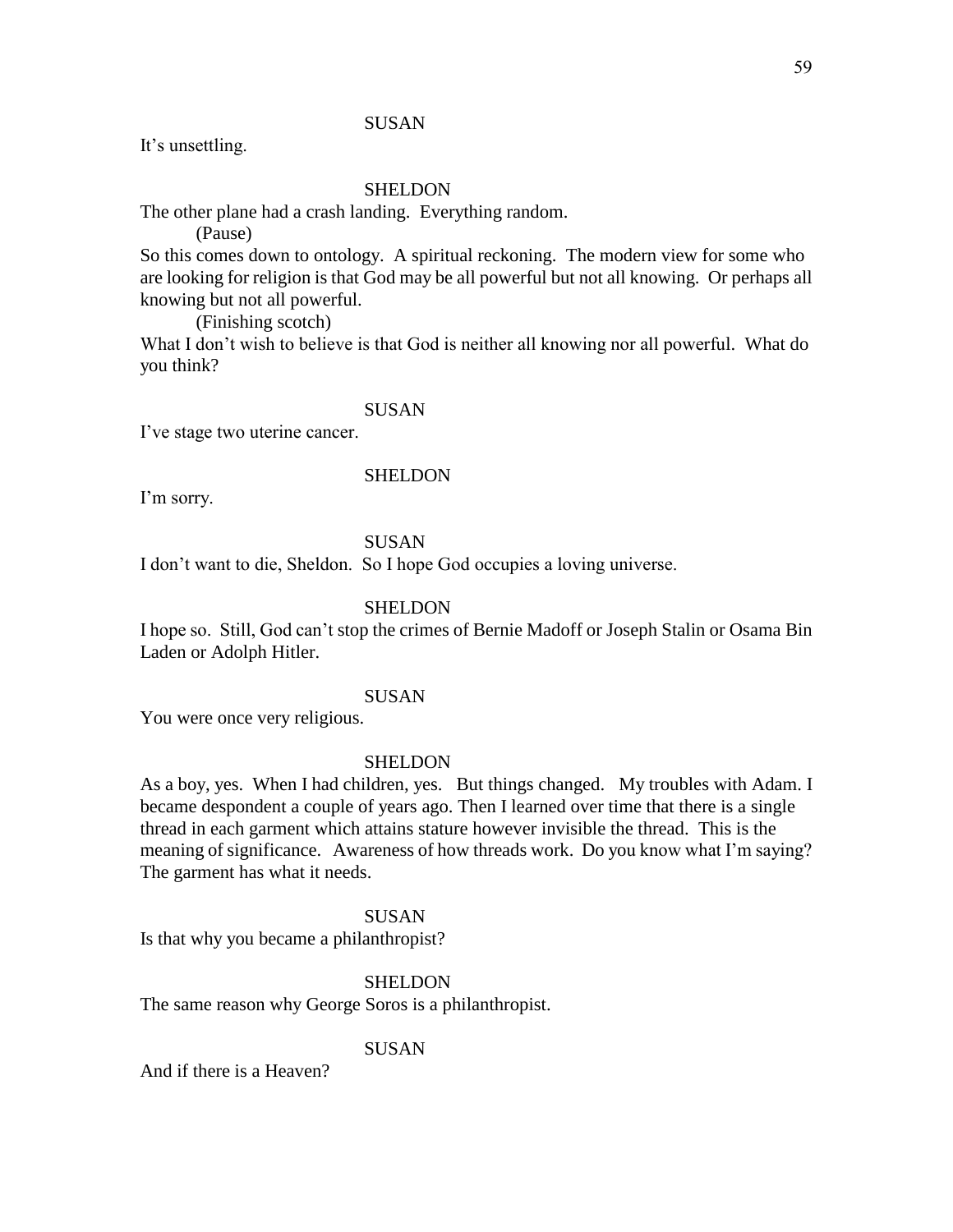#### SHELDON

Must be people die to be nominated to enter? Shareholders cannot vote. Why are you doing this interview?

### SUSAN

It was assigned to me.

### **SHELDON**

I'm not Bernie Madoff.

## SUSAN

(Smiling)

Hardly.

### SHELDON

I've brought reforms in the global market. My actions sparked corporations to improve worker conditions. The Times covered this in a positive light.

### SUSAN

Let's talk about what The Times left out.

### SHELDON

No, not today Susan. I'm not in the mood to debate.

(Pause)

I want to show you the newest painting in my collection. You see that on the far wall? A major find.

(She approaches the painting)

A lesser known Rembrandt. Akin to the Getty Museum purchase of *Rembrandt Laughing*. Thought to be Rembrandt's student. Look at the garment and the rolls of the sleeve. Isn't that superb? The soft masculine face. The precision and deep emotion. To understand Rembrandt fully, one must examine the garments of his models.

(Susan strays from the painting and turns to face Sheldon)

Susan, you know our family most of your adult life. Sometimes it feels like you are my second daughter. With Teresa's advocacy, we made improvements in China, India and elsewhere in the subcontinent.

#### SUSAN

No child labor?

#### **SHELDON**

Nothing under 14 years of age.

**SUSAN** The industry is morally stagnant, Sheldon.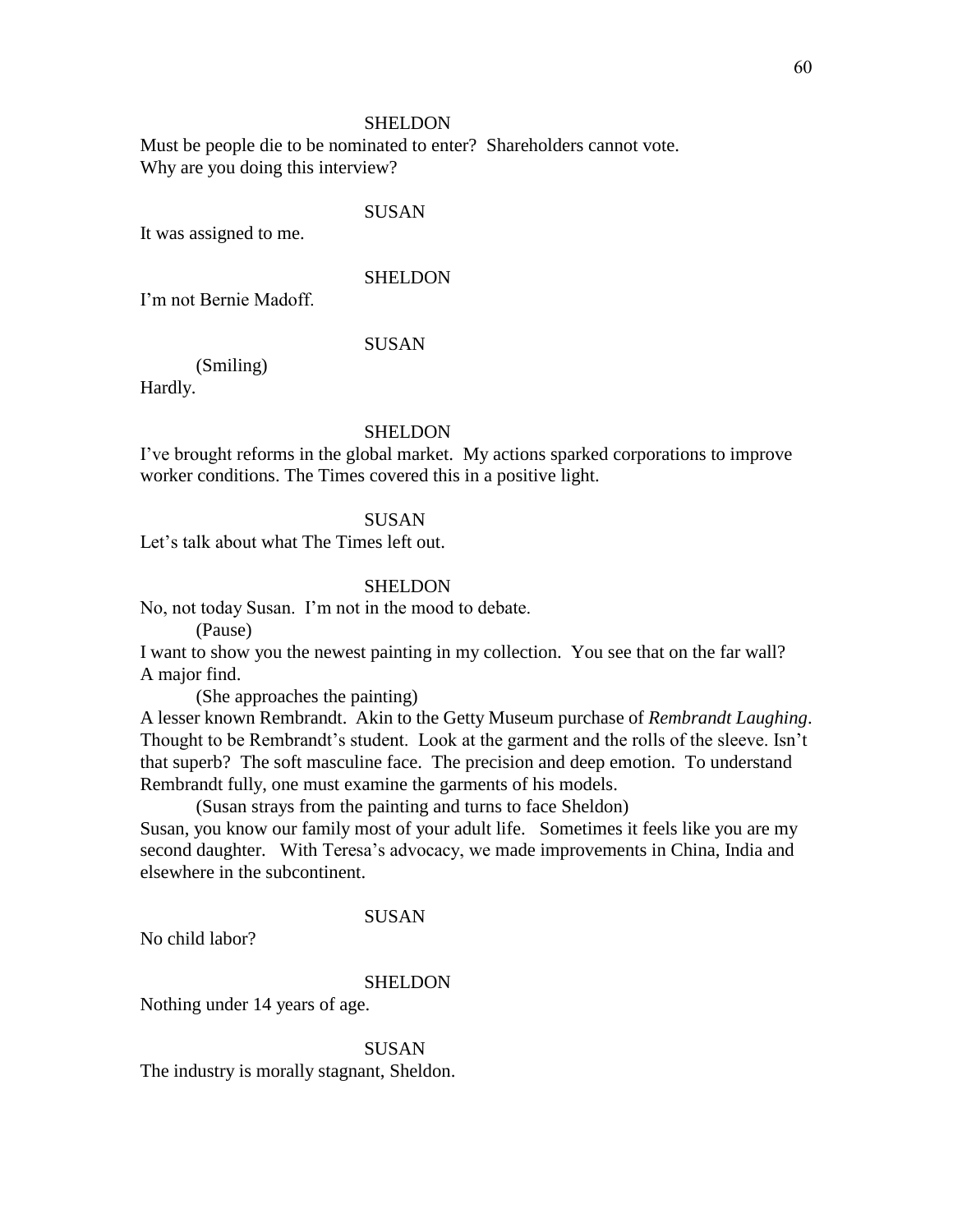#### SHELDON

It's the scale of things. The UN can't change working conditions and it probably is up to Congress and the White House. We'll never see real manufacturing come back to New York and that should be your story.

### SUSAN

You're a pessimist.

### SHELDON

I collect Rembrandts. I am not an optimist. I have a mood disorder, Susan.

#### SUSAN

What?

#### SHELDON

I manage it. I proud to declare it. (Pause) Over the last two decades who has changed more? You or Teresa?

### **SUSAN**

Teresa, of course.

#### **SHELDON**

And have you changed at all?

#### SUSAN

It is hard to answer.

#### SHELDON

Do you regret not having kids?

### SUSAN

Not really.

SHELDON

Children don't guarantee immortality.

#### SUSAN

Who's to say, really?

### **SHELDON**

Teresa will soon run the whole show. The shareholders know it. Ten years ago we paid attention to Banana Republic, The Gap, and other retailers. All different now. I can't keep up. Volume is not everything. I keep my mind's eye on the burning oracle in the desert.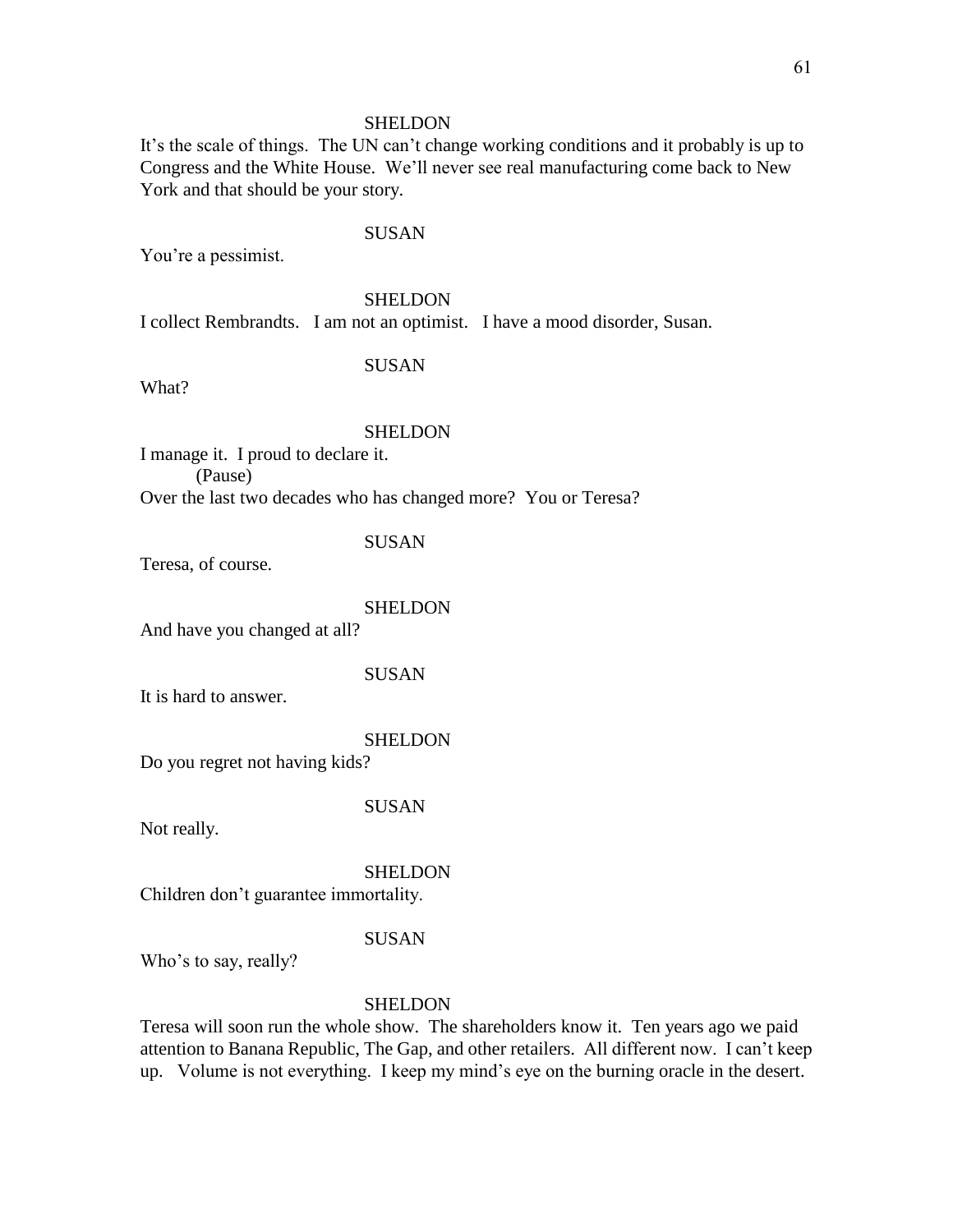## **SUSAN**

All of this is off the record?

## SHELDON

I told you that our first session would be the intimate one and not for public consumption.

## SUSAN

Can you give me another half hour before ending?

## **SHELDON**

(Checking his watch) I need you to leave, but we can reschedule next week. And I need to hold on to your notes.

SUSAN

Why?

## SHELDON

That's my protocol.

End of Scene

SCENE TEN (January 2013, penthouse living room)

## **SHELDON**

The other day, when you read those playing cards in the living room, well, I had a bad dream about the Hierophant.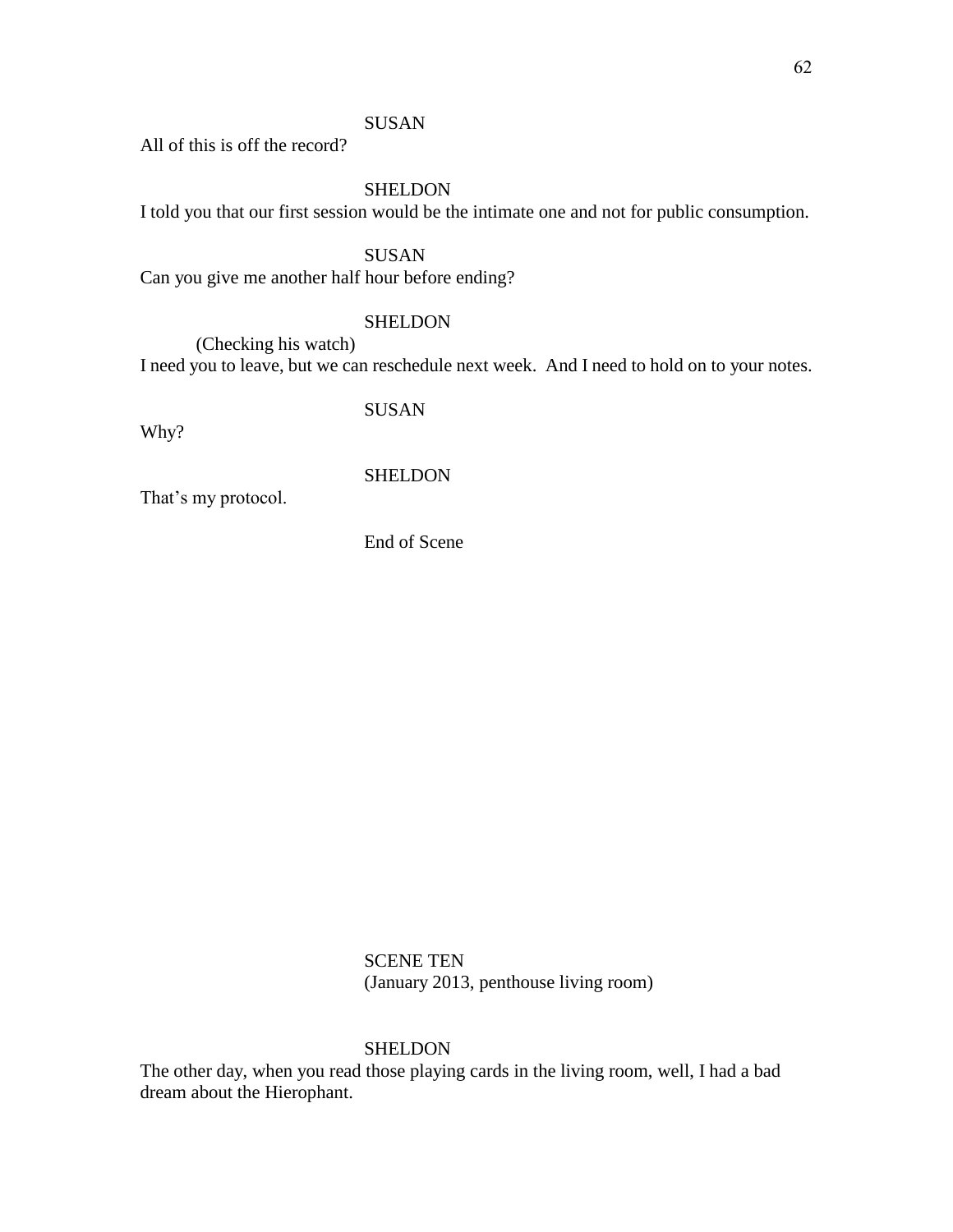## SOFIA

I'm so sorry, Mr. Hofsteder.

### SHELDON

And some images stayed with me for a long time.

## SOFIA

In my town outside of Rome, there is a tradition that you can write down the bad dream on a piece of paper. You light a match, burn the paper, drop it in the toilet.

| Flush the toilet?                                | <b>SHELDON</b> |
|--------------------------------------------------|----------------|
| Of course.                                       | <b>SOFIA</b>   |
| Does this work?                                  | <b>SHELDON</b> |
| Oh, yes.                                         | <b>SOFIA</b>   |
| Must you do this right after you have the dream? | <b>SHELDON</b> |
| You can do it weeks later.                       | <b>SOFIA</b>   |
| I'll try it now.                                 | <b>SHELDON</b> |
| No. Not now. When I'm gone.                      | <b>SOFIA</b>   |
| I'll try it tonight.                             | <b>SHELDON</b> |
|                                                  | <b>SOFIA</b>   |

Good. In privacy. It's best. The cards can do that to a person.

**SHELDON** 

That's the magic.

### SOFIA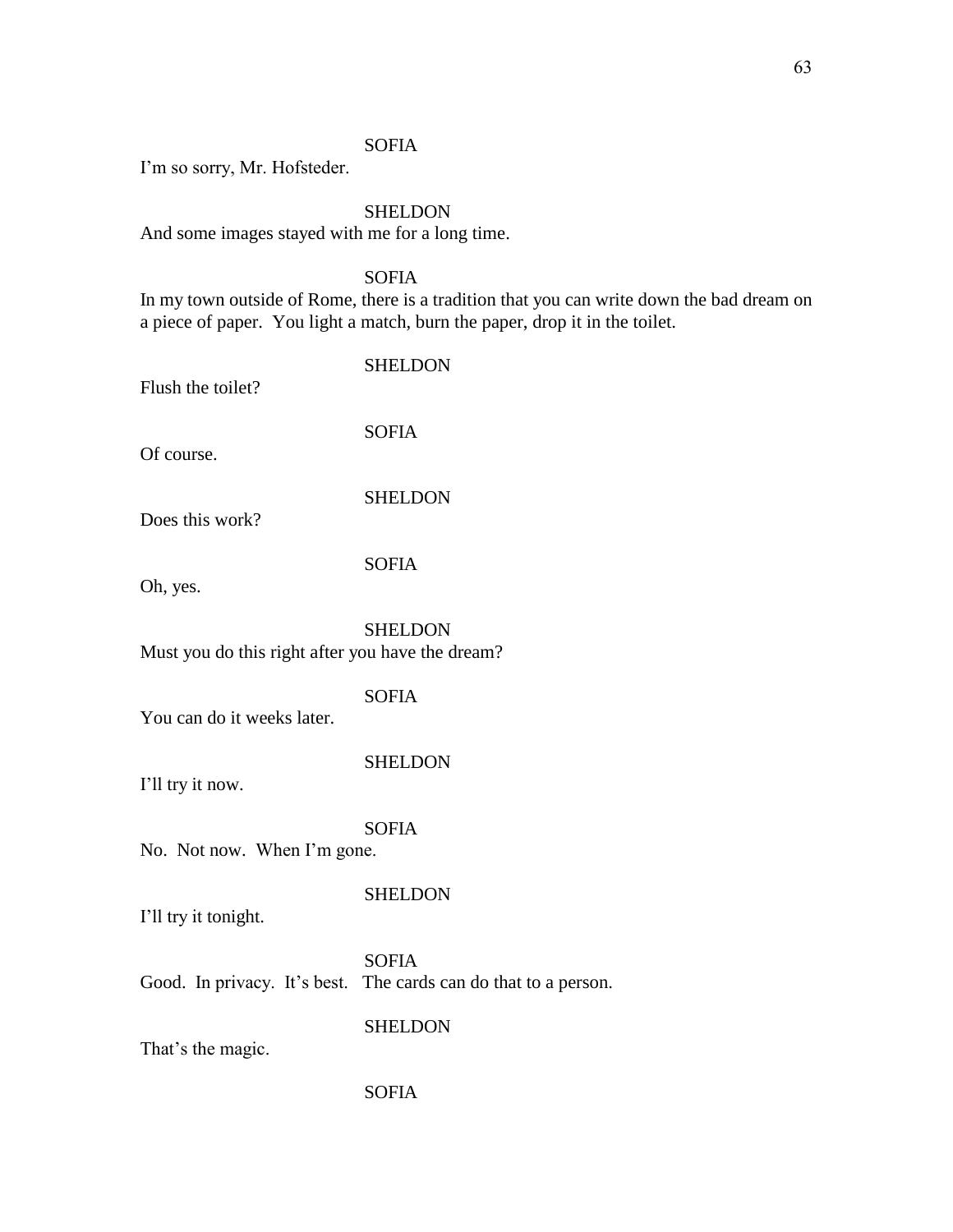No, no. There is no magic.

#### SHELDON

What do you call it?

## SOFIA

What the cards do? The cards look at a person. That's vision. If a person lies, the cards know. The cards determine what is true. Because you touch the cards. And I touch the cards. But the cards don't turn a rabbit out of a hat.

## **SHELDON**

I feel like a rabbit.

## SOFIA

That's very funny, Mr. Hofsteder.

### SHELDON

I want to make you laugh. I love Italy. Of all the countries in Europe. The food and the atmosphere and the emotional vitality. Do you know what I mean?

## SOFIA

I do.

#### **SHELDON**

Little Italy in this city is not Italy. You've been there, yes? No? There once was a very jovial Italian Jewish mayor. About seventy years ago. He was so popular The city named an airport In his honor. And I wish I could have dinner with him.

## SOFIA

La Guardia?

### **SHELDON**

Fiorello La Guardia. He read the comic strips over the radio.

### SOFIA

You mustn't fly in a plane.

### **SHELDON**

Why do you say that?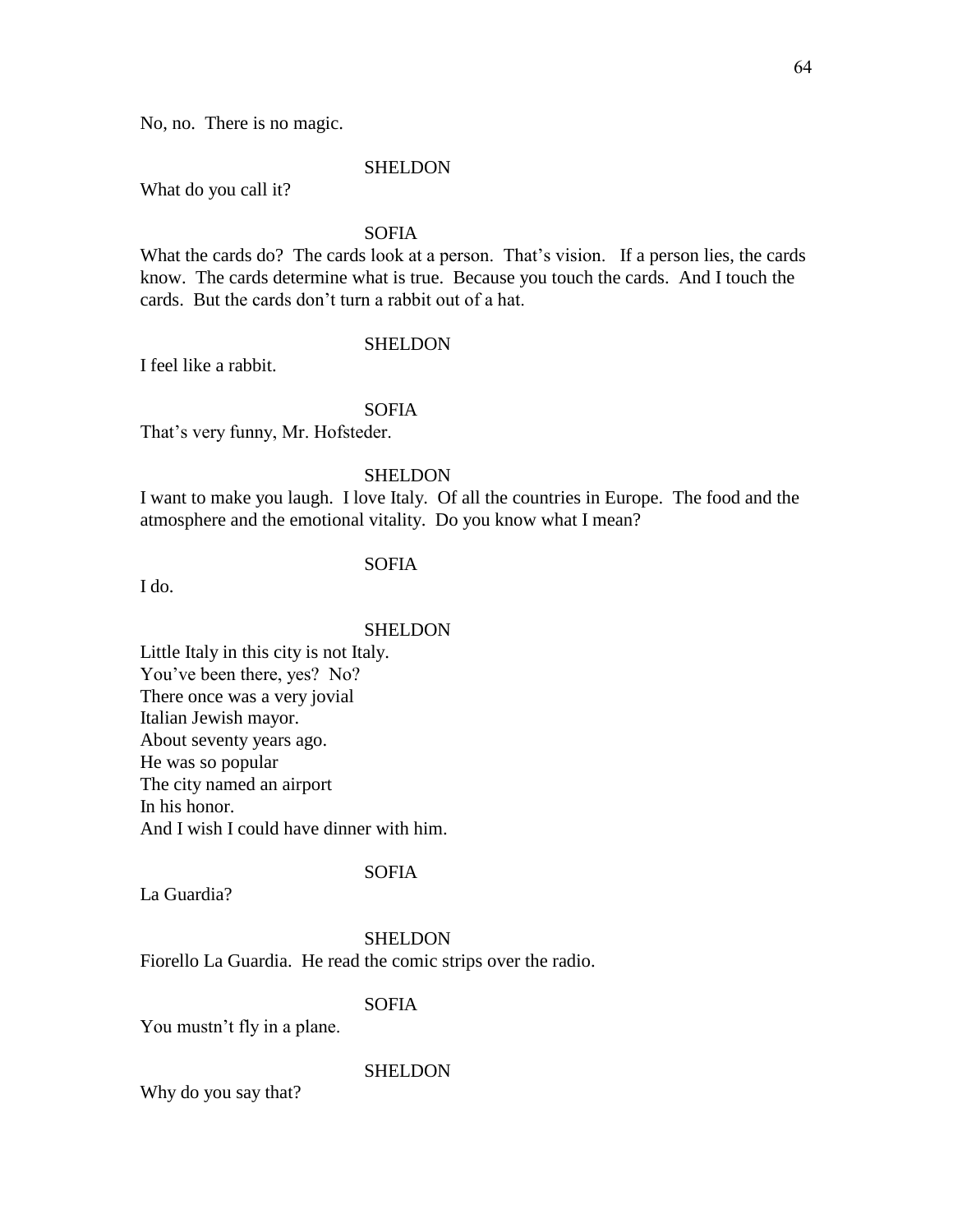## SOFIA

I read your cards. Look what happened to your son-in-law.

### SHELDON

You said nothing about planes before.

## SOFIA

I didn't want to scare you.

#### **SHELDON**

And now you do?

SOFIA We're alone. Teresa and Barry are not here.

#### SHELDON

Be plain and direct as you can be.

### SOFIA

Please don't go in a fast vehicle.

**SHELDON** That's so hard for my work, Sofia. I have to travel.

#### SOFIA

Avoid transportation.

#### SHELDON

To Europe and Asia?

SOFIA Even cross town Manhattan. I don't know what to say. You think I am crazy.

#### SHELDON

No. I think you know something that I should know.

#### SOFIA

I do.

#### SHELDON

Things are angular, Sofia. Do you know that feeling? A cramp in the stomach? You open a door but sense that the air is tight, the floor is tilted, the ceiling hangs low. Best to shut the door.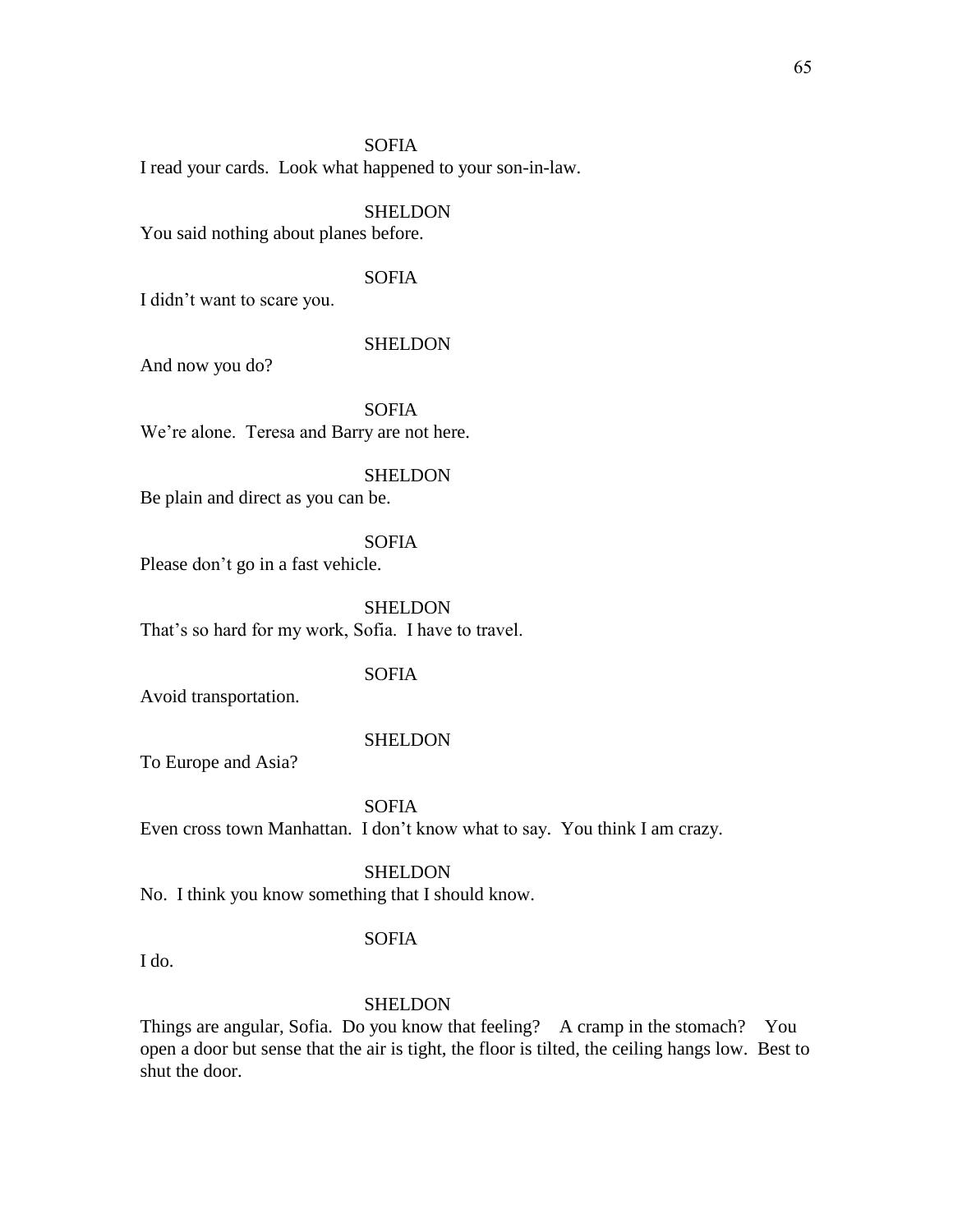## SOFIA

Oh, I do know that feeling. (She sees Teresa enter the room)

### TERESA

Another Tarot card reading?

## SOFIA

No. One is all.

### **TERESA**

Good.

(To Sofia) This is not for my father's well being.

#### **SHELDON**

What makes you say that?

## TERESA

It's a gut feeling, Dad. And the cards are frivolities for women.

## SHELDON

Barry was impressed by Sofia's talent.

## **TERESA**

Was he?

#### SHELDON

Am I exaggerating?

### TERESA

Am I incredulous?

## SHELDON

Wouldn't you say that, Sofia?

### SOFIA

I keep the cards wrapped in silk.

#### TERESA

That's Barry.

#### SHELDON

I was led to believe that romance was just around the corner. From the cards. Am I a sap, Teresa?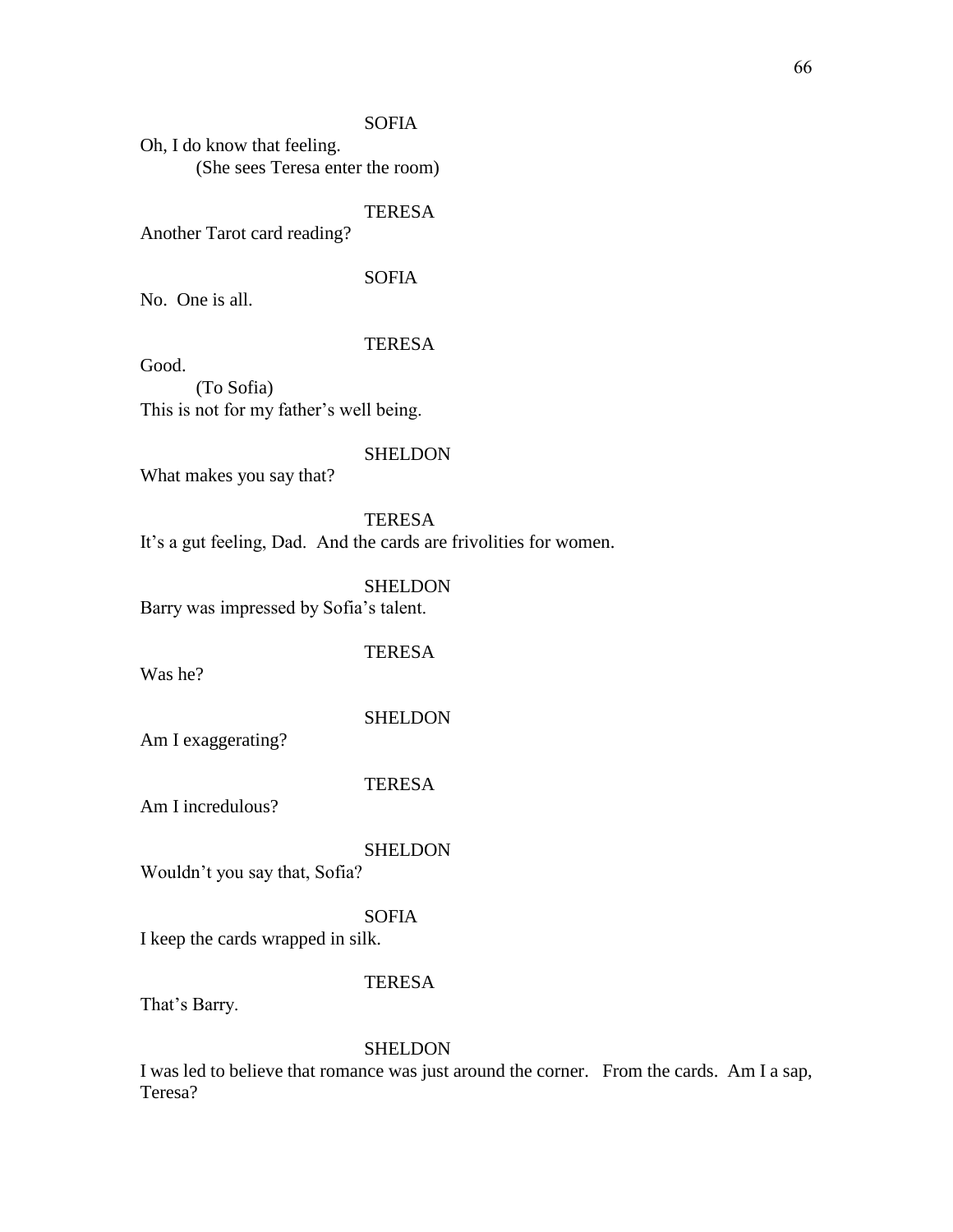## TERESA

There's an endless supply of ladies for you, Dad. But why bother at your age?

### SHELDON

Maybe my Achilles' Heel.

### **TERESA**

I wish you had an Achilles' Heel.

### **SHELDON**

When I see genuine poverty, I lose myself. Or I lose myself to one woman.

### TERESA

And then you flash your checkbook.

#### **TERESA**

(To Sofia) Is that what you told my father?

## SOFIA

I didn't say that. Your father has options and possibilities and a big adventure. Please excuse me, I'm late for class.

(She exits)

### **TERESA**

With a new woman? A new wife?

### SOFIA

I don't think so, Teresa.

#### **SHELDON**

**TERESA** 

Wives are like knives.

Brilliant.

#### SOFIA

Tarot is only for amusement – the cards give you nothing more.

### **SHELDON**

My soul has no lining.

#### **TERESA**

Really? Maybe you need to wear a vest under your suit? Maybe you ought to think about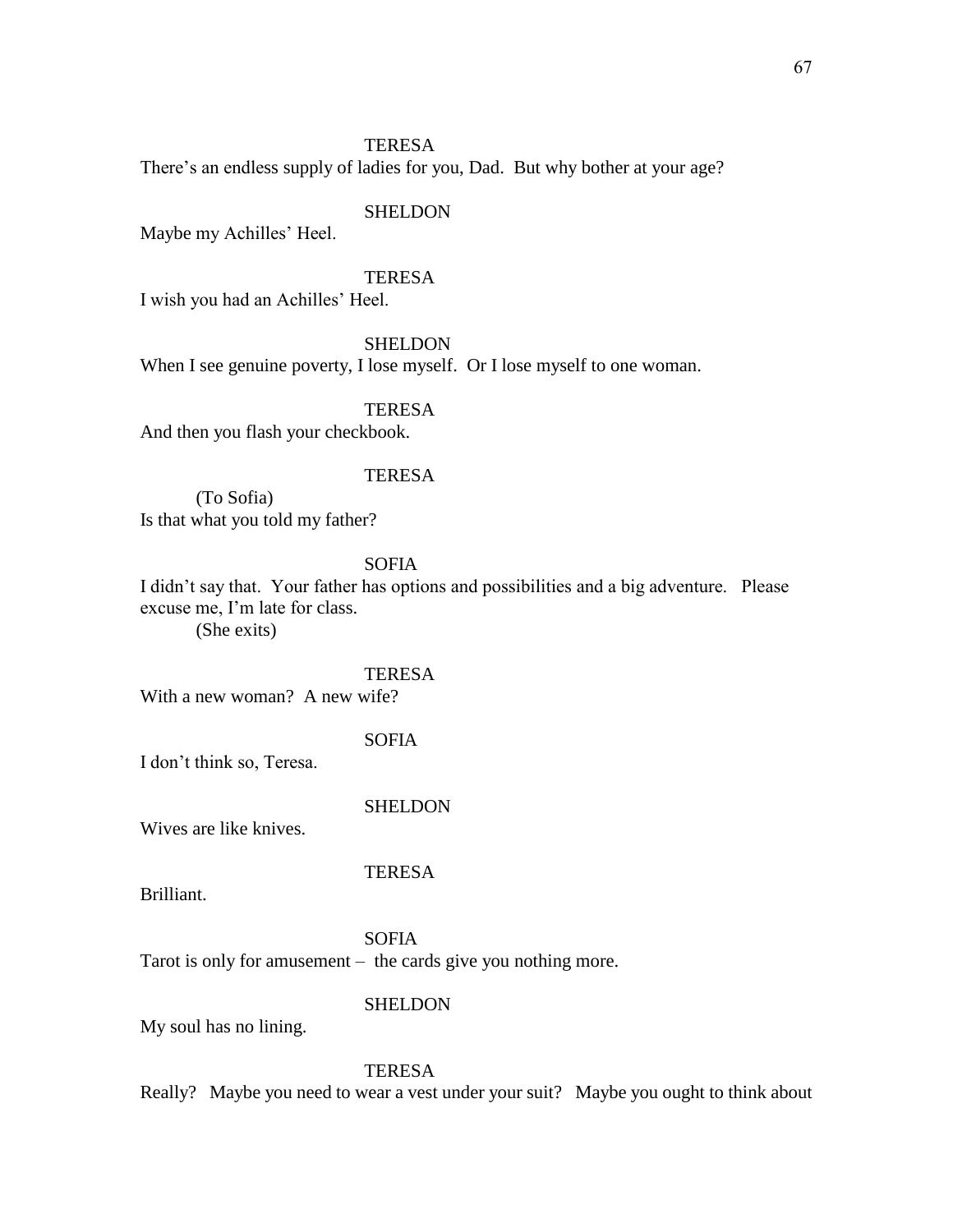protecting me from the vultures?

#### **SHELDON**

Are you saying I'm a terrible father?

**TERESA** No. I'm saying that I've acquire more business enemies than you.

**SHELDON** 

Why are you so angry with me, Teresa?

### **TERESA**

Because I'm scared.

### **SHELDON**

Scared about what?

## **TERESA**

Scared about my kids growing up. Scared about your health. Scared about Adam's behavior. Scared about my marriage.

SHELDON

Your marriage is fine.

### **TERESA**

Barry is seeing someone.

**SHELDON** 

Right now?

TERESA

Yes.

#### **SHELDON**

He's deeply in love with you.

#### **TERESA**

You're lying for him.

#### **SHELDON**

Maybe he did something stupid but he will continue to come back to you.

#### **TERESA**

Stop rationalizing this.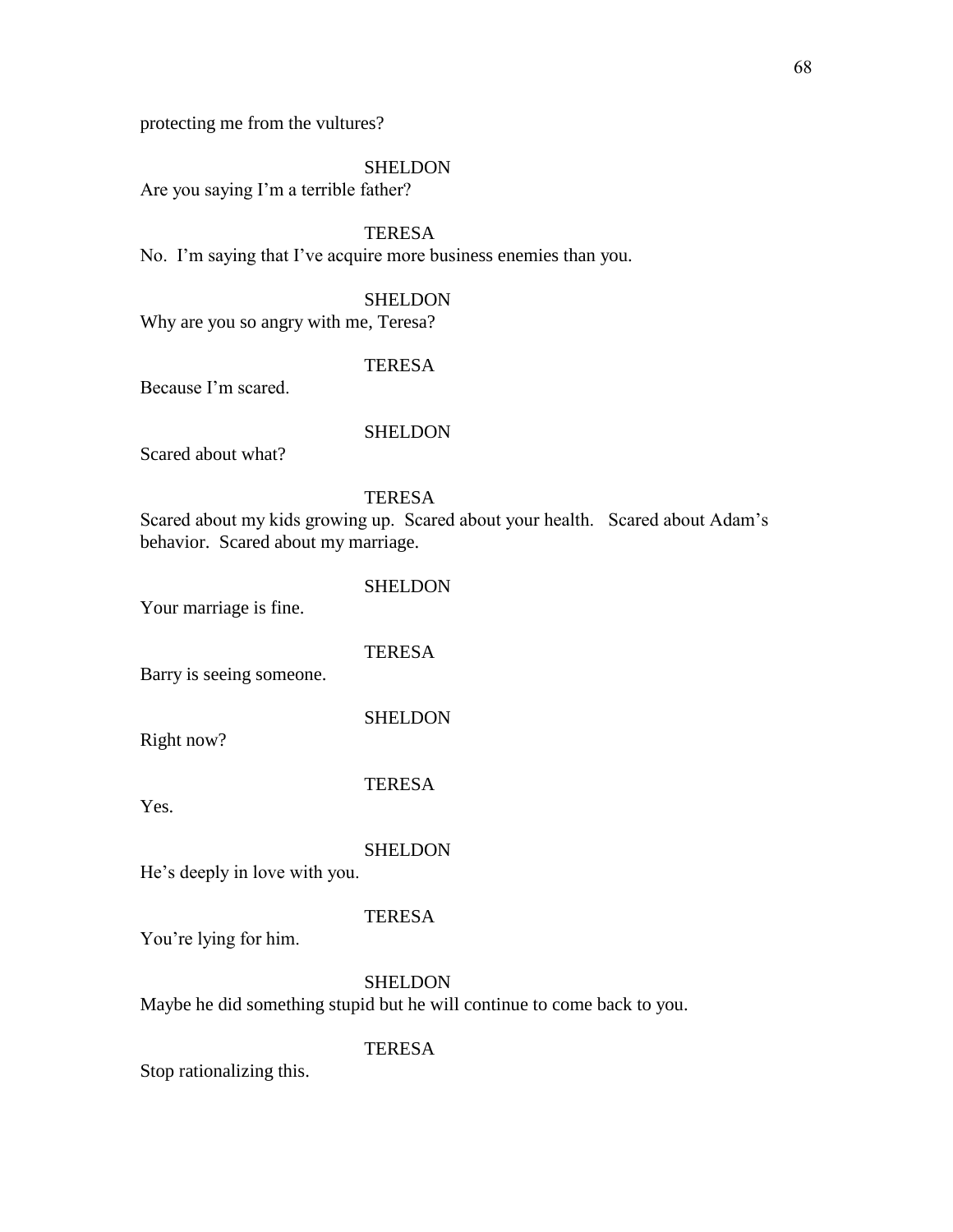### SHELDON

For years I never liked him and now I do. Isn't that funny?

TERESA Don't you want to know which woman it is?

#### SHELDON

No.

### TERESA

It's Sofia.

## SHELDON I don't care. Look. I'll talk to him. I'll kick his ass. The problem is solved.

## TERESA

It's not solved.

SHELDON You're angry at me for something else, Teresa.

**TERESA** 

You're right.

### **SHELDON**

About the business.

### TERESA

About one of our holdings.

#### SHELDON

Then slap me.

#### **TERESA**

I just want the goddamn truth.

### **SHELDON**

Okay.

**TERESA** Did you make a deal with United Colors of Benneton?

### **SHELDON**

Without telling you?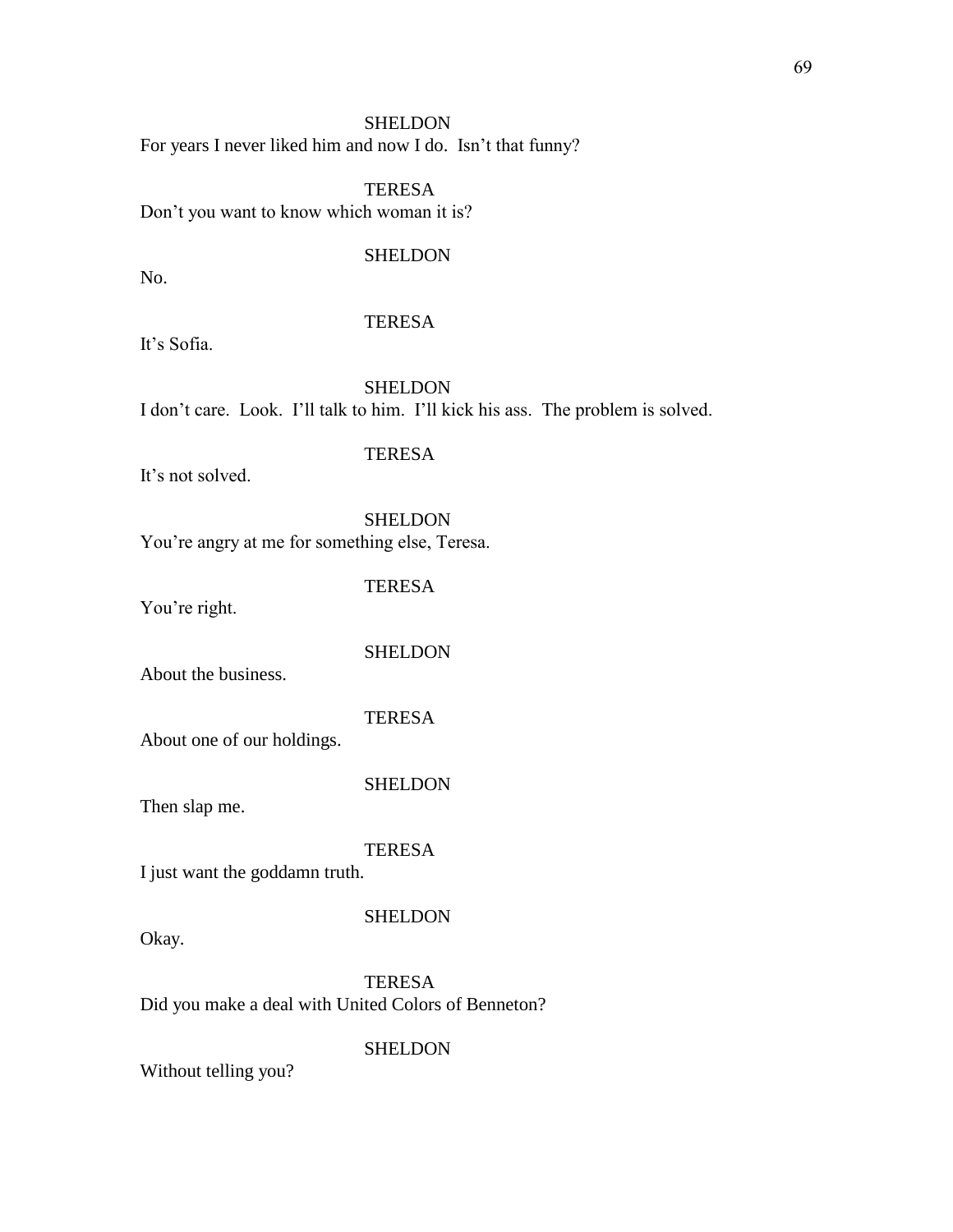## Yes or no?

## TERESA

What do you think?

SHELDON

**TERESA** 

I think you did.

SHELDON

Well . . .

TERESA

How dare you!

SHELDON Do you really want to carry on in front of your nanny?

## TERESA

She's left.

## SHELDON

\$200 million is not a half billion.

## **TERESA**

\$200 million? Is that what transpired?

## SHELDON

I had to cough up the cash and improve a very human situation. That is the only way to buy a first class ticket into Heaven.

End of Scene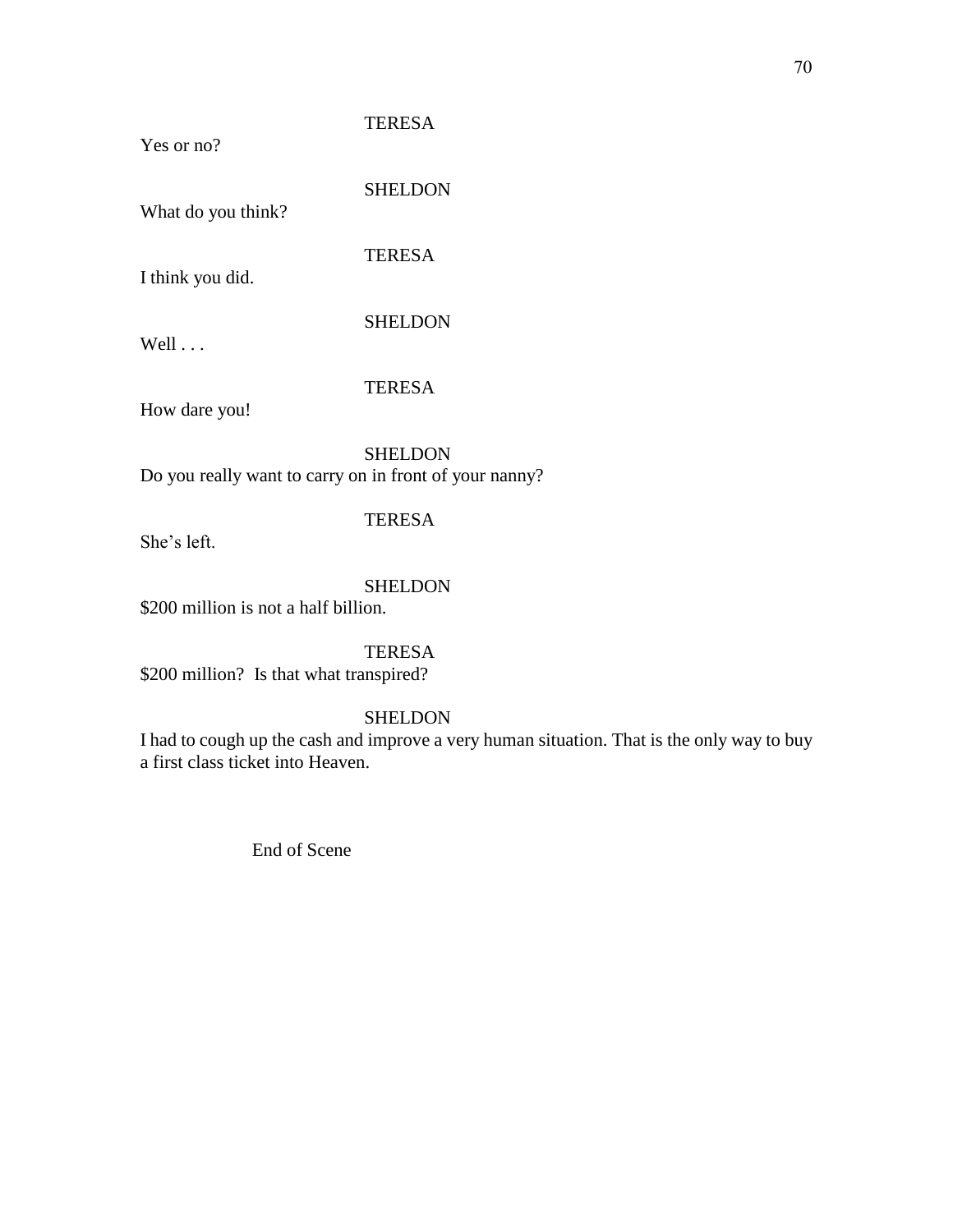## SCENE ELEVEN (Later that night, January 2013)

## **TERESA**

Sofia, what's happening?

## SOFIA

Nothing.

### TERESA

Do you want me to press the issue?

SOFIA I won't read cards any more in your home.

TERESA Why did you involve yourself with my father?

SOFIA I didn't think this was going to upset you. I

TERESA I asked you never to take out your cards with anyone here but me.

SOFIA I'm so sorry, Teresa. It will not happen again.

## **TERESA**

I need to be able to trust you.

### SOFIA

I know.

### **TERESA**

You're wonderful with the kids. But I am asking for something more. (She sees Sofia beginning to cry) I'm sorry. I have other things to bring up.

## SOFIA

I need this job.

**TERESA** 

You have a great rapport with Jennifer and Billy. I won't fire you, Sofia.

## SOFIA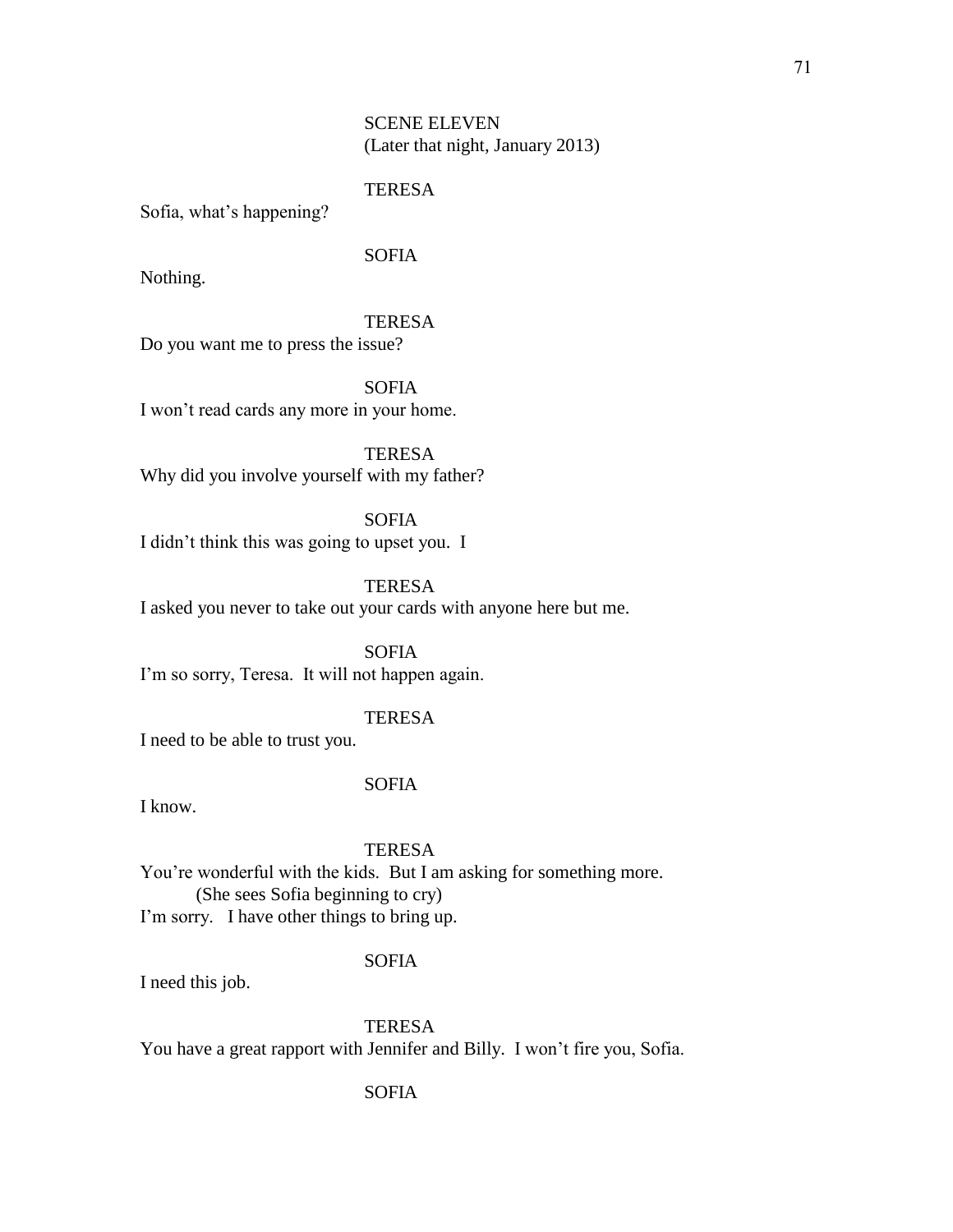You will. I feel you will. I need this job.

## **TERESA**

I just want the truth.

## SOFIA

Yes, yes. I don't lie.

## **TERESA**

Why are you carrying on with Barry?

## SOFIA

I'm not.

### **TERESA**

You were seen in the park together.

SOFIA He got affectionate for a moment. I pushed him away.

## TERESA

I want to believe you.

### SOFIA

Believe me. Please.

# **TERESA**

What is wrong with my husband?

## SOFIA

I don't know. Maybe nothing is wrong with him. (Pause) He's a boy. Boys act this way.

## **TERESA**

I want the truth, Sofia.

### SOFIA

Nothing is happening.

## **TERESA**

My friend saw you together.

SOFIA It was one kiss. On the cheek. And I turned away.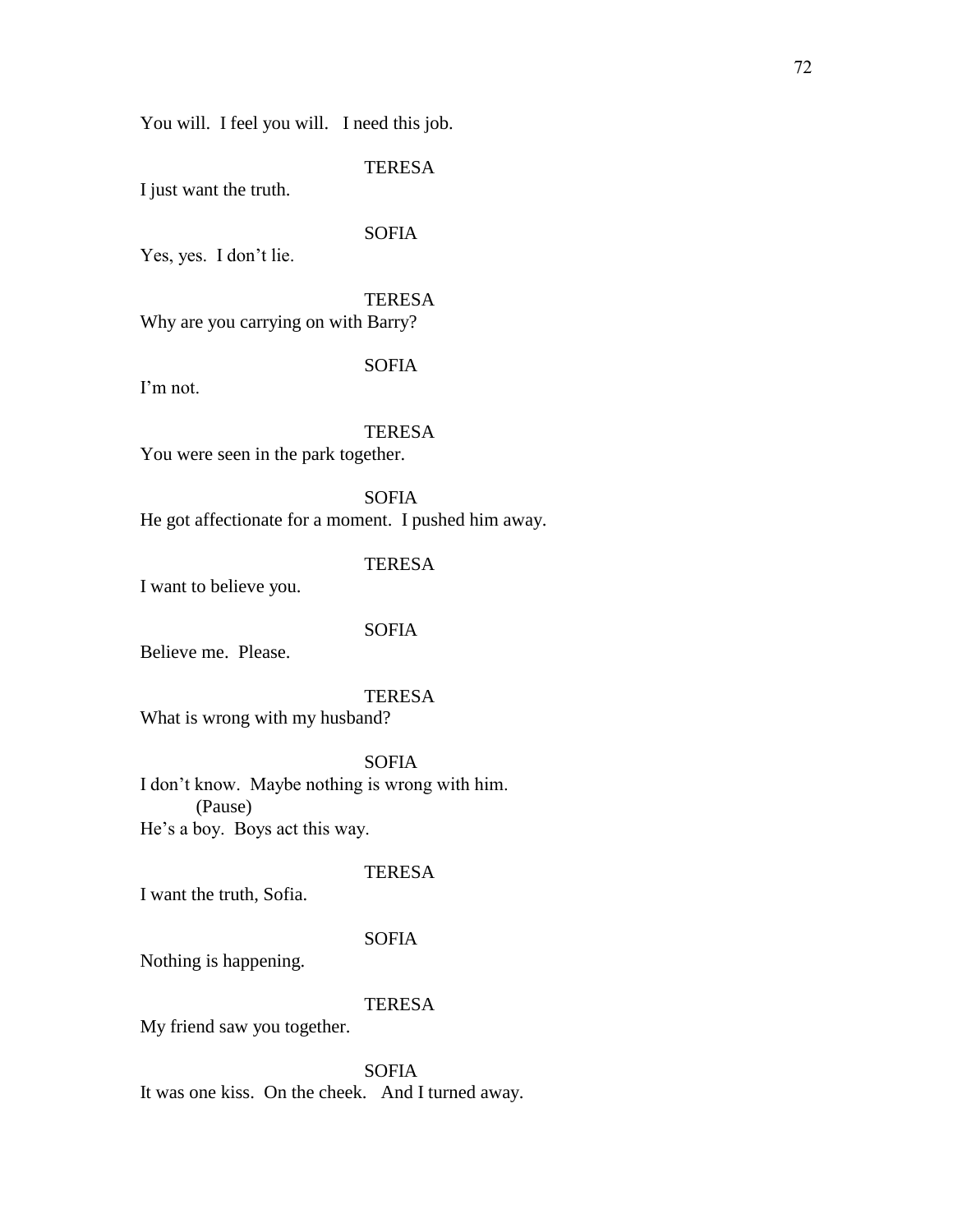Why the hell is he kissing you?

SOFIA Ask him. I am not kissing him, Teresa.

## **TERESA**

Tell me.

**SOFIA** I've told you everything. I have a boyfriend. This is not fair.

## TERESA

Then don't try to tempt him.

SOFIA Let me keep my job. I promise you . . .

**TERESA** When you see Barry, what will you tell him?

SOFIA What do you want me to tell him?

TERESA That you hate the way he looks and acts. Say you hate his cologne.

### SOFIA

If that will make you happy.

### **TERESA**

I will never be happy, Sofia.

### SOFIA

I did not sleep with your husband.

## TERESA

He will pay for his mistakes no matter what you say. (She touches Sofia softly on the arm) There's a box of Kleenexes on the coffee table.

End of Scene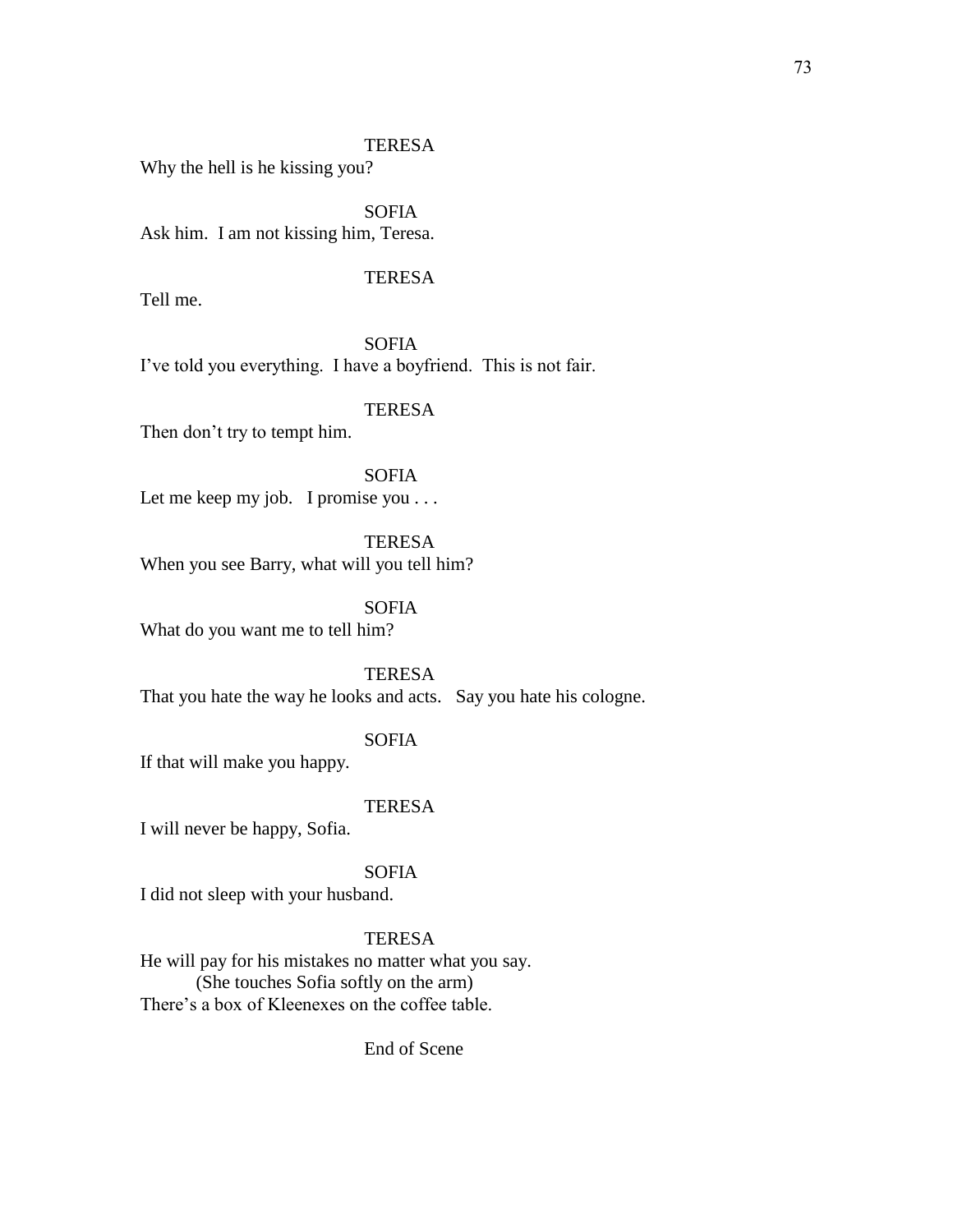# SCENE TWELVE (May 2013, Penthouse living room)

| Your wife.                                | <b>SOFIA</b>                                                                 |
|-------------------------------------------|------------------------------------------------------------------------------|
| Five months ago?                          | <b>BARRY</b>                                                                 |
| Yes.                                      | <b>SOFIA</b>                                                                 |
| I am so sorry.                            | <b>BARRY</b>                                                                 |
| For days she was keeping this to herself. | <b>SOFIA</b>                                                                 |
| Maybe. Maybe not.                         | <b>BARRY</b>                                                                 |
| I thought I would lose my job.            | <b>SOFIA</b>                                                                 |
| You didn't.                               | <b>BARRY</b>                                                                 |
| She still trusts me.                      | <b>SOFIA</b>                                                                 |
| I kissed you on the cheek. That was all.  | <b>BARRY</b>                                                                 |
|                                           | <b>SOFIA</b><br>It's the Tarot cards. Not what anyone saw in the playground. |
|                                           | <b>BARRY</b><br>Nothing happened Voc I find you year oftroctive but I'm not  |

Nothing happened. Yes, I find you very attractive but I'm not going to ruin a good marriage.

SOFIA

I know.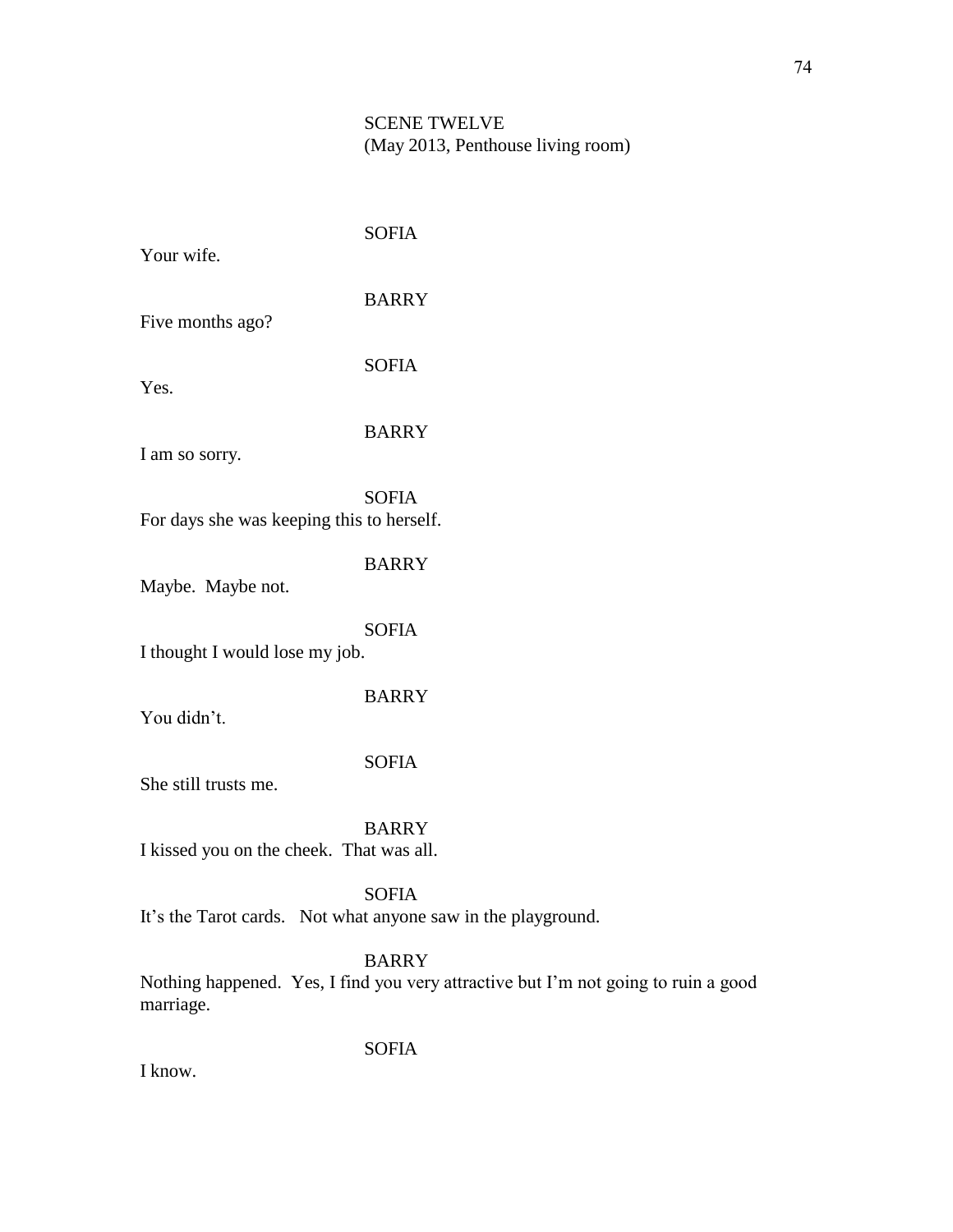## BARRY

Let me talk to Teresa.

SOFIA You don't have to now. She let the matter go.

BARRY When you read the cards for Mr. Hofsteder, you withheld a premonition.

## SOFIA

Did I?

BARRY You told him to avoid planes and travel. But you sensed he was destined for a car accident.

# SOFIA

No, I didn't know.

## BARRY

You knew something.

SOFIA

I didn't cause his coma.

### BARRY

That's not what I'm saying.

SOFIA I couldn't prevent his car accident.

## BARRY

I know.

SOFIA Why are you talking about the Tarot?

BARRY

You like silk.

SOFIA

What?

# BARRY

You wrap the cards in silk.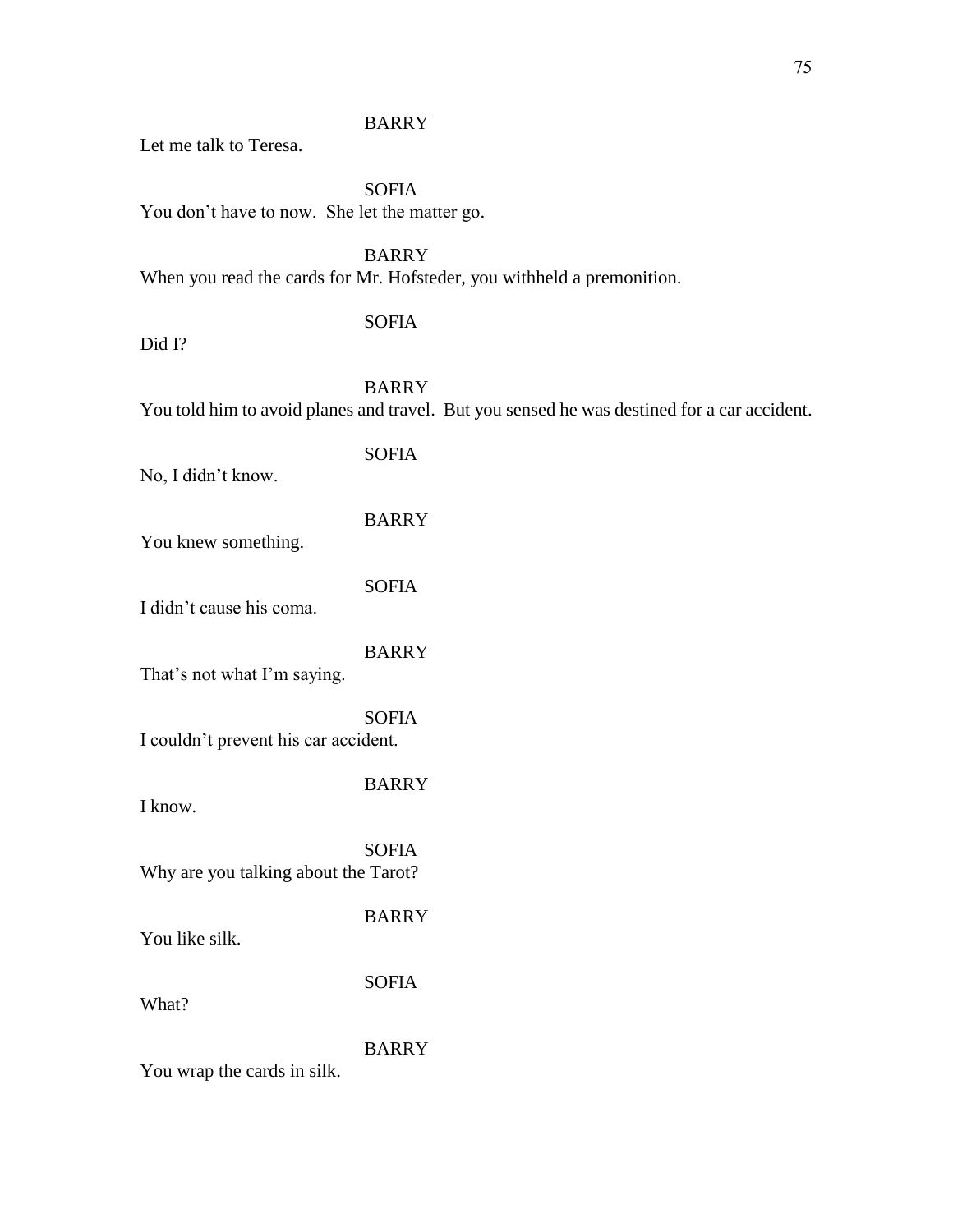| Yes.                                                | <b>SOFIA</b>                                                                   |
|-----------------------------------------------------|--------------------------------------------------------------------------------|
| Is silk magical?                                    | <b>BARRY</b>                                                                   |
| I don't know, Barry.                                | <b>SOFIA</b>                                                                   |
|                                                     | <b>BARRY</b><br>Will Mr. Hofsteder recover? Will there be a full recovery?     |
| <b>SOFIA</b><br>I don't know. Probably. I think so. |                                                                                |
| Did you ask the cards?                              | <b>BARRY</b>                                                                   |
| Yes.                                                | <b>SOFIA</b>                                                                   |
| And?                                                | <b>BARRY</b>                                                                   |
|                                                     | <b>SOFIA</b><br>He'll be the same, but he'll be different. Teresa won't recogn |

He'll be the same, but he'll be different. Teresa won't recognize him. Silk is a pure garment.

End of Scene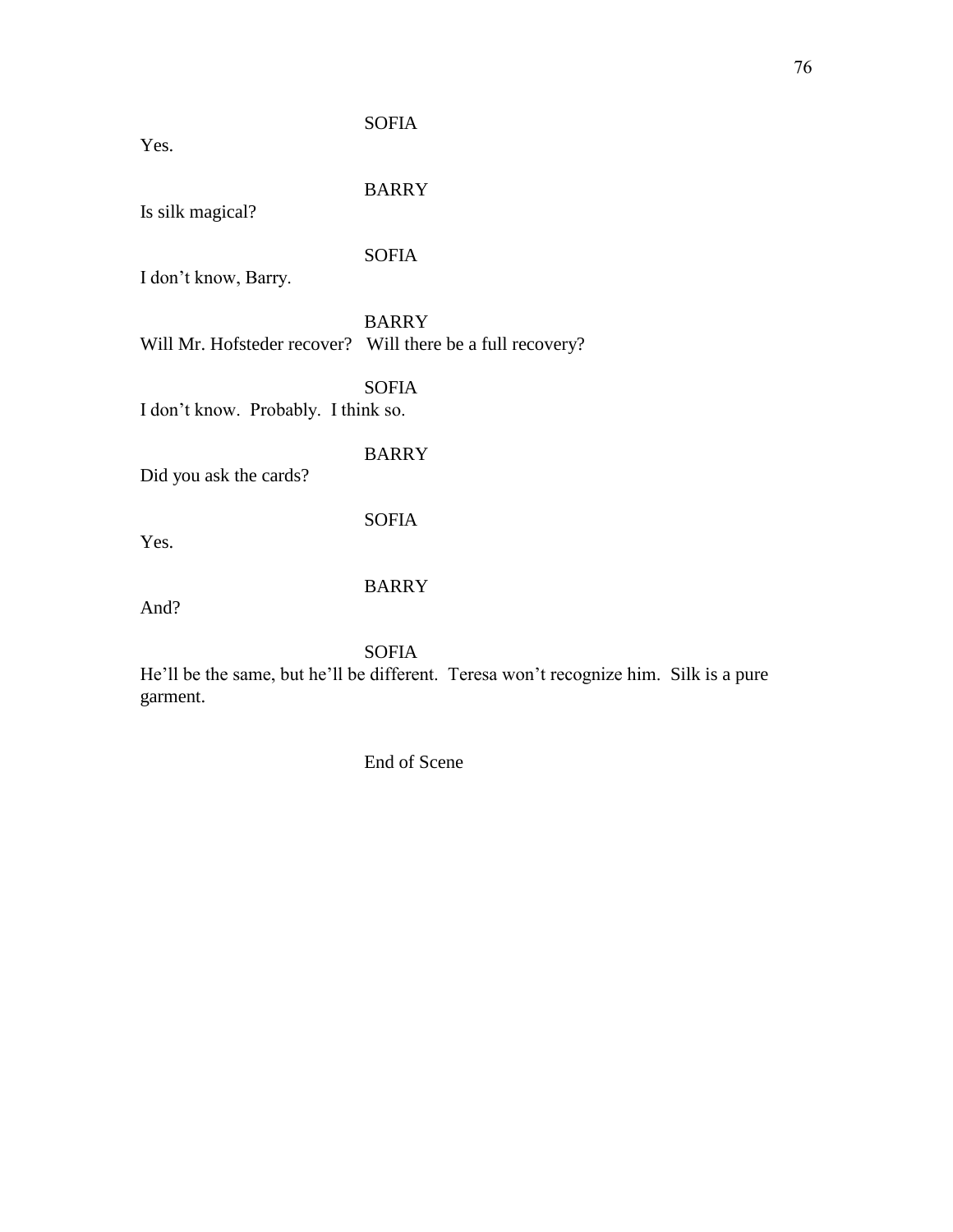#### SCENE THIRTEEN (January 2013)

#### SHELDON

I think we have a few minutes left before I need to run to my next appointment. A crisis is unfolding . . .

 $But \ldots$ 

SUSAN

### SHELDON

My apologies.

SUSAN

I thought we had a solid hour . . .

### SUSAN

Just thirty minutes then . . .

SHELDON

I'm sorry.

SUSAN

Next week then?

#### SHELDON

No. I'm out of town until February.

### SUSAN

Do you admire Warren Buffett?

### **SHELDON**

Sure. Why not? He's still alive. When Warren steps down, Berkshire Hathaway will lose its aura.

### SUSAN

And its divinity? His business divinity?

### **SHELDON**

Let me tell you about divinity. It's not a cheap word. Business has no divinity. Money, by its very nature, is dirty. Touching money is dirty. You have to wash your hands if you come into contact with a one dollar bill. A twenty dollar bill has traces of cocaine. Gold is different. Gold is a commodity. Clothes are commodities. That is what I represent, Susan. The shirt on your back. I devoted my life to garments. Garments change civilization. Garments define civilization as much as architecture and societal laws.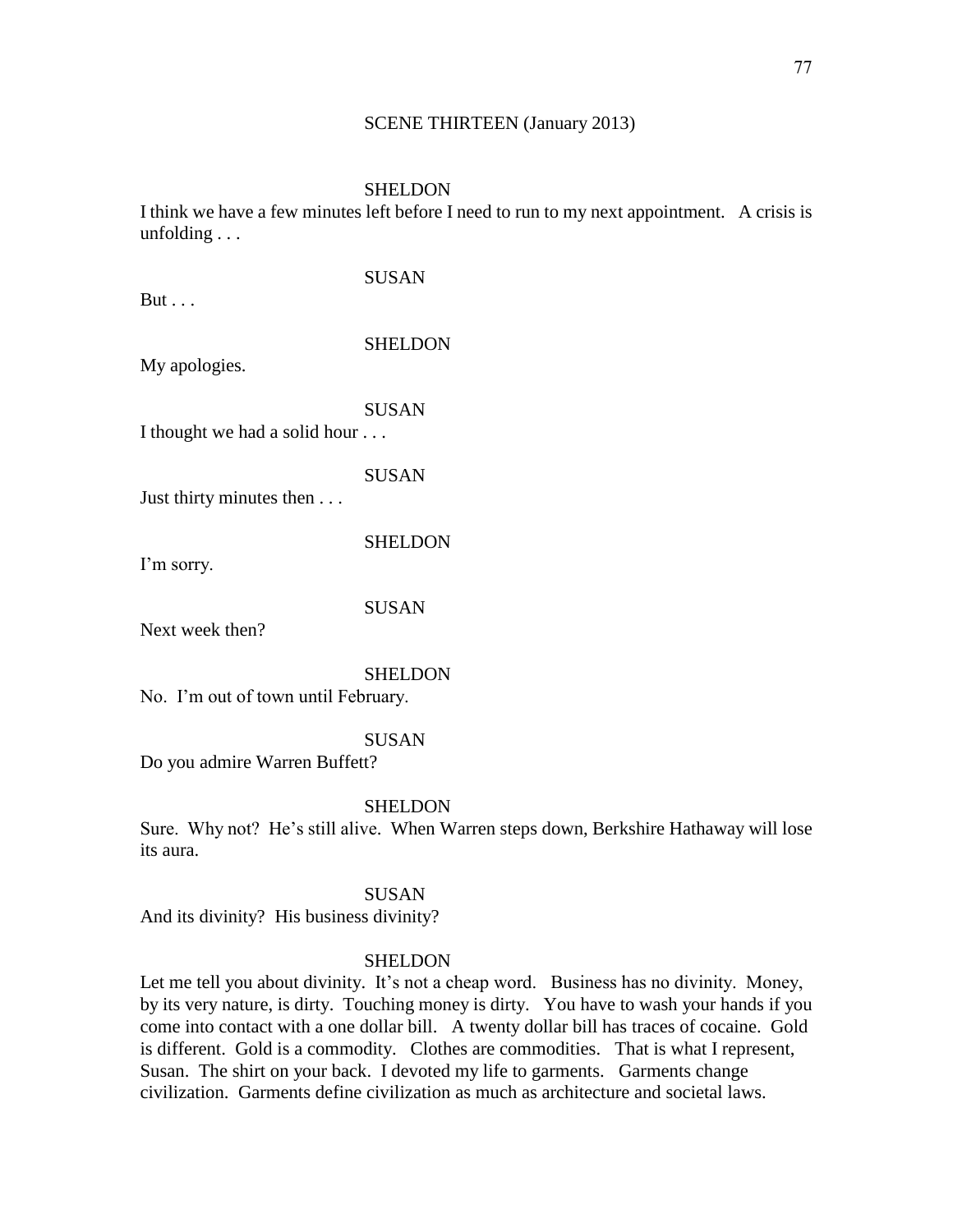(Pause)

Garments can be religious. Prayer shawls. Head coverings. Such relics take on eternal life. Two years ago I went to view the Shroud of Turin. That visit was transformative.

(walks away from Susan)

You see the face on the cloth and the face sees you. I've seen it up close.

(silence)

The shroud is rectangular, 14 ft.  $\times$  4 ft. Longer than a bed sheet. The cloth has a three-to-one herringbone twill weave composed of flax. The most distinctive feature is the faint image of a front and back view of a nude man - his hands folded over his groin. The front and back views of the head seem to meet at the middle of the cloth. The red and brown stains that allegedly are Christ's blood correlate with the Biblical description of the crucifixion

(Pause)

I am not a Christian.

(Pause)

Sub-atomic testing could show if radiation happened from a dead body in transformation, and could denote when in history it had happened. Regarding Carbon 14, Chloride 36 and Calcium 41 isotopes, they "rarely" exist in nature. Science has not had the knowledge nor ability to manufacture these isotopes until the advent of Nuclear technology.

(Collecting his suit jacket draped over the sofa and his leather brief) The shroud is authentic. I believe Christ lived and died, Susan. And I was born a Jew. My great-grandfather failed as a tailor. He created ten thousand shirtwaists. My great-grandfather killed hundreds of people in his abject negligence. There are red and brown stains on my hands.

(Walking to the door to make his exit)

I am scared to die. Scared to go without a plan. What garment will I wear when it is my time?

End of Scene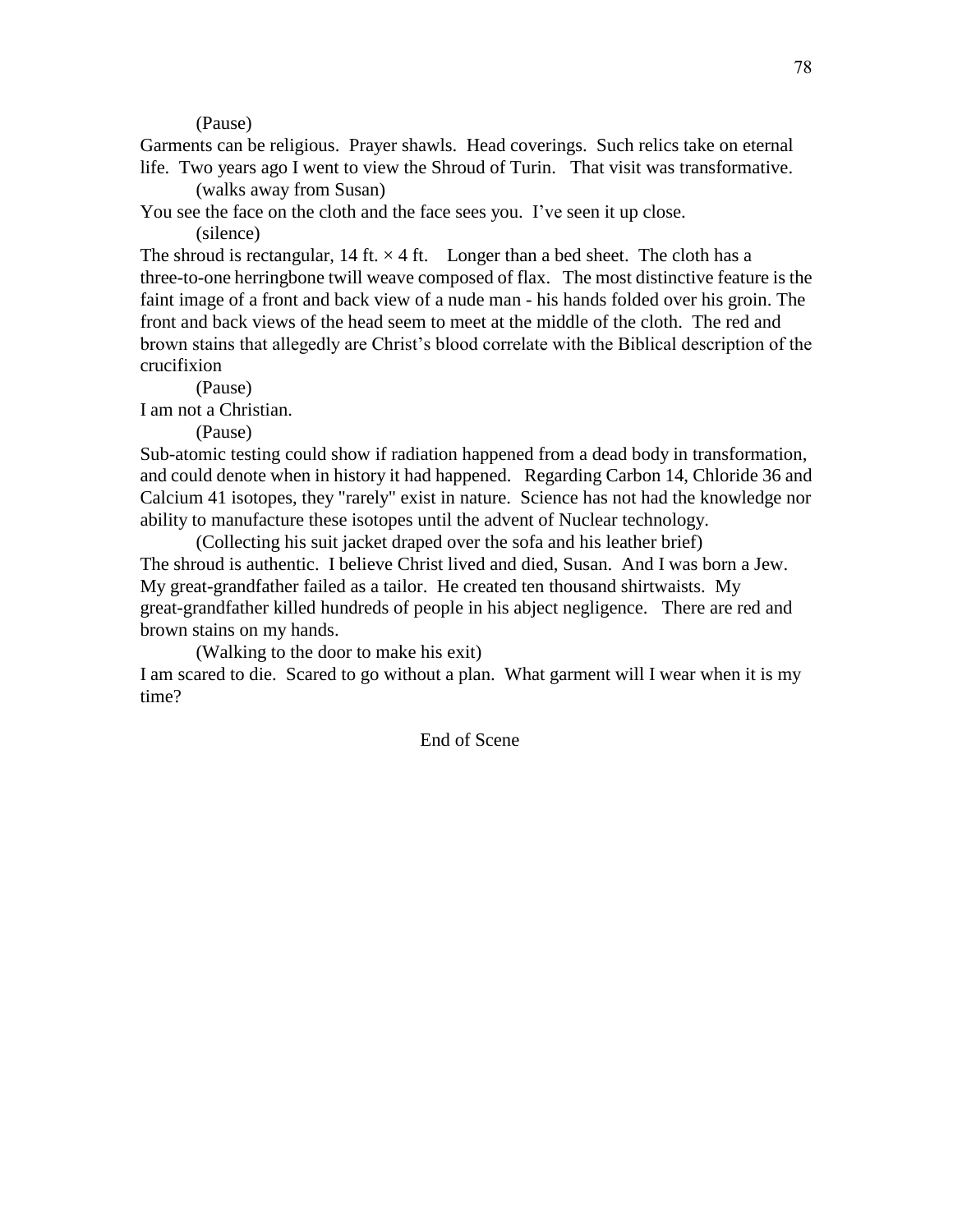## SCENE FOURTEEN (May 2013)

**TERESA** I passed on Ambien. I took Valium. You know I never take pills.

BARRY It's important to stay calm. You look calm.

#### TERESA

I'm numb.

#### BARRY

Your speech is slower. Quieter.

TERESA

I lost all desire. First time ever.

BARRY

I'm sorry, darling.

#### **TERESA**

Tell me you love me.

BARRY I love you, Teresa. We'll get through this. You must feel the same about me.

## TERESA

What?

#### BARRY

I love you with all my heart.

**TERESA** 

Word is racing everywhere that Sheldon came out of his coma, but is no better than a talking vegetable.

#### BARRY

A vegetable cannot talk, Teresa.

#### TERESA

They're saying that he's either senile or a lunatic. The diagnosis on the Huffington Post and Slate and The Drudge Report.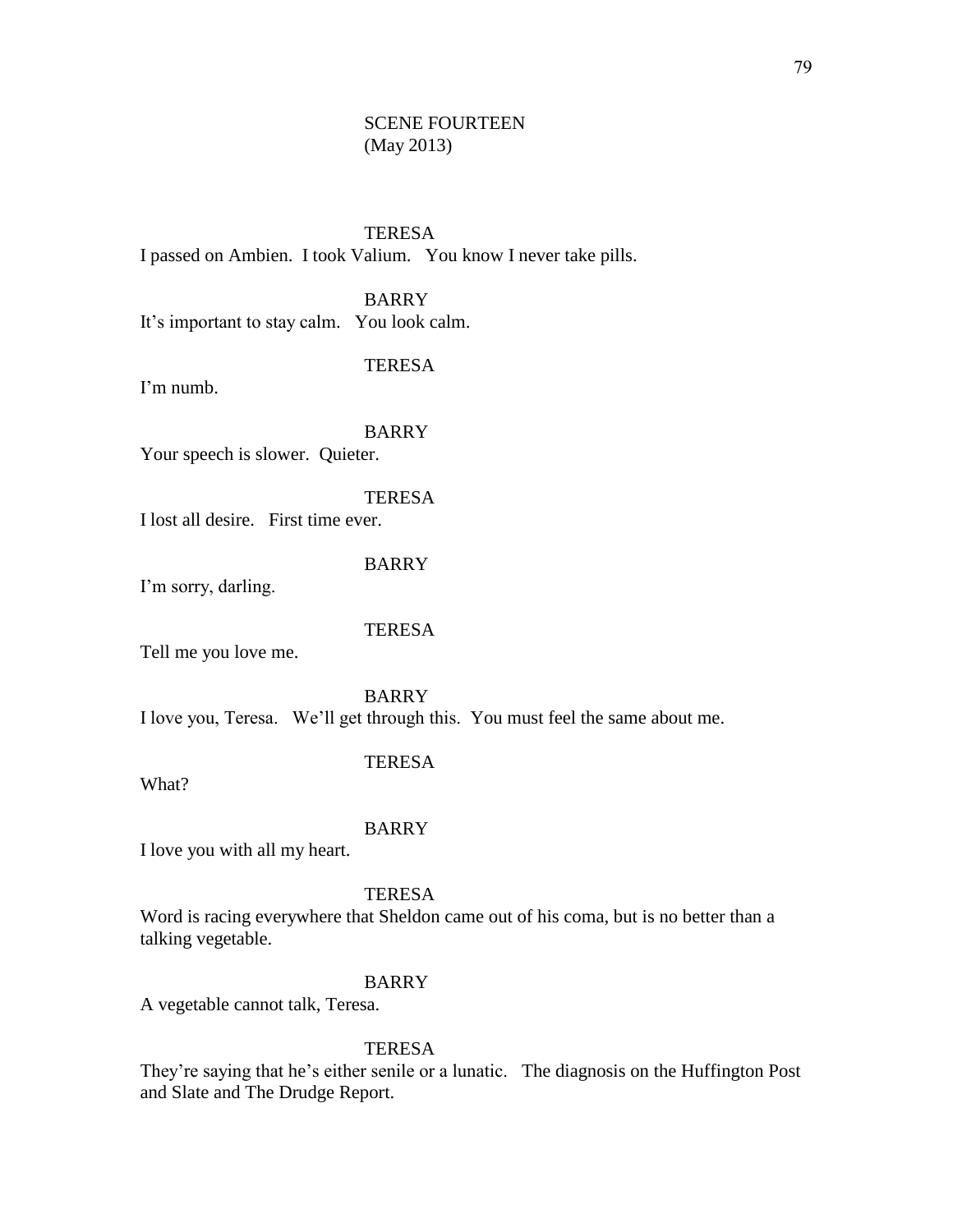### BARRY

We'll come up with a plan by Saturday.

TERESA Dissociative Identity Disorder. That was in the Washington Post.

### BARRY

This was leaked by the hospital staff.

## **TERESA**

Maybe. Maybe not. Nothing phases you?

BARRY

It's all phasing me. Your father's alive. That's a blessing. Regarding the press, there is no way we can repair the defamation.

**TERESA** I've talked to the lawyers. Sydney said we can stonewall.

BARRY He's wrong. It's best to disclose everything, Teresa.

### **TERESA**

And say what?

BARRY

That Sheldon Hofsteder has a recovering memory. That's a start.

## TERESA

The spin's very negative. (Pause)

Timing couldn't be worse. Goldman Sachs isn't finished with our deal with the Dutch group.

## BARRY

Best to assuage the Board Members.

## **TERESA**

I can't face them under these circumstances. Half of the Board resents what Sheldon did in elevating me three years ago.

BARRY

Send them a letter. Don't send them a letter.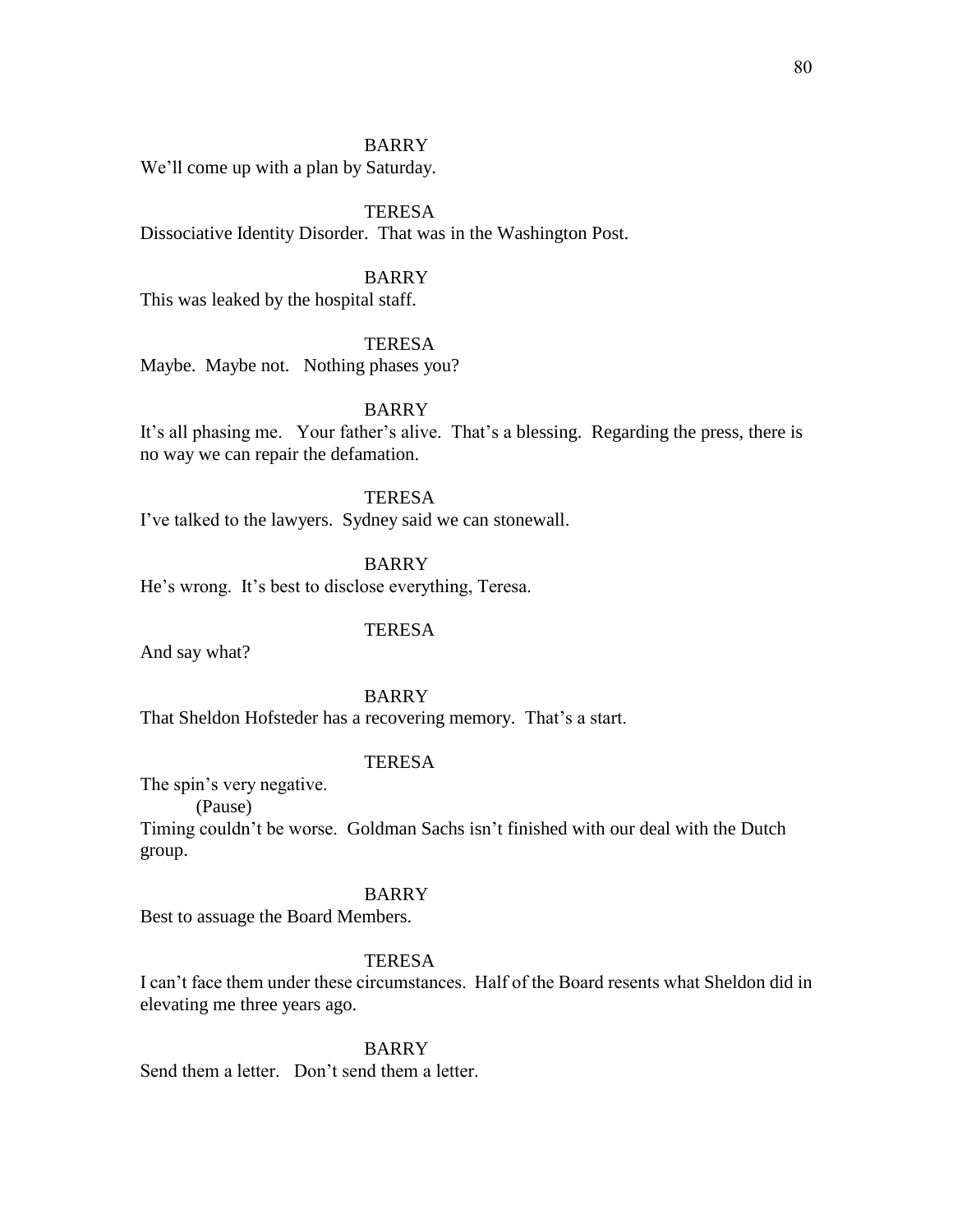#### **TERESA**

(Sitting down, sensing some dizziness) These pills are awful, Barry.

### BARRY

Don't go to the Board. You don't look well.

(Pause)

Stay away from the office. Don't answer the phone. I wish we could just walk away from everything. How much money do we really need to feel good about our lives? How much to provide for our children?

### TERESA

It's not about the money. It's my family legacy.

## BARRY

That legacy is not this corporation, Teresa. Why fight to protect Board members you hate? The partnerships overseas are compromised. We don't need to fend off litigation if we divest.

### **TERESA**

Sheldon's business is like another child in my life.

### BARRY

It's not my child.

## **TERESA**

You're wrong.

## BARRY

Am I? Look how this is aging you.

#### **TERESA**

I don't care.

BARRY You don't spend time with Jennifer and Billy.

## **TERESA**

I do.

BARRY Don't you feel fraudulent? Jennifer is hating every private school we tried?

#### TERESA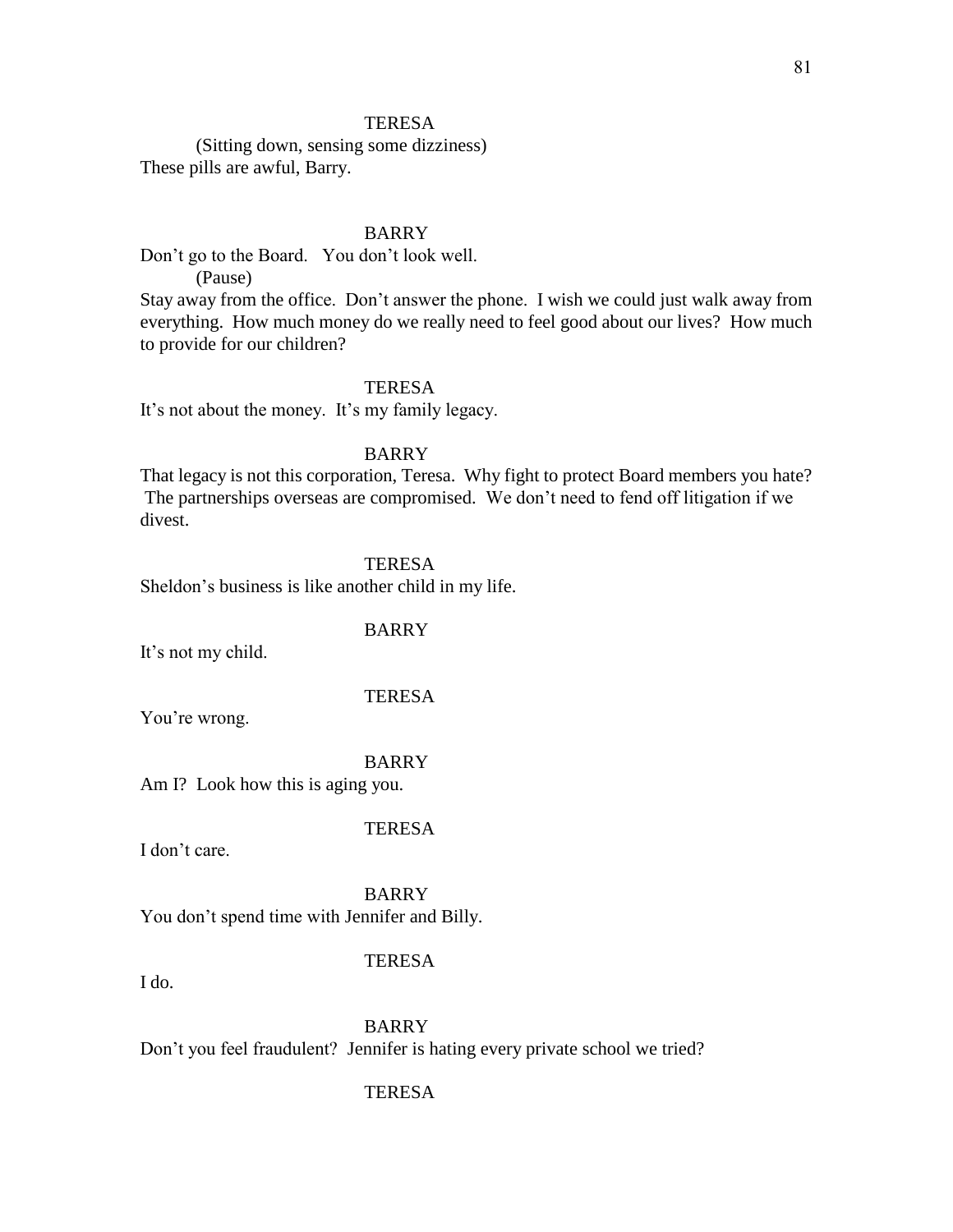Homeschooling is a joke.

### BARRY

We tried Montessori.

**TERESA** Then the Waldorf School. And she liked it.

## BARRY

But you hated the teachers.

TERESA It was deceptive and looking like a fucking cult.

BARRY Still you let Jennifer last a year there.

**TERESA** I can't do that sort of thing anymore, Barry.

BARRY Each morning in the mirror. What do you see?

### **TERESA**

I see my father's face.

BARRY And that makes everything all right?

## TERESA

I don't know anymore.

#### BARRY

You're my wife, Teresa.

## **TERESA**

Why don't you pick a fight?

## BARRY

With you? (Pause) You shouldn't rely on friends like Susan to keep a fragile band-aid

## TERESA

What do you want, Barry?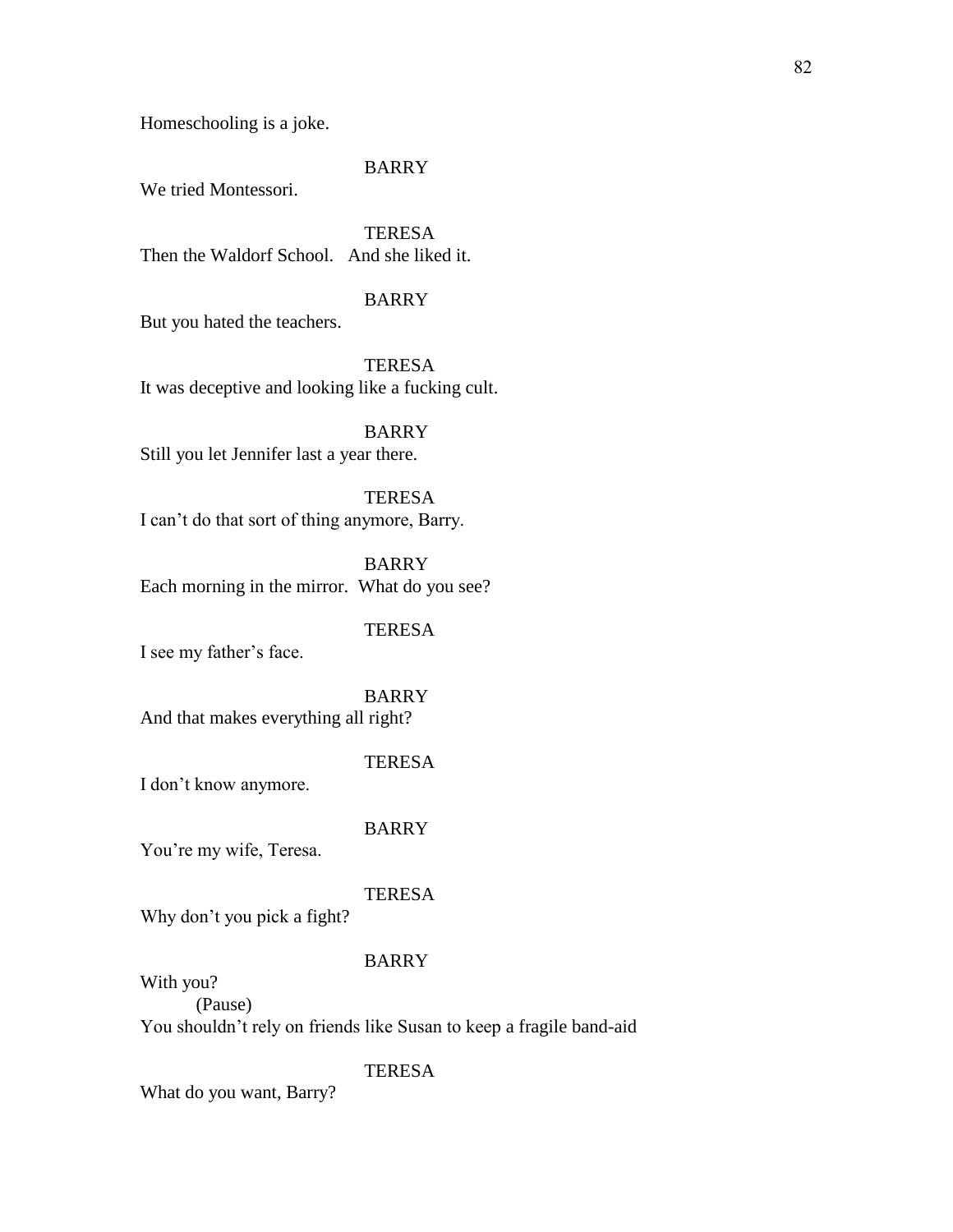## BARRY

The Teresa I met twenty years ago.

### TERESA

We don't sleep together.

## BARRY

We do sleep together. What are you talking about?

(Pause)

Let's leave New York and find a quiet town. One hundred miles away. One thousand miles. Let's go to the West Coast – Seattle might be wonderful.

## TERESA

You're serious?

#### BARRY

I have never been more serious.

## **TERESA**

And Sheldon?

BARRY

We take Sheldon with us. He'll always be with us.

**TERESA** 

And if Sheldon were back to good health and a sound mind?

BARRY

One day at a time. Let's leave New York.

### **TERESA**

I have to think this over.

BARRY

No you don't.

#### TERESA

Please Barry.

## BARRY

You're going to ask others for advice. (Sofia escorts Sheldon who is in a wheelchair as he looks at his cell phone)

### **TERESA**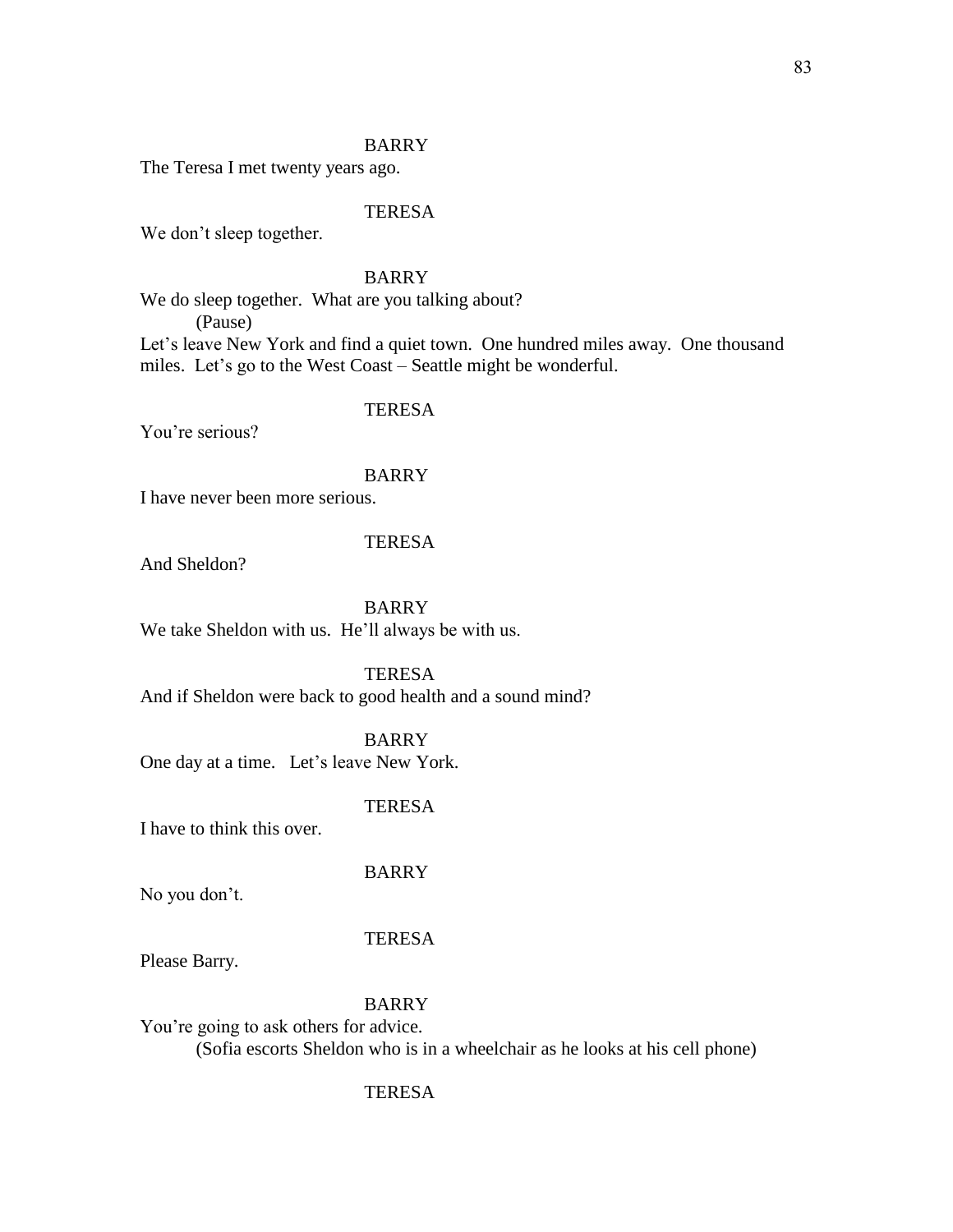Sofia?

### SOFIA

Mr. Hofsteder wants to see you.

**SHELDON** I'm having a little tickle in my abdomen. Teresa, did you hear me?

## TERESA

Yes.

#### SHELDON

What do you think it is?

**TERESA** 

I don't know.

## **SHELDON**

Should I go to the doctor?

TERESA No. It's just the medication you're on.

**SHELDON** You're looking at me like I'm a ghost.

I'm sorry, Dad.

**SHELDON** 

TERESA

Barry?

BARRY

Hello Sheldon.

## **SHELDON**

Why are you staring at me?

## BARRY

I'm not staring.

**SHELDON** Fuck the coma. That's what I say. Fuck it.

### BARRY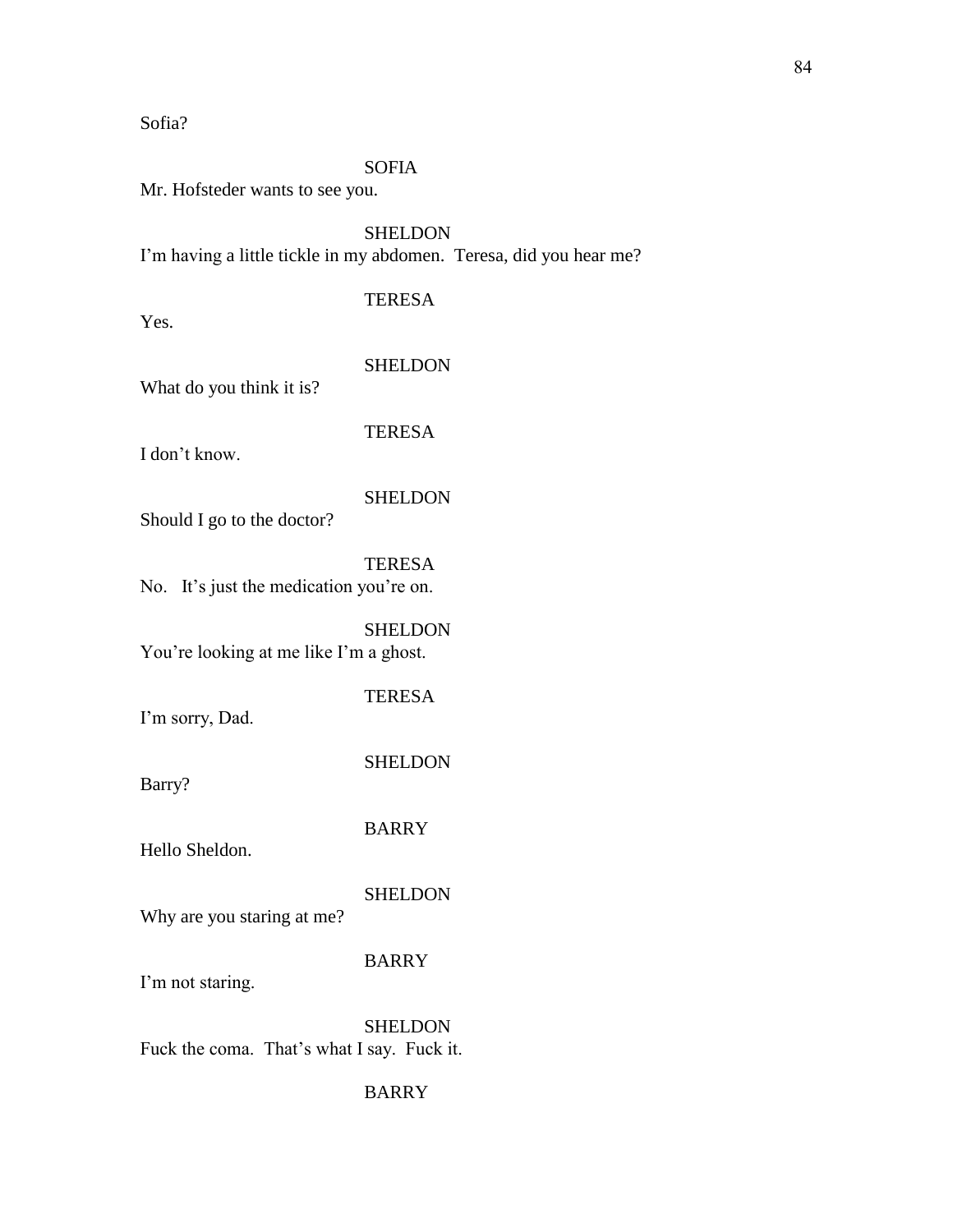I'm with you.

## **SHELDON**

Why is my daughter so upset?

## **TERESA**

I'm not upset.

### **SHELDON**

I can read your emotions.

#### TERESA

I don't know what to say.

**SHELDON** I am of sound mind. Tell me that you love me, Teresa.

# **TERESA**

I love you, Dad.

## SHELDON

How many children do I have?

TERESA

Two.

**SHELDON** 

And?

TERESA

Adam loves you too.

**SHELDON** 

Do you mean it?

## TERESA

Yes. He's in a rehab facility.

**SHELDON** 

I understand. He has struggles.

BARRY

How are you feeling?

#### SHELDON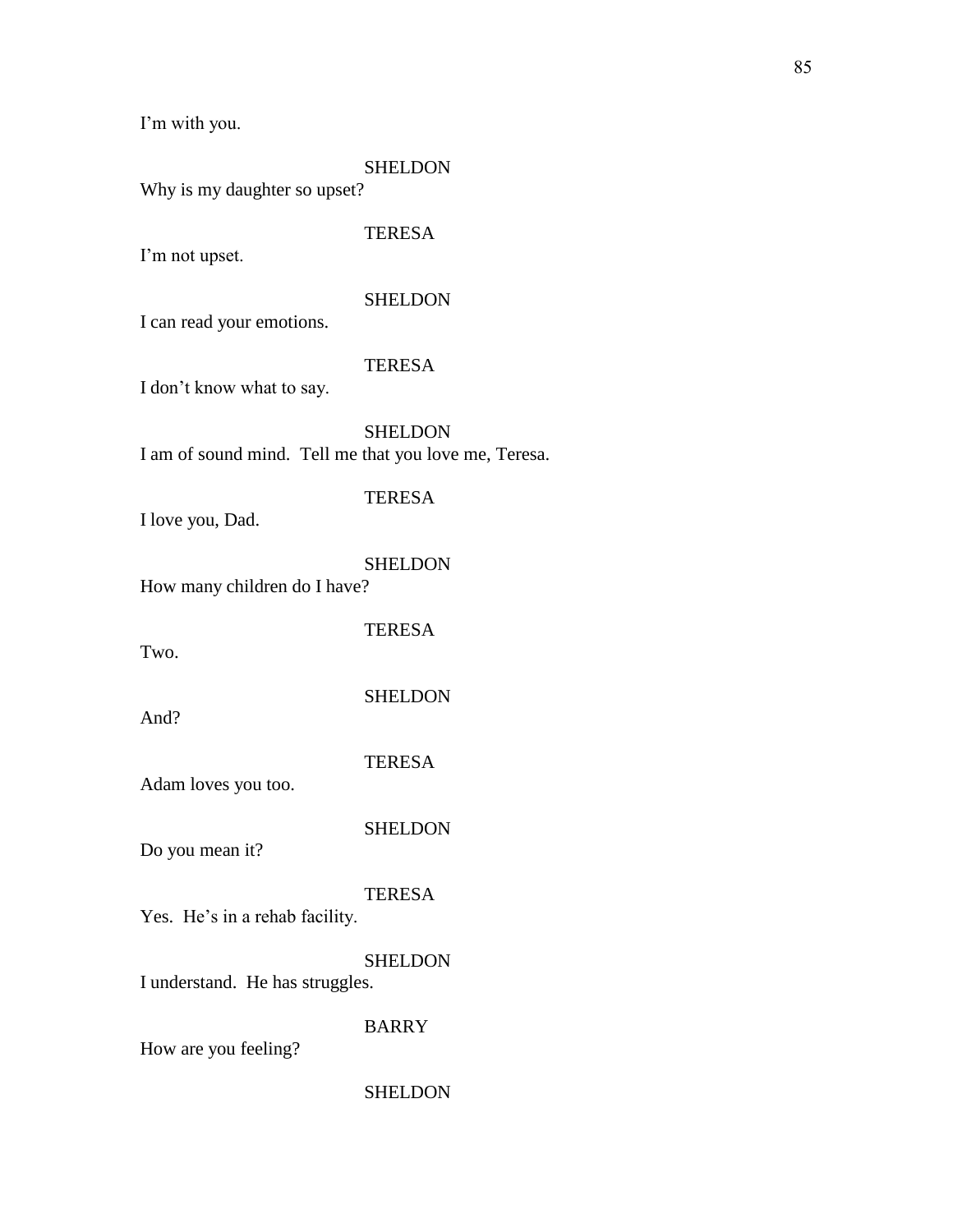Other than the tickle, I feel good. I feel better. I honestly feel better.

(Pause)

I'm looking at the Bloomberg News. Wow. Our stock's really taken a hit. Let's figure this out. Sweden's H  $\&$  M signaled it would sign a legally binding plan forcing retailers to pony up on fire safety. Hell, that's a baby step. Let's shame all the retailing giants. Do you hear me, Teresa? Yes? I just called a few newspapers to give them the news.

## **TERESA**

What news?

#### SHELDON

Our dissolution. Our philanthropy. Our redemption.

(Pause)

We'll give \$250 million to Bangladesh by the end of the month. \$100 million in no-interest loan and \$150 million as a direct grant. It will come from every liquid asset. I don't care who or what this hurts within our organization. If we can scrape together \$500 million from tall our holdings, we will double the grant. And to add to this, I want to give 75% of my personal wealth. That puts us over a billion dollars in aid. This is a spiritual gesture, my children.

(Silence. Teresa, completely beside herself, sinks into the sofa ) Is there something wrong?

#### **TERESA**

Dad, you're on heavy medication.

#### SHELDON

No I'm not. Just aspirin.

#### BARRY

You'd wipe out the corporation as we know it.

### **SHELDON**

Men my age often rethink their life's plan. They rethink their will. They can find a new mark. Teresa, you and Barry don't need more money to feel richer. You certainly don't need my money. You should start to feel less rich and maybe you'll feel your flesh. I say this for Adam too.

(Pause)

What is time to us? The sun will burn out and our little planet will turn to ice. That is a scientific fact. Let's see the face of Christ and bid farewell to the moneychangers.

(Pause)

My life has new purpose.

(Pause)

Sofia. Thank you.

(Pause)

Teresa, come over and just a little peck on the cheek. One kiss. I'm determined to pay